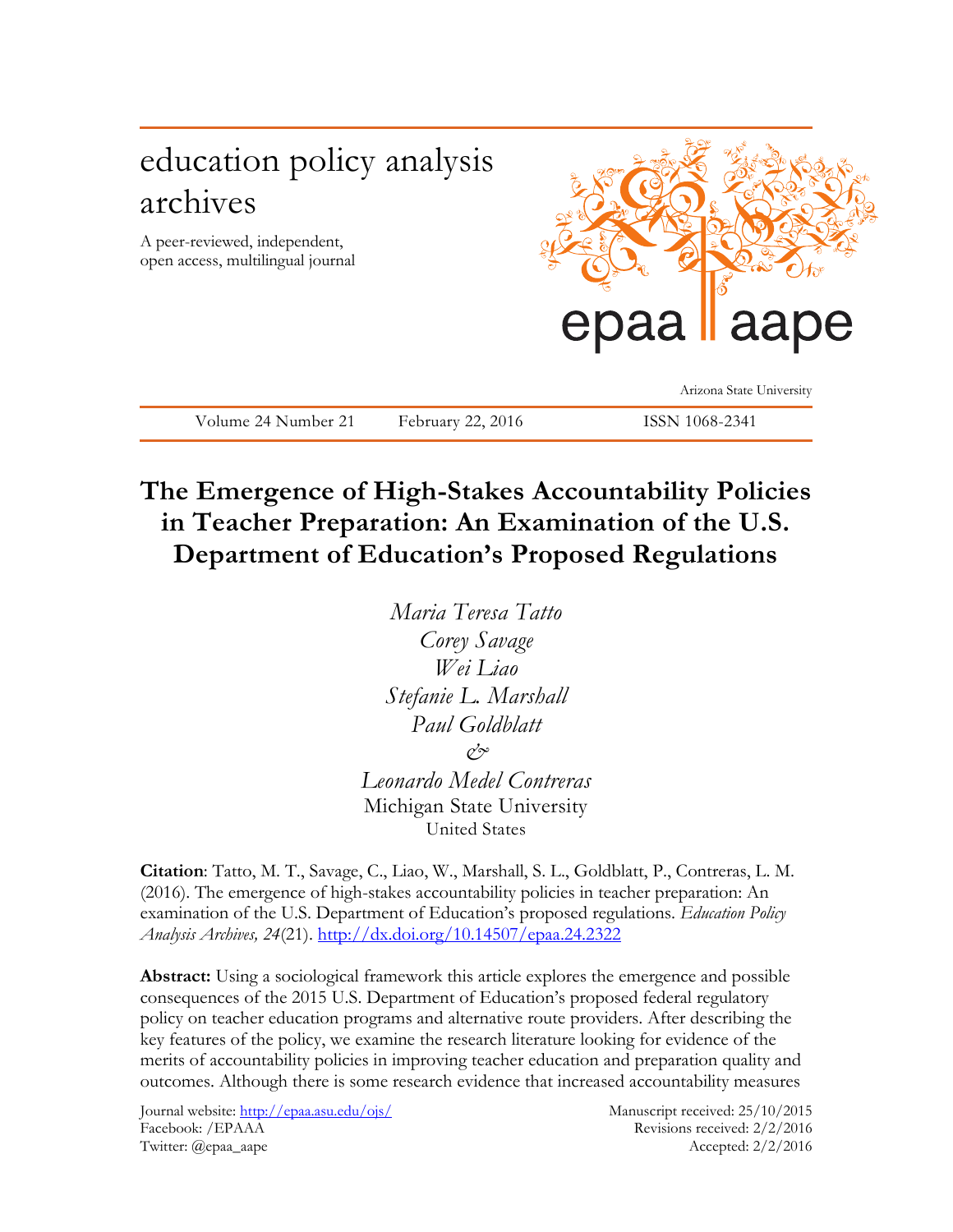may indeed contribute to improving the quality and outcomes of teacher education and preparation, the conditions under which this happens are not straightforward. While the stated aim of the regulatory policy, to ultimately advance student learning, finds widespread support in the education community, research evidence points to a number of validity problems with the overall policy. Of particular concern is the policy's attempts at establishing a direct link between teacher preparation graduates' employment and pupil achievement. The policy as conceived could negatively impact program norms and resources and undermine the development of teachers' human, cultural, and social capital. We discuss the accreditation challenges that the policy is likely to confront and implications for the future of teacher education and preparation accountability.

**Keywords**: Teacher preparation; accountability; effectiveness; United States

# **El surgimiento de políticas de rendición de cuentas con consecuencias severas en la formación docente: Un estudio de las regulaciones propuestas por el Departamento de Educación EE.UU.**

**Resumen:** Usando un marco conceptual sociológico este artículo explora el surgimiento y las posibles consecuencias de las políticas de reglamentación federal propuestas en 2015 por el Departamento de Educación de EE. UU sobre los programas de formación docente y sobre los modelos de formación alternativos. Después de describir las características claves de esas políticas, analizamos la literatura en busca de evidencia de los méritos de las políticas de rendición de cuentas en la mejora de la formación docente, la calidad de la preparación y sus resultados. Aunque existe alguna evidencia de que el aumento de las medidas de responsabilidad puede contribuir a la mejora de la calidad de la preparación docente, las condiciones en que esto sucede no son sencillas. Mientras que el objetivo declarado de la política, la mejora del aprendizaje de los estudiantes, tiene un amplio apoyo entre la comunidad educativa, las evidencias recogidas en esta investigación identifico una serie de problemas respecto a la validez de esta política. Una preocupación importante es acerca de los intentos de establecer un vínculo directo entre formación docente e indicadores de empleo y rendimiento de los alumnos. Tal como está concebida esta política podría impactar negativamente las normas y recursos del programa y socavar el desarrollo de los docentes en términos de recursos humanos, culturales, y de capital social. Discutimos los desafíos de la acreditación que probablemente esta política enfrentara y las implicaciones para el futuro de las políticas de rendición de cuentas en la mejora de la formación docente. **Palabras clave:** formación docente; rendición de cuentas; eficacia; Estados Unidos

# **O surgimento das políticas de responsabilidade com consequências graves na formação de professores: Um estudo dos regulamentos propostos pelo Departamento de Educação dos EUA**

**Resumo:** Usando uma base conceitual sociológica este artigo explora a ascensão e as possíveis consequências das políticas de regulação federais em 2015 propostas pelo Departamento de Educação dos Estados Unidos para os programas de formação docente e de modelos alternativos de formação. Depois de descrever as principais características dessas políticas, analisamos a literatura procurando evidências sobre o mérito das políticas de responsabilização na melhora da formação de professores, a qualidade da preparação e os resultados. Embora encontramos algumas evidências de que as medidas de prestação de contas poderiam contribuir para melhorar a qualidade, os resultados da educação e da formação de professores, as condições em que isso acontece não são simples. Embora a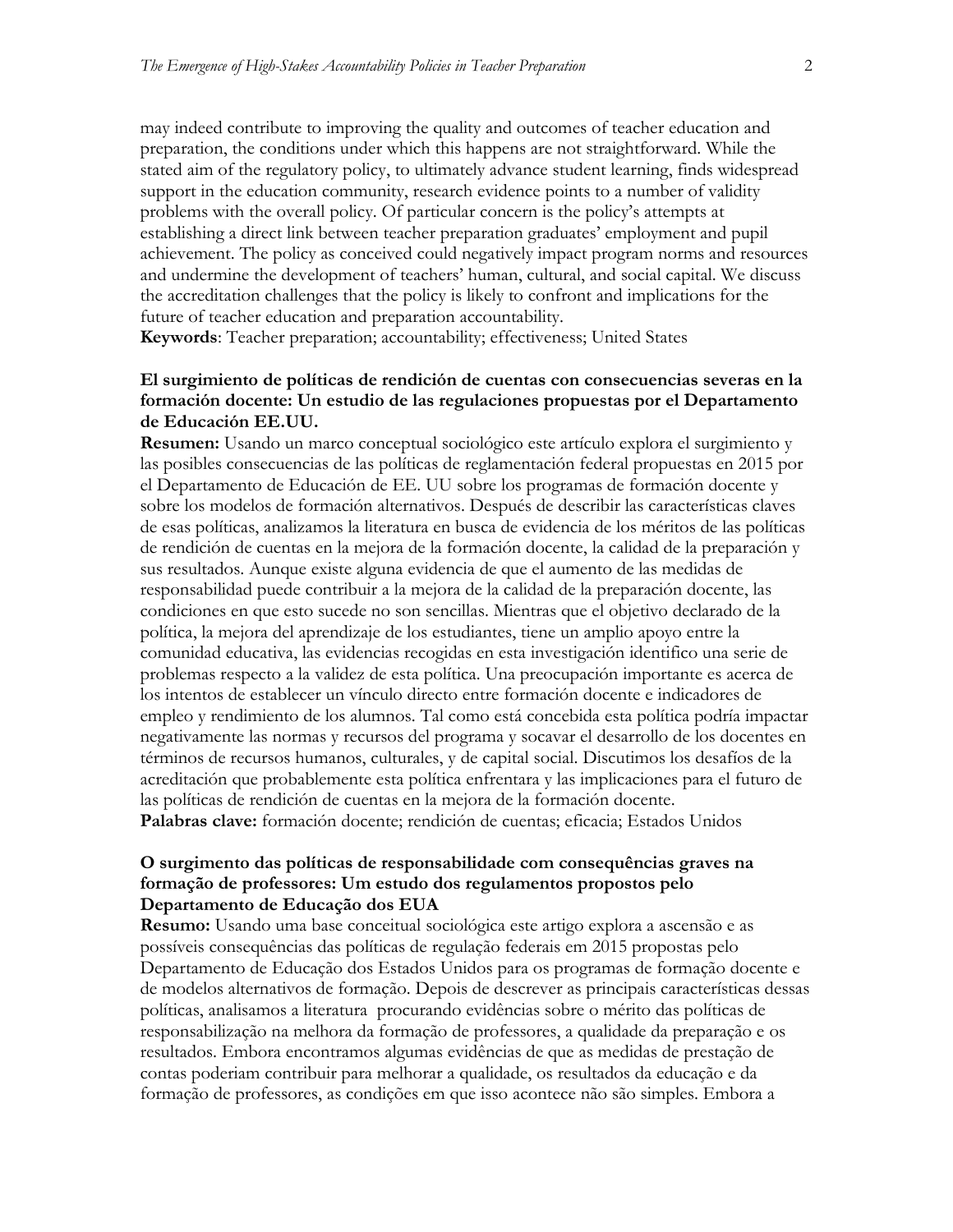meta declarada dessas políticas, a melhoria dos aprendizagem dos alunos, tem amplo apoio entre a comunidade educativa, as provas recolhidas nesta investigação identificaram uma série de problemas relacionados com a validade desta política. Uma grande preocupação é sobre as tentativas de estabelecer uma ligação direta entre a formação de professores e indicadores de emprego e desempenho dos alunos. Como esta formulada esta política poderia impactar negativamente as regras e os recursos dos programa e prejudicar o desenvolvimento dos professores em termos de recursos humanos, culturais e capital social. Discutimos os desafios de credenciamento que esta política deverá enfrentar e as implicações para o futuro das políticas de responsabilidade na melhora da formação de professores. **Palavras-chave:** formação docente; prestação de contas; eficácia; Estados Unidos

# **The Emergence of High-Stakes Accountability Policies in Teacher Preparation: An Examination of the U.S. Department of Education's Proposed Regulations**

After soliciting comments from the public, Secretary of Education Arne Duncan announced in early 2015 a federal regulatory plan for teacher education programs and other approaches to preparing teachers. These regulations are expected to be released in the early days of 2016 without any major revisions. The regulations to be implemented at the state level have been justified by arguments that teacher education programs and alternative route providers<sup>1</sup> are of uneven quality. The federal regulations would call for a program of periodic accreditation aligned with the Council for the Accreditation of Education Preparation (CAEP) standards, and an ongoing requirement that providers collect yearly data to allow them to demonstrate the level of success of graduates as indicated by knowledge and satisfaction at graduation, three-year employment outcomes, and pupil outcomes. In return, the states would be expected to produce ratings of teacher education and preparation programs and allocate incentives (e.g., the Teacher Education Assistance for College and Higher Education or TEACH grants) to those providers that demonstrate success according to the aforementioned indicators.

Whether or not these regulations in their current form are implemented, their introduction comes at a time of increasing criticism of higher education generally, and of teacher education programs in particular, and signals an important turn on the social perception of the teacher profession (Levine, 2006; NCTQ, 2014). The field has been responsive to these concerns. For instance, in the past 10 years, after much experimentation, dialogue, and consultation, important changes have occurred in the agencies that have traditionally accredited teacher education programs - National Council for Accreditation of Teacher Education (NCATE) and the Teacher Education Accreditation Council (TEAC) culminating with the creation of a new agency, the Council for the Accreditation of Education Preparation (CAEP) in July 2013. CAEP was tasked with the development and implementation of new [standards](http://caepnet.org/standards/introduction) for teacher education programs.

 $\overline{a}$ 

<sup>&</sup>lt;sup>1</sup> The terminology used to refer to the diversity of pathways into teaching in the U.S. has been changing. CAEP for instance uses "educator preparation providers." We prefer "teacher education programs" and "alternative route providers" to maintain an important distinction among these pathways, and use the term "teacher education and preparation" respectively to refer to these modalities.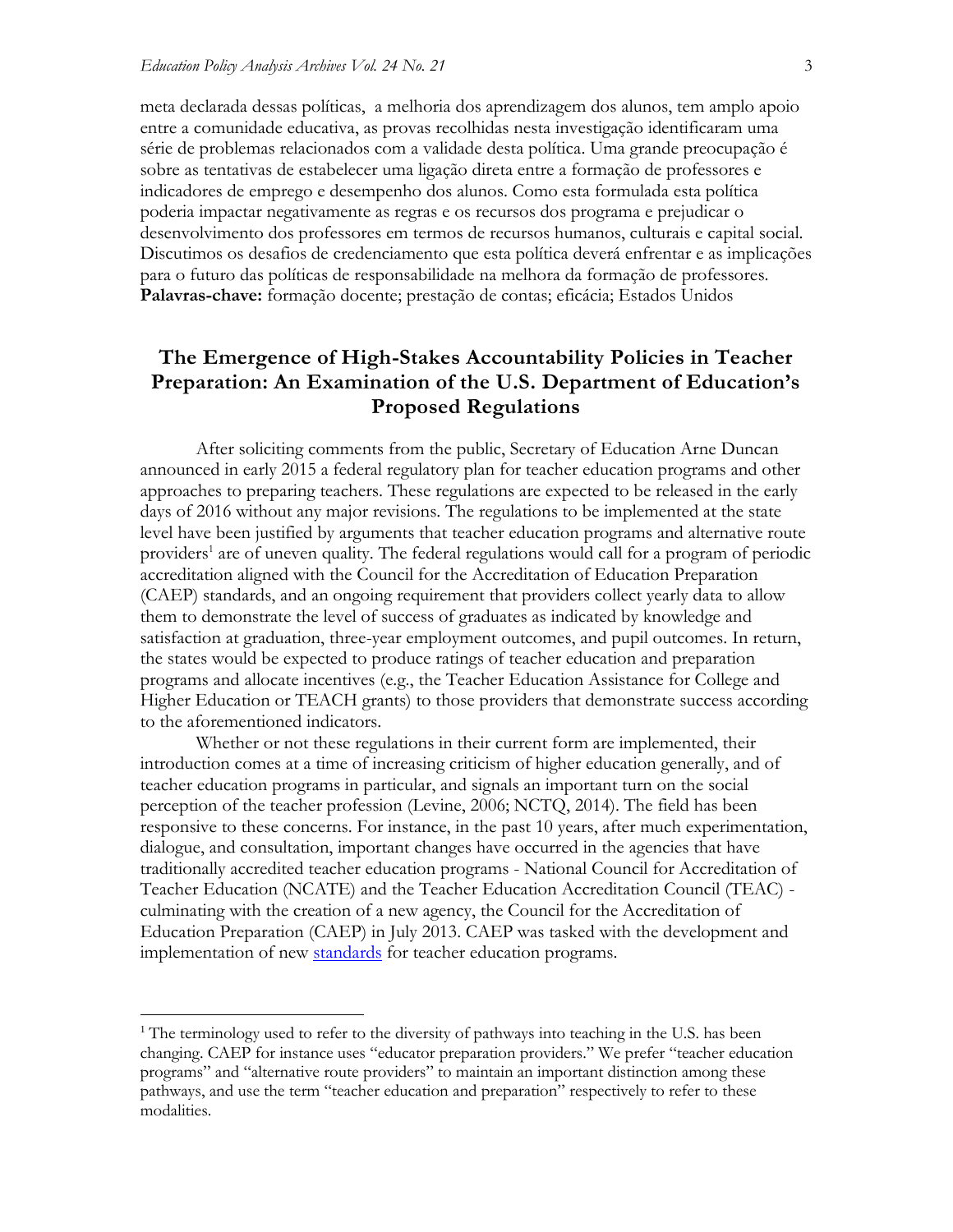In addition to the creation of new standards, CAEP is seeking to align with other standards, such as the revised Interstate New Teacher Assessment and Support Consortium standards [\(InTASC\)](http://www.ccsso.org/Resources/Publications/InTASC_Model_Core_Teaching_Standards_A_Resource_for_State_Dialogue_(April_2011).html), issued first in the 1990s under the Clinton administration and designed to provide curriculum guidelines for teacher education programs. Other standards that CAEP seeks to align with include the National Board for Professional Teaching Standards (NBPTS); content area national standards, such as those issued by the National Council for Teaching Mathematics (NCTM) for mathematics education and the New Generation of Science Standards (NGSS) for science education; and state standards. Teacher education programs have responded quickly to align their programs in time for the new accreditation wave.

In this context of heightened accountability, the [proposed regulations](https://www.federalregister.gov/articles/2014/12/03/2014-28218/teacher-preparation-issues) are expected to produce indicators for the 'meaningful differentiation' of teacher education and preparation programs as exceptional, effective, low-performing, or at-risk. Programs consistently producing unsuccessful teacher candidates in terms of measured outcomes will be designated as either low-performing or at-risk.

While few seem to disagree with the need to develop an effective system to improve the quality and relevance of teacher education and preparation programs there is concern that the proposed regulations have not been empirically tested and that their implementation may be more internally disruptive and costly than helpful. What is certain is that the regulations will produce more program data, but what is less certain is whether these data collection efforts will support program improvement as proponents argue. Critics argue that the cost and effort from program providers to properly respond to the regulations may have consequences such as discontinuing programs, potentially resulting in a decrease of the supply of teachers to the labor market. In addition, efforts to align with standards at the state and national levels may decrease a program's ability to be more responsive to local needs.

In this article we explore the emergence and possible consequences of the 2015 U.S. Department of Education's proposed federal regulatory policy on teacher education and preparation programs. In the following sections, we outline the framework underlying our analysis and examine the accreditation mandates as stated by the regulatory policy. Using evidence from the research and the policy analysis literature in teacher education and preparation, we then examine each of the indicators of program success as proposed in the regulations, looking for evidence of effectiveness, and discuss how this evidence may help inform regulatory policy in the future. Finally, we consider the many challenges that may be involved in implementing the regulations and discuss potential impacts, positive and negative, that may emerge from the regulations.

#### **Framework**

We use a sociological framework to analyze the proposed teacher preparation regulatory policy and its possible consequences (Portes, 2000). Key to the analysis is the tension that exists in different approaches to achieve social goals. On the one hand social goals may be achieved by "community networks capable of governing individual behavior and ensure normative compliance," such as those that have been developed by teacher education programs over the years. On the other hand, social goals may be achieved by "the deliberate application of incentives and coercive power by large organizations in particular the state" such as the strategy upon which the proposed regulations are based (Portes citing Coleman, p.12). Thus the emergence of the regulations marks a clear move toward a more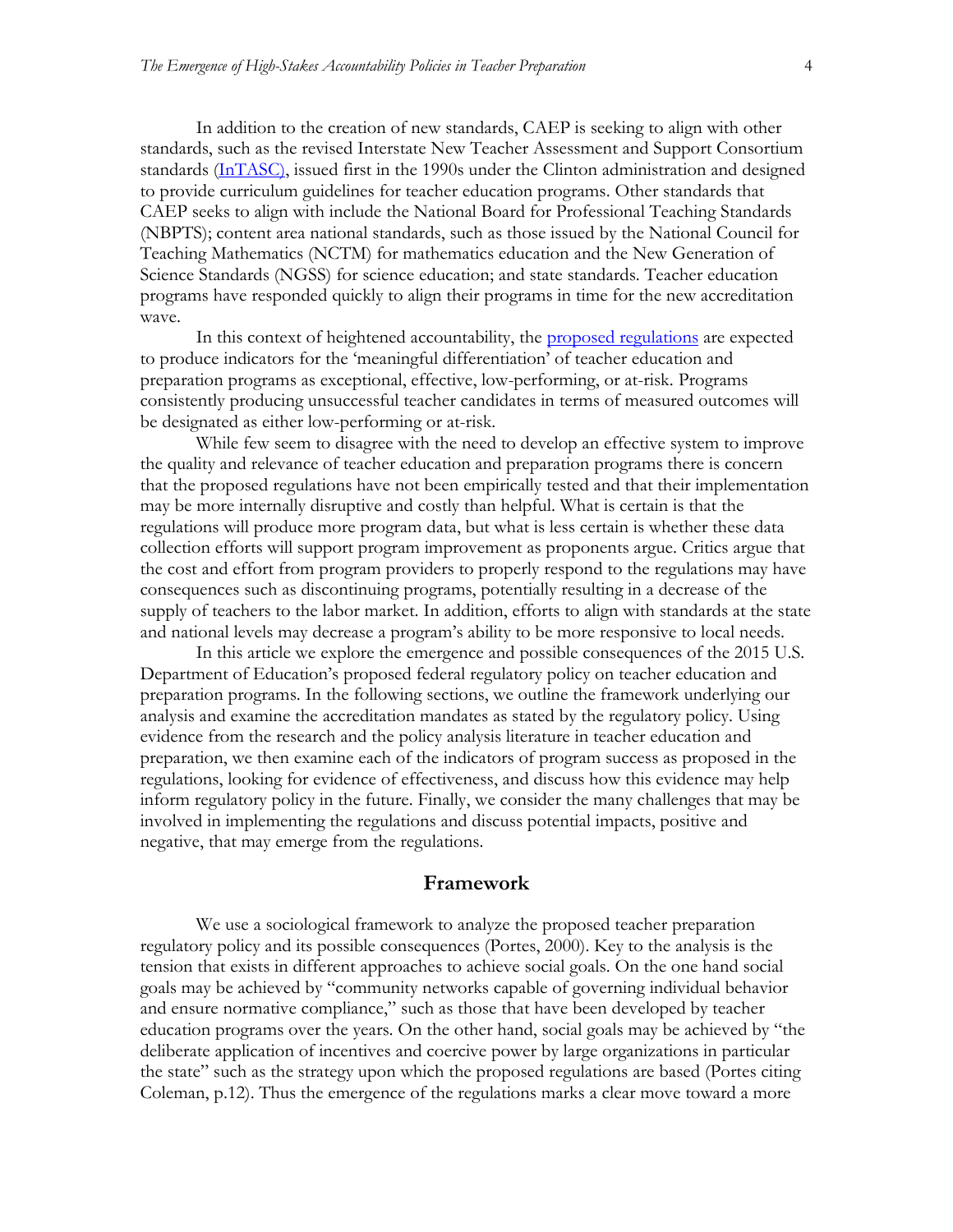coercive system in teacher education and preparation accountability. Indeed, the performance accountability movement in education in the United States, which began in earnest with the No Child Left Behind (NCLB) Act of 2001, has expanded its reach from public schools to schools of education, with the state claiming a legitimate role in regulating the manner in which teachers are to be prepared.

From the state perspective, controlling the quality of teacher education and preparation is essential to the nation's survival. Teachers are charged with the development of human capital and their effectiveness depends in part on the extent to which they are themselves able to accumulate not only human, but also cultural and social capital. Teacher education programs placed in institutions of higher education and other alternative programs working closely with school districts and schools, administrators, and teachers, have been instrumental in developing future teachers for the nation's schools. Successful teacher education programs have developed over the years highly effective internal (within the universities and across subject areas) and external (outside of universities with schools and their districts) networks with strong norms that allow for high levels of coherence in the recruitment, preparation, and placement of future teachers. Thus while programs vary in the extent to which they have developed effective accountability systems, the "new accountability" introduced by the proposed regulation is intended to evenly alter programs' norms and social networks under the assumption that increased regulation will improve quality. This is an untested assumption.

# **Key Aims and Strategies in the Proposed Regulations of Teacher Preparation**

The summary of the regulations provided by the U.S. Department of Education (USDOE) highlights the vision it holds for teacher education and preparation programs. The regulations are ambitious concerning the changes they expect to trigger, especially concerning the identification of low performing programs and the creation of a vast system of databases. While this is a federal regulation, the responsibility for teacher education and preparation evaluation will reside with the states and is based on the demonstration of four key indicators of outcomes. The vision, the assignment of the responsibility for implementation to the states, and the four key indicators are summarized in Table 1.

An analysis of the proposed "key indicators" reveals three conceived outcomes of teacher education and preparation. In chronological order these are: first, *graduates' knowledge and ability outcomes* to be measured via graduates' and graduates' employer surveys, and by measures of the knowledge, skills and dispositions attained by graduates at the end of their program (this in the USDOE summary table is included in the fourth bullet); second, *employment outcomes* to be measured by new teacher placement and retention rates; and third, *student learning outcomes*, likely to be measured by teacher evaluation metrics of some kind and evidence of student learning.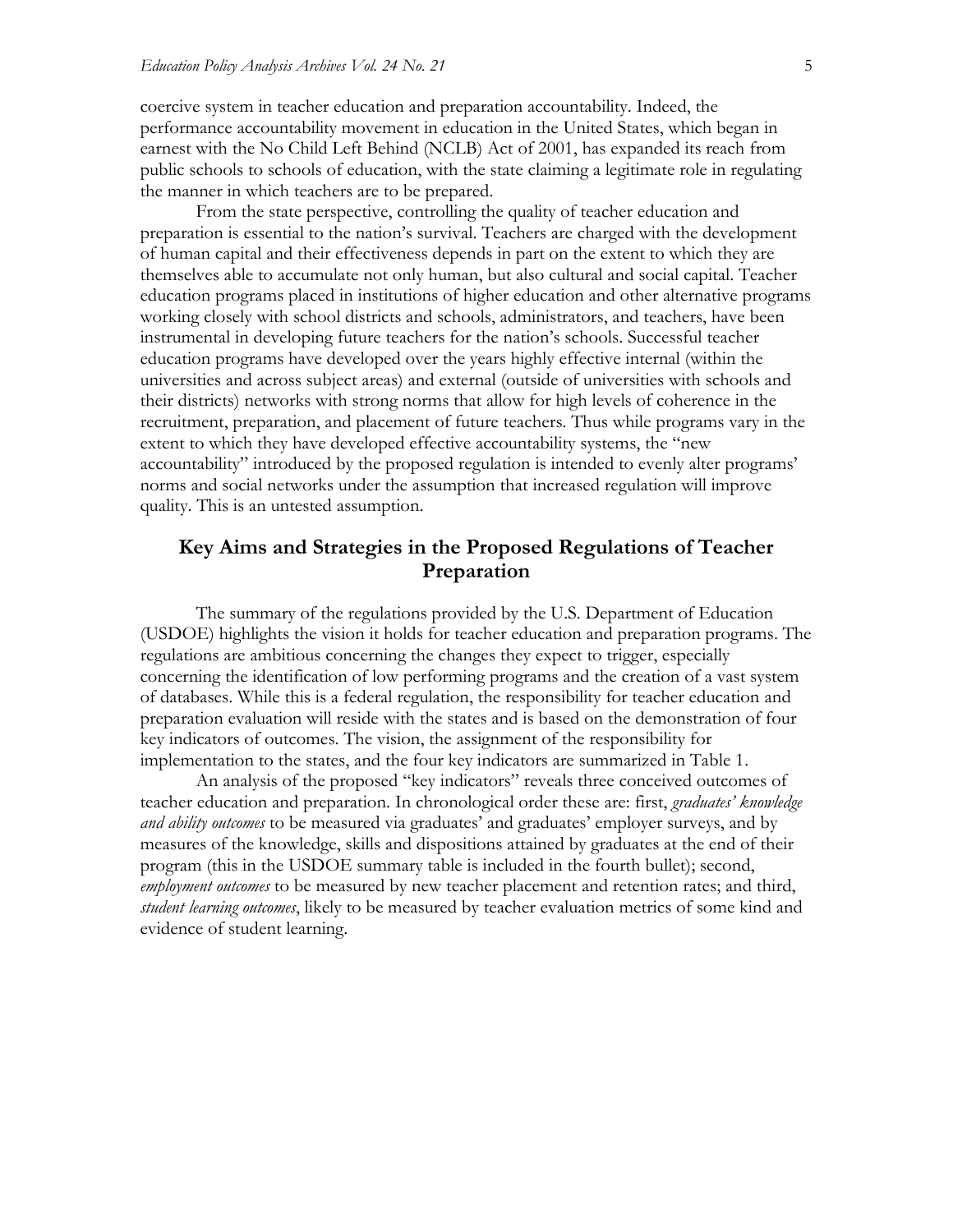#### Table 1

*U.S. Department of Education Vision for the Proposed Regulations for Teacher Education /Preparation Programs and Key Indicators*

## **These Proposed Regulations Will**:

Build on innovative state systems and progress in the field to encourage all states to develop their own meaningful systems to identify high- and low-performing teacher preparation programs across all kinds of programs, not just those based in colleges and universities.

Ask states to move away from current input-focused reporting requirements, streamline the current data requirements, incorporate more meaningful outcomes measures and improve the availability of relevant information on teacher preparation.

Reward only those programs determined to be effective or better by states with eligibility for TEACH grants, which are available to students who are planning to become teachers in a high-need field and in a low-income school, to ensure that these limited federal dollars support high-quality teacher education and preparation.

Offer transparency into the performance of teacher preparation programs, creating a feedback loop among programs and prospective teachers, employers, and the public, and empower programs with information to facilitate continuous improvement.

States would have primary responsibility and significant flexibility in designing their systems and evaluating program performance.

### **Key Indicators**

States would report annually on the performance of each teacher preparation program, including alternative certification programs, based on indicators that include at least:

Employment outcomes: New teacher placement and three-year retention rates, including in high-need schools

Teacher and employer feedback: Surveys on the effectiveness of preparation

Student learning outcomes: Effectiveness of new teachers as demonstrated through measures of student growth, performance on state or local teacher evaluation measures that include data on student growth, or both, during their first three teaching years

Assurance of specialized accreditation, or evidence that a program produces candidates with content and pedagogical knowledge and quality clinical preparation, who have met rigorous entry and exit requirements.

Source: Improving Teacher Preparation: Building on Innovation. US Department of Education <http://www.ed.gov/teacherprep>

The last or fourth bullet in the "key indicators" in Table 1 above is not an indicator per se but a requirement and refers to the need for teacher education and preparation programs to demonstrate evidence of "specialized accreditation." Specialized accreditation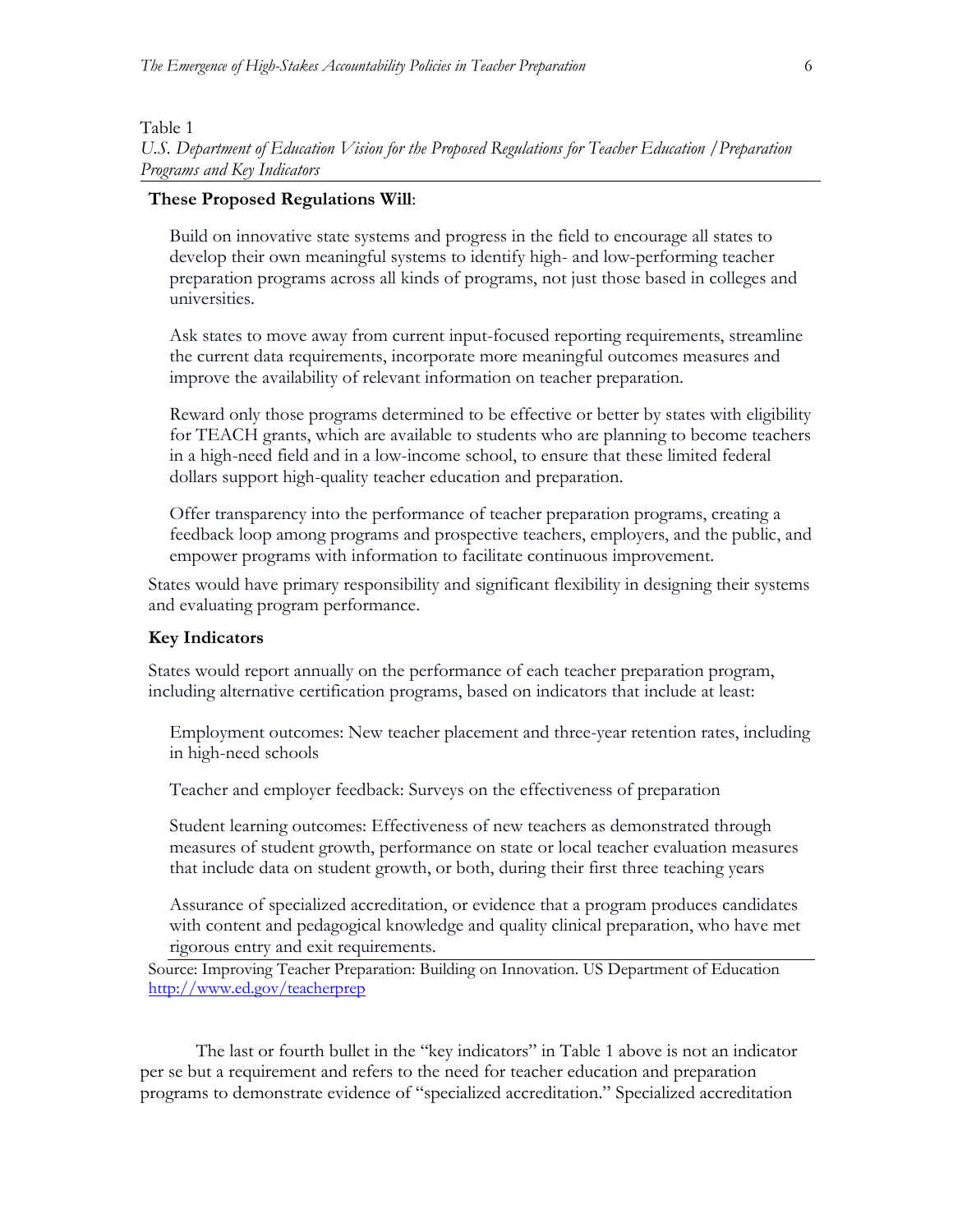according to the regulations requires among other things demonstrating evidence of performance according to the indicators described above and is to be achieved via CAEP guidelines to which these regulations are aligned "one to one" as argued and shown in the USDOE summary in Table 2 below:

Table 2

*U.S. Department of Education Alignment of Proposed Regulations for Teacher Education /Preparation Programs with CAEP Standards*

The key provisions of the proposed regulations align one on one with the standards set by the Council for the Accreditation of Education Preparation (CAEP)

|                                                                                                                                                             | Proposed<br>Regulations | CAEP |
|-------------------------------------------------------------------------------------------------------------------------------------------------------------|-------------------------|------|
| Student outcomes: Academic Gains among K-12 students                                                                                                        |                         |      |
| <b>Employment outcomes:</b> Job placement and retention, including in<br>high-need schools                                                                  |                         |      |
| <b>Customer satisfaction:</b> Surveys of program graduates and their<br>principals                                                                          |                         |      |
| <b>Program review and accreditation</b> based on content/pedagogical<br>knowledge, high quality clinical proactive, and rigorous entry/exit<br>requirements |                         |      |
| <b>Multiple performance levels</b> resulting from review and<br>accreditation                                                                               |                         |      |
| <b>Flexibility</b> to states and providers in developing multiple measures<br>of performance                                                                |                         |      |

Source: Improving Teacher Preparation: Building on Innovation. US Department of Education <http://www.ed.gov/teacherprep>

In sum, while presented as a proposal for commentary, the regulations seem to be a done deal. The vision is clearly stated; the mechanism for implementation and for the measurement of indicators is laid-out, as is the mechanism through which the regulations will be used in the accreditation of teacher education and preparation programs by CAEP. Given the reliance placed by the USDOE on standards it is important to examine them in more detail before describing the evidence from the literature.

# **Accreditation Standards**

Under the proposed regulations, to receive accreditation teacher education programs and alternative route providers are asked to demonstrate compliance with the CAEP [Standards](http://caepnet.org/standards/introduction) authorized in 2013. CAEP requires that "educator preparation providers seeking accreditation complete a self-study and host a site visit, during which site visitors determine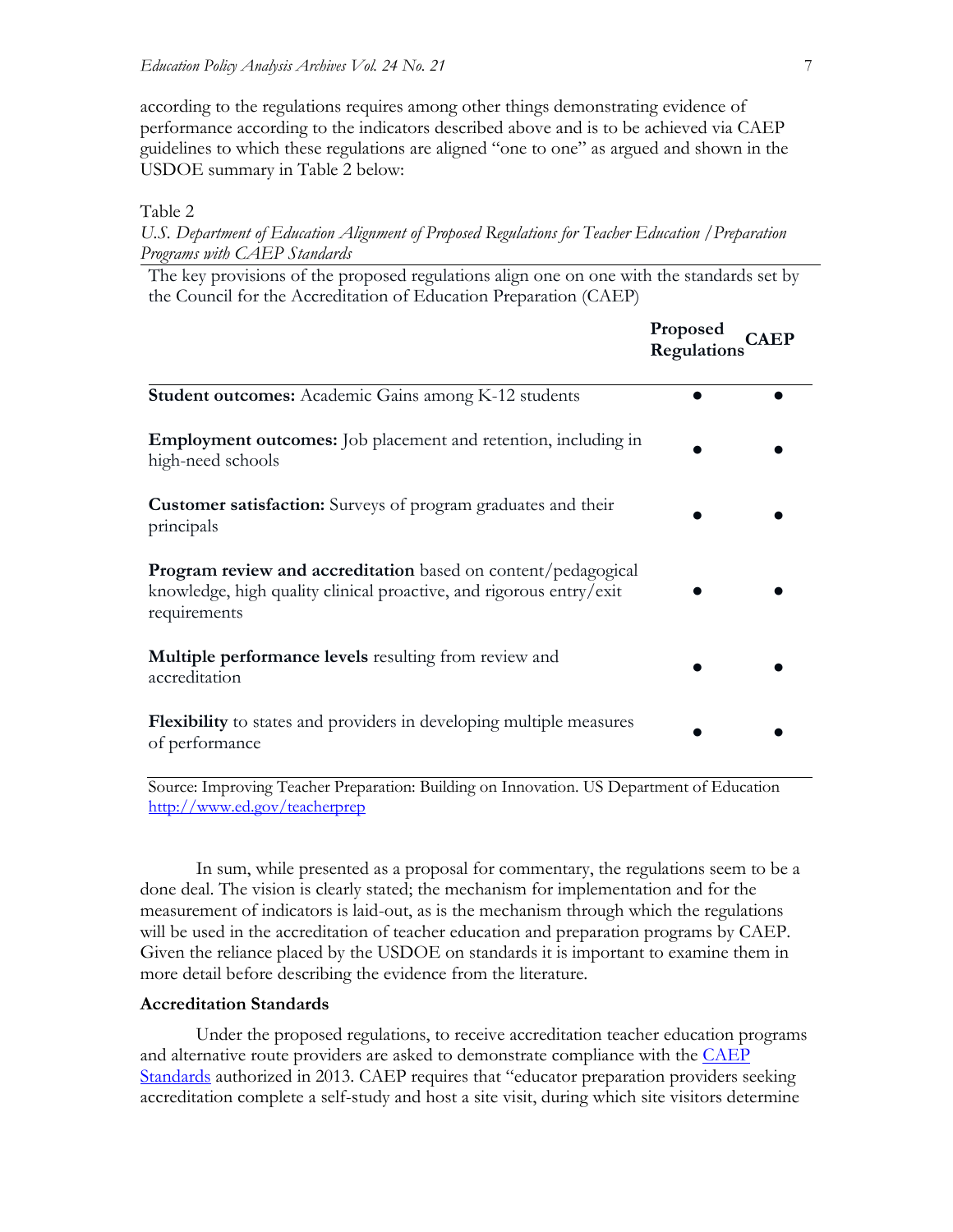whether or not the provider meets CAEP standards based on evidence of candidate performance, use of data in program self-improvement, and teacher education and preparation programs capacity and commitment to quality." Because CAEP is a relatively new development, guidelines from its two precursors, the National Council for the Accreditation of Teacher NCATE and TEAC still mediate accreditation processes<sup>2</sup>.

In order to prepare for accreditation teacher education and preparation programs must continuously collect data to document compliance in each standard. CAEP outlines five standards; here we include a brief description of each as stated by CAEP (2013):

[Standard 1](http://caepnet.org/standards/standards/standard1/): Content and Pedagogical Knowledge: "The provider ensures that candidates develop a deep understanding of the critical concepts and principles of their discipline and, by completion, are able to use discipline-specific practices flexibly to advance the learning of all students toward attainment of college- and career-readiness standards."

[Standard 2](http://caepnet.org/standards/standards/standard2/): Clinical Partnerships and Practice: "The provider ensures that effective partnerships and high-quality clinical practice are central to preparation so that candidates develop the knowledge, skills, and professional dispositions necessary to demonstrate positive impact on all P-12 students' learning and development."

[Standard 3](http://caepnet.org/standards/standards/standard-3-candidate-quality-recruitment-and-selectivity/): Candidate Quality, Recruitment, and Selectivity: "The provider demonstrates that the quality of candidates is a continuing and purposeful part of its responsibility from recruitment, at admission, through the progression of courses and clinical experiences, and to decisions that completers are prepared to teach effectively and are recommended for certification. The provider demonstrates that development of candidate quality is the goal of educator preparation in all phases of the program. This process is ultimately determined by a program's meeting of Standard 4."

[Standard 4:](http://caepnet.org/standards/standards/standard4/) Program Impact: "The provider demonstrates the impact of its completers on P-12 student learning and development, classroom instruction, and schools, and the satisfaction of its completers with the relevance and effectiveness of their preparation."

[Standard 5](http://caepnet.org/standards/standards/standard5/): Provider Quality Assurance and Continuous Improvement: "The provider maintains a quality assurance system comprised of valid data from multiple measures, including evidence of candidates' and completers' positive impact on P-12 student learning and development. The provider supports continuous improvement that is sustained and evidence-based, and that evaluates the effectiveness of its completers. The provider uses the results of inquiry and data collection to establish priorities, enhance program elements and capacity, and test innovations to improve completers' impact on P-12 student learning and development."

While the proposed regulations emphasize these components, the regulations also introduce language that refers to research-based evidence as criteria for quality. For instance, when outlining clinical preparation, the regulations ask that these experiences be grounded in

 $\overline{a}$ 

<sup>&</sup>lt;sup>2</sup> On its website CAEP delineates how the accreditation process could occur for an educator preparation provider: "In completing its standards-focused self-study, a provider selects one of three pathways: Continuous Improvement (CI), Inquiry Brief (IB), or Transformation Initiative (TI). Providers with accreditation visits scheduled for January 2014 through Spring 2016 may choose to write the self-study and host the visit with (1) NCATE Standards or TEAC Quality Principles only (called legacy visits); (2) NCATE Standards or TEAC Quality Principles and CAEP's new standards (called dual accreditation); or (3) CAEP's new standards only (called CAEP pilots). Even these procedures are in a hiatus as recently AACTE declared a "crisis of confidence" toward CAEP.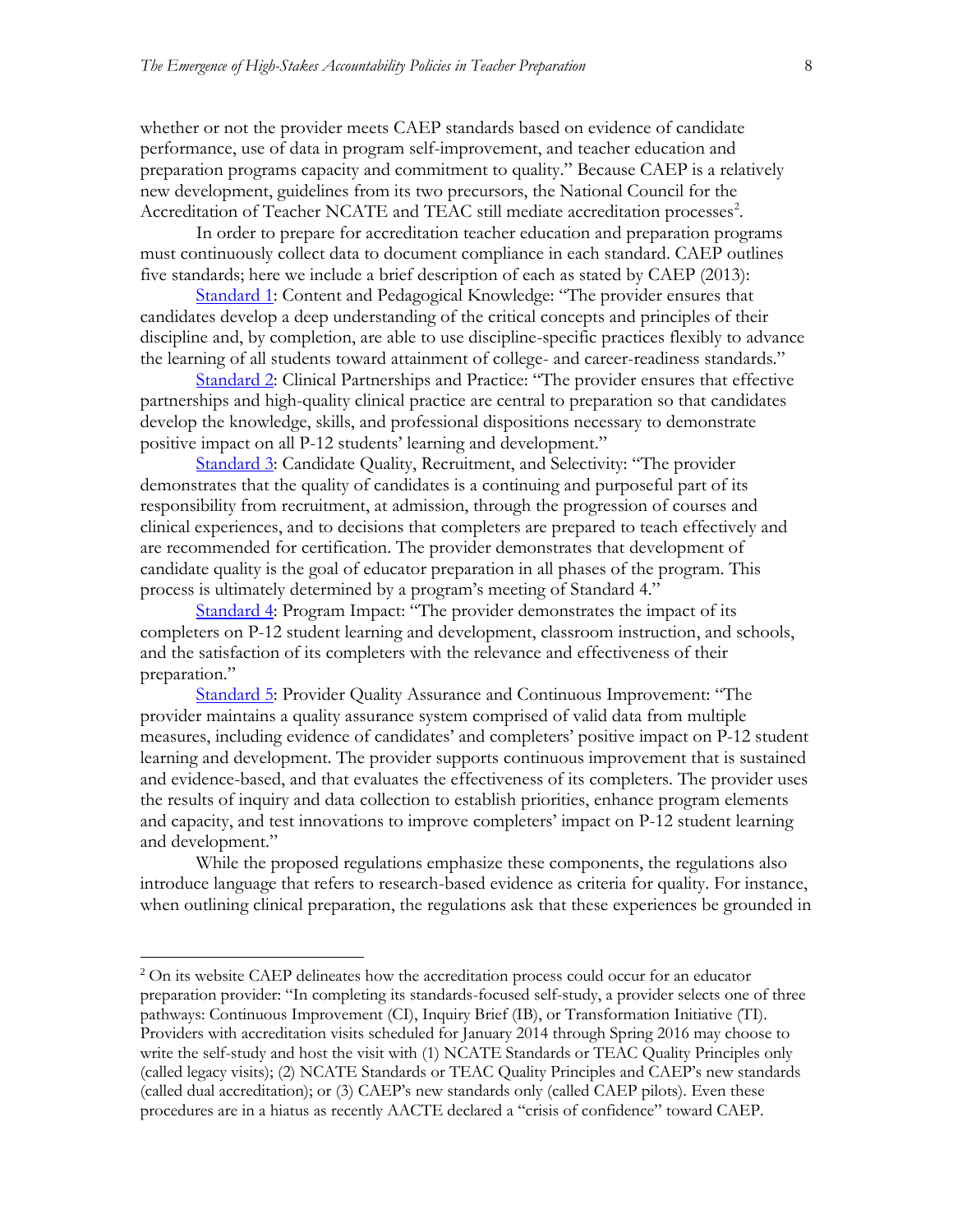research-based practices (e.g. observation and analysis of instruction, collaboration, and the use of technology, USDOE, 2014).

A complement to the CAEP standards is the 2013 [InTASC](http://www.ccsso.org/Resources/Programs/Interstate_Teacher_Assessment_Consortium_(InTASC).html) Model Core Teaching Standards and Learning Progressions for Teachers 1.0, an updated version of the 1992 original standards which purport to outline "what teachers should know and be able to do to ensure every PK-12 student reaches the goal of being ready to enter college or the workforce in today's world." Under the proposed regulations, programs will be required to comply with these complex accreditation mandates, yet evidence as to whether they would increase quality is mixed.

In the next sections, we explore the evidence found in the literature regarding the evaluation of teacher education and preparation program *graduates' knowledge and ability outcomes*, *employment outcomes*, and *student learning outcomes*, all key components of the proposed regulations. We end each section with a brief discussion on implications for teacher education and preparation program evaluation.

# **Accountability in Teacher Education and Preparation: Searching for Evidence in the Literature**

Given the importance of the cultural and societal contexts of teacher education and preparation we used U.S.-based studies to inform our analysis. We searched the literature to examine the different dimensions of the proposed regulations, whether and how similar strategies have been attempted, and with what results. The methods we used in our literature search as well as tables summarizing our sources are described in Appendices 1 and 2. We organize the review according to the research evidence we found on the outcomes that teacher education and preparation programs will be required to demonstrate, namely, graduates' knowledge and ability outcomes, employment outcomes, and student (pupils) learning outcomes.

# **Teacher Education and Preparation Program Graduates' Knowledge and Ability Outcomes**

The goal of teacher education accreditation has shifted since the 1990s. Initially, teacher education accreditation in the United States was mostly focused on documenting inputs such as whether institutions had a clear philosophy, sufficient program resources, links with schools, and whether future teachers were exposed to academic and pedagogical content judged by teacher educators as appropriate to prepare them to teach (Bullough et al. 2003, Ingvarson, Beavis & Kleinhenz, 2007). Increasingly, as illustrated by the proposed regulations, programs are required to provide evidence of effectiveness based on graduates' learning outcomes (e.g., evaluation of content and pedagogical knowledge and surveys of satisfaction), and to document processes (e.g., evidence of implementation of quality assurance mechanisms, among others).

The development of measures at the program level to demonstrate the depth and breadth of knowledge attained by graduates is likely to build synergies and provide useful indicators of program outcomes. Yet unless enough effort is invested in developing the norms and the human and social capital that would be required for programs to have equivalent evaluations across all subjects within programs and across individual states it may be difficult to compare programs. With few notable exceptions (Tatto et al.., 2012) the field has lacked the resources to develop rigorous measures of teacher education outcomes and it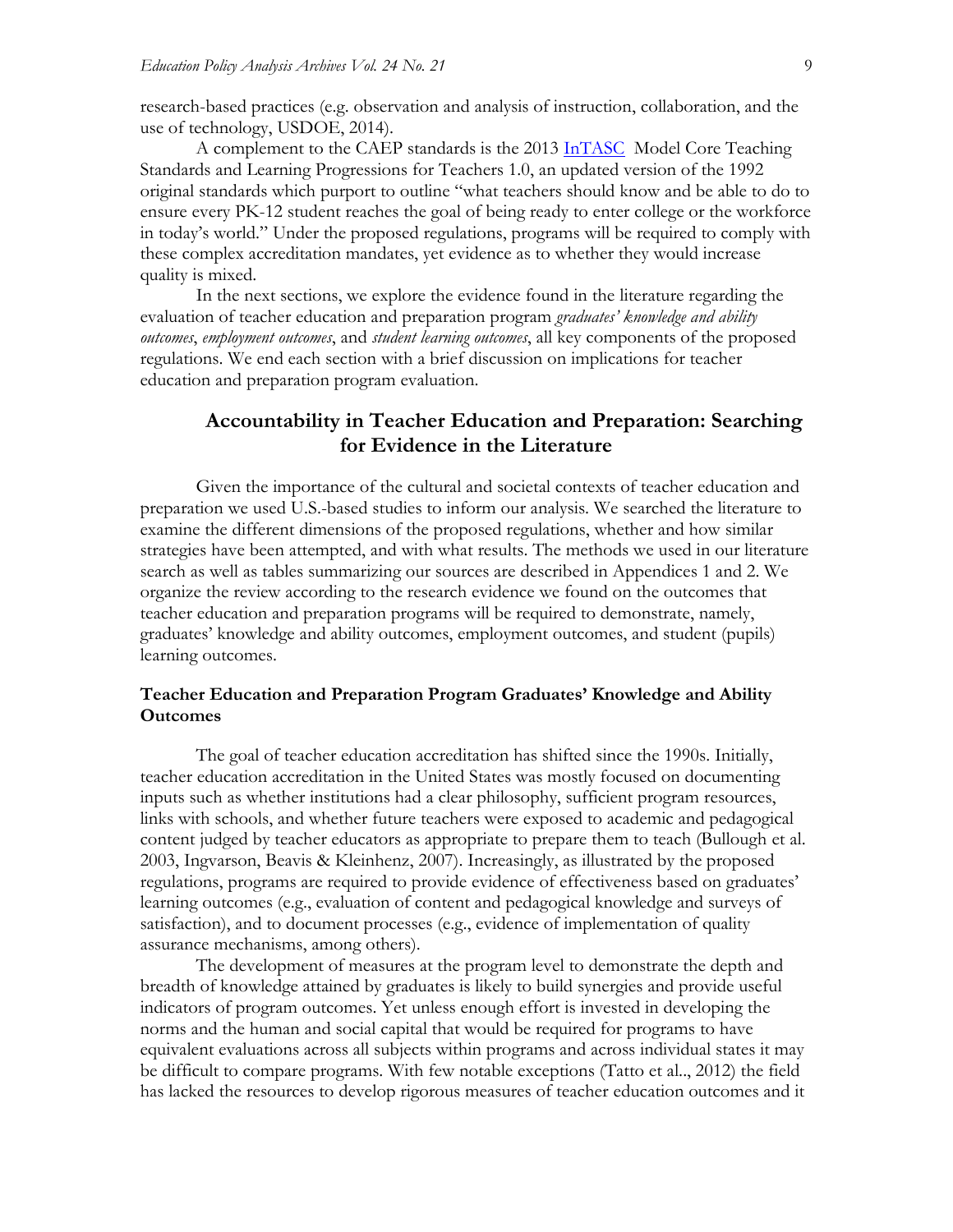is unlikely that a sound and organized undertaking may be developed at the national level by the time the regulations are expected to be in place. However, even if these measures were in place, the benefit to the programs would still depend on the implementation capacity and the norms of learning from self-study within the programs for improvement to occur. As the literature below shows, rigorous and sustained measurement of outcomes has not been a norm in teacher preparation programs; doing so as part of the regulations may be seen as one more requirement to fulfill rather than an opportunity to learn and improve.

The measurement of outcomes of teacher education presents a mixed record. A study documenting program challenges in conducting self-study in response to NCATE requirements to track teacher candidates' development and outcomes illustrates the need to develop adequate systems of data collection, as well as the manpower and capacity to evaluate the system in line with accreditation standards (Bullough et al.., 2003). While programs have a range of ways to document evidence of progress (e.g., portfolio or analysis of similar homework across classes), the challenge is taking these strategies to scale because of the time that it takes to substantially evaluate portfolios. Even if rubrics are developed, it is not clear how to best use the data for accreditation purposes or for program improvement (Bell & Youngs, 2011).

Another method to collect program outcome data is through the use of surveys. This is a method that is suggested by the regulations as a way to collect quantitative and qualitative indicators of program impact. A problematic development is the suggestion to measure "satisfaction" of recent graduates and employers with the preparation received as an indicator of program success. The main motivation to propose this indicator comes from the multiple reports of novice teachers claiming that they do not feel adequately prepared to teach during the first years after graduation. The underlying assumption behind this process is that higher levels of satisfaction from recent graduates and employers imply higher levels of quality in the preparation regarding academic content knowledge and teaching skills from teacher education programs. However, we know that student satisfaction tends to decrease as the level of rigor in courses and requirements for graduation increase as [Perlmutter](https://shar.es/12Rxn2) (2015) argues, thus satisfaction and levels of knowledge attained would need to be considered together to develop valid measures of program quality.

One of the methods to evaluate teacher preparation programs proposed by the policy is surveying recent graduates and their employers (principals). Feuer, Floden, Chudowsky, & Ahn (2013) reviewed several sources of literature reporting on teacher education and preparation program evaluations and wrote a comprehensive description of current and proposed evaluation criteria to assess program quality. They reported that usually graduates are asked about their programs (e.g. courses taken, student teaching experiences) and how well prepared they feel to perform different aspects of their jobs, such as teaching their subjects effectively, meeting the diversity of their students' needs, and the like. They found that while surveys of satisfaction may have high face value and may provide some information about the program, the use of satisfaction as indicator of program quality alone is problematic because surveys may be subject to subjectivity and selectivity biases.

Surveys of employers, such as principals, seem to provide another source to assess what is considered quality teaching in school settings, but they fail to provide valid and reliable evidence concerning the relationship between teacher education and preparation and pupil learning.

A review of the literature summarizing results of program evaluation via satisfaction surveys that asked principals about their perception of the extent to which a teacher is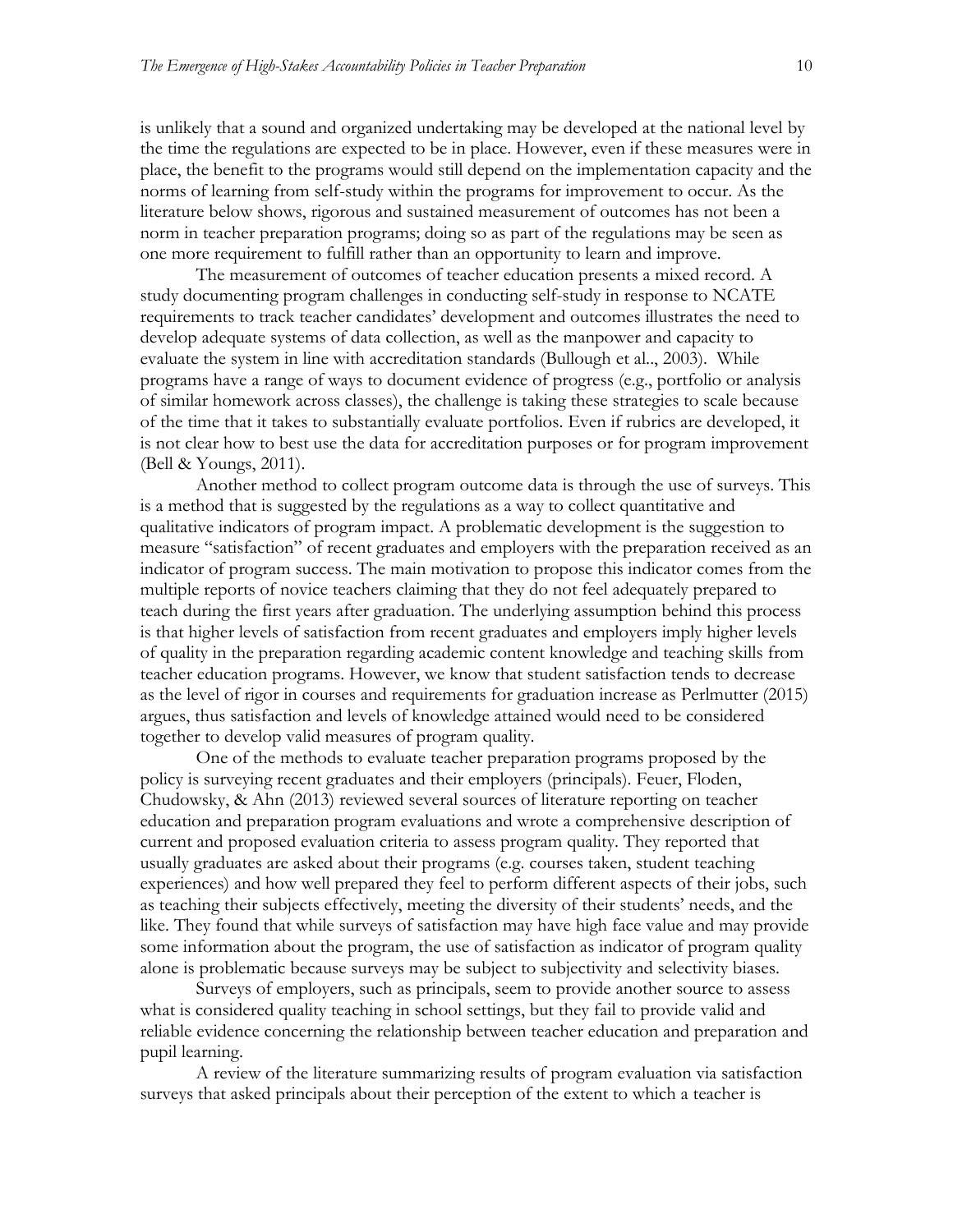prepared to teach effectively found high correlations between principal assessments and teachers' value added scores (Coggshall, Bivona, & Reschly, 2012). Similarly, Harris & Sass (2009) performed a quantitative analysis with data from interviews with 30 principals from a Florida district and related these with student achievement data from the Stanford Achievement Test. They found low and moderate positive correlations between principal ratings and value-added scores for student tests (varying from .15 to .30). No links were established between the value-added model scores and teacher preparation program quality, or with these scores and teacher effectiveness.

Darling-Hammond (2006) evaluated program outcomes for the Stanford Teacher Education Program (STEP) by analyzing information collected during five years. Among the instruments used were surveys of both graduates and employers. They reported that employers' perception of STEP graduates was highly positive (97% of the principals ranked them with a score of five out of five on overall perception of graduates' preparation). They also found that employers were less critical of graduates' preparedness than the graduates themselves. They concluded that using only survey data is not enough to assess the effects of experience among recent teacher education graduates. This study suggests the need to use multiple measures, as proposed by the regulations.

Jacob and Lefgren (2008) used quantitative methods to analyze data from a western U.S. school district. Namely, they used demographic variables for students, several characteristics for teachers (such as age, experience, license and certification information, higher education institutions attended, among others) and survey responses for all principals in the district. They found that principals were able to effectively identify which teachers produced the largest and the smallest score gains for students in their schools. This ability, however, significantly decreased when identifying teachers with medium gains (i.e. not in the extremes of the distribution).

Crowe (2010) in his Center for American Progress report reviewed a set of 11 sources about teacher education and preparation program evaluation. In general, he proposes increasing efforts to evaluate outcomes and establishing different ways to make programs accountable for their graduates' preparation. He recommends using as indicators of quality value-added models, teacher tests, and surveys of graduates and employers, among others. These recommendations are similar to those proposed by the USDOE regulations.

Loadman, Freeman, Brookhart, Rahman & McCague (1999) report on the administration of a large scale survey to a sample of 3,940 teacher education program graduates from 14 institutions between 1990 and 1995. They considered the survey to be both a reliable and valid instrument, and a valuable tool to provide comparative information across programs. In related subsequent work, Thomas and Loadman (2001) administered the same survey to a cohort of 263 baccalaureate graduates and 171 M.Ed. graduates at a major Carnegie I research university. The authors found that, in general, graduates presented a very positive attitude toward their programs and careers. They also found that responses were more similar than different between both types of graduates across all four measures of the survey. They highlight the positive experience of administering the survey and claim that the use of graduate surveys is necessary to measure program quality. Frequent problems with graduate surveys are the low response rate and selectivity bias, as those who answer the surveys are likely to have favorable views of their experience.

Lessons from the Teacher Education Development Study in Mathematics [\(TEDS-](http://www.iea.nl/teds-m.html) $M$ ), the largest national and international effort to study the outcomes of teacher education, shows great promise and highlights some challenges. The TEDS-M study used quantitative methods to collect and analyze a diversity of data sources across 17 participating countries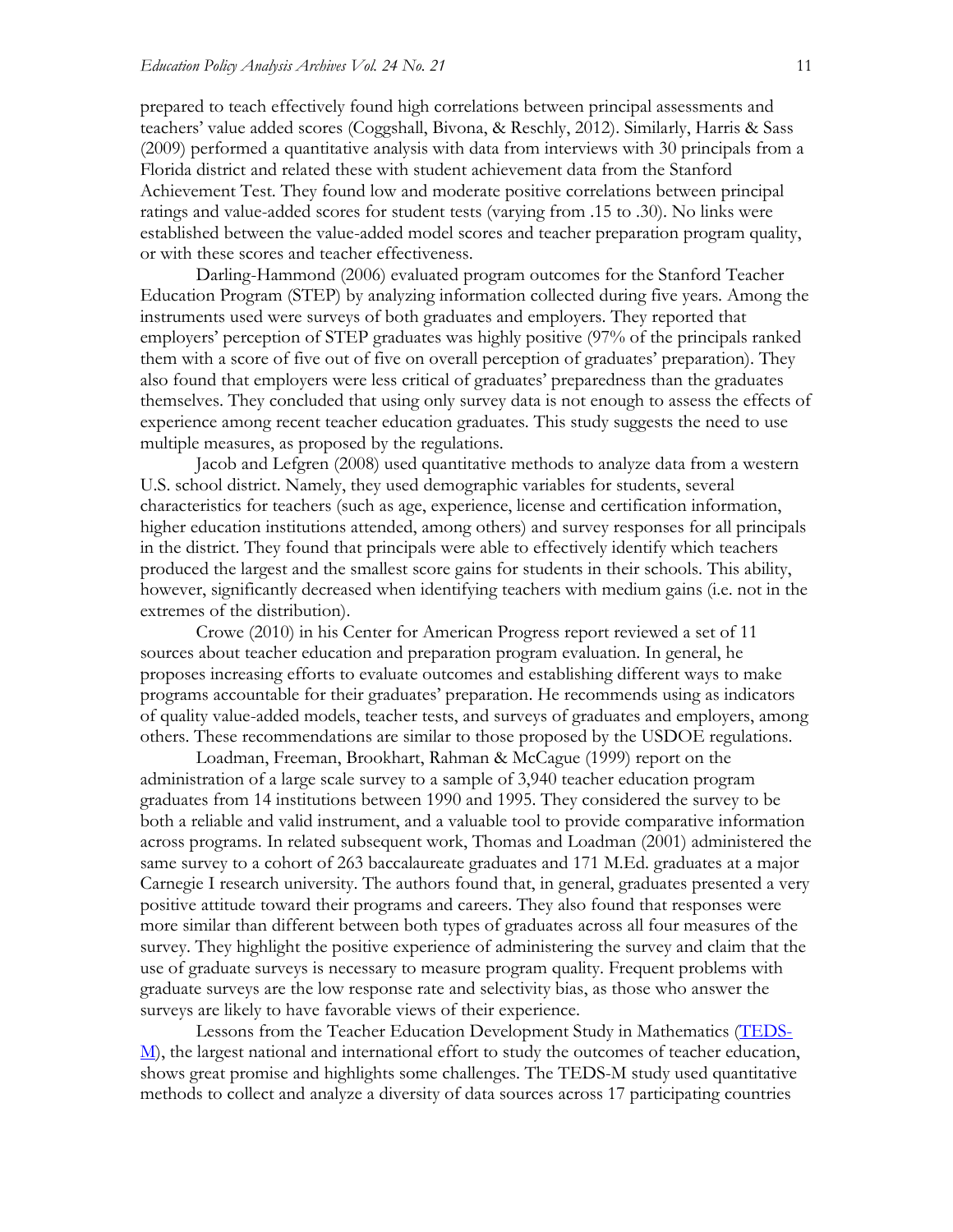including the U.S. (approximately 22,000 future teachers from 750 programs in about 500 higher education institutions). Among other instruments, the TEDS-M study surveyed teacher education programs, teacher educators, and future teachers. The study also developed assessments of the mathematics knowledge for teaching graduates of pre-service programs. The study followed rigorous procedures to ensure samples representative of the target population and acceptable response rates. The findings of the study show that it is possible to distinguish among programs whose graduates have high levels of knowledge at the time of graduation. Important program characteristics associated with expected outcomes include programs' entry requirements, opportunities to learn before and during the program, graduation requirements, and strong systems of quality assurance (Tatto et al.., 2012). The study also revealed that, in general, programs did not have in place a system that could provide the basic information to evaluate their performance on a regular and longterm basis. The study required that programs collect the needed data, and many did so for the very first time. An important finding from the TEDS-M study is the wide variation in outcomes, which reflect the variation in curriculum and program design within and across the participating countries.

**Implications.** The existing research provides mixed evidence emerging from the evaluation of teacher education outcomes. Some studies have provided valid and reliable results (e.g. Loadman et al., 2010; Tatto et al., 2012), while others show important limitations (e.g. Jacob & Lefgren, 2008). Among the most salient concern is the considerable amount of resources (such as time, people, and money) that would be required to implement longitudinal surveys of program graduates and whether these surveys would provide valid and reliable indicators of program performance (e.g., Feuer et al., 2013). The use of survey results is a source of concern because of their potential for subjectivity and selectivity biases, and for their misuse (e.g., drawing causal conclusions about program's impact such as a high levels of satisfaction from graduates and employers implying a high level of quality), especially when high stakes are in place for teacher education and preparation programs.

If survey studies are well designed and responsibly used, they offer a plausible way to engage in fair program evaluation. The TEDS-M study's methodology, for instance, provides an excellent model that includes both questionnaires and knowledge assessments of graduates to draw valid conclusions concerning program outcomes. These conclusions would be strengthened if teacher knowledge assessments were to be linked with novice teachers' practices, and with how these practices in turn support learning.

Indeed, absent from the outcomes section of the regulations that concerns graduates' knowledge and ability is evidence that programs are successfully preparing future teachers to teach challenging curriculum in challenging contexts. The regulations do invoke teacher evaluations; however as currently constructed, these have a different purpose which does not align with the purposes of teacher education and preparation evaluation (AERA & NCME, 2014). Unfortunately, the proposed policy document lacks the level of detail or examples that would allow us to have even a minimal idea of how all of these complex components in learning to teach will be considered in the evaluation of programs.

In sum, it is crucial to design efficient yet rigorous measures and methods that generate valid and useable data on teacher education and preparation effectiveness without imposing a burden to programs that distracts them from the fundamental task of preparing future teachers. This is especially relevant for smaller programs where resources are limited.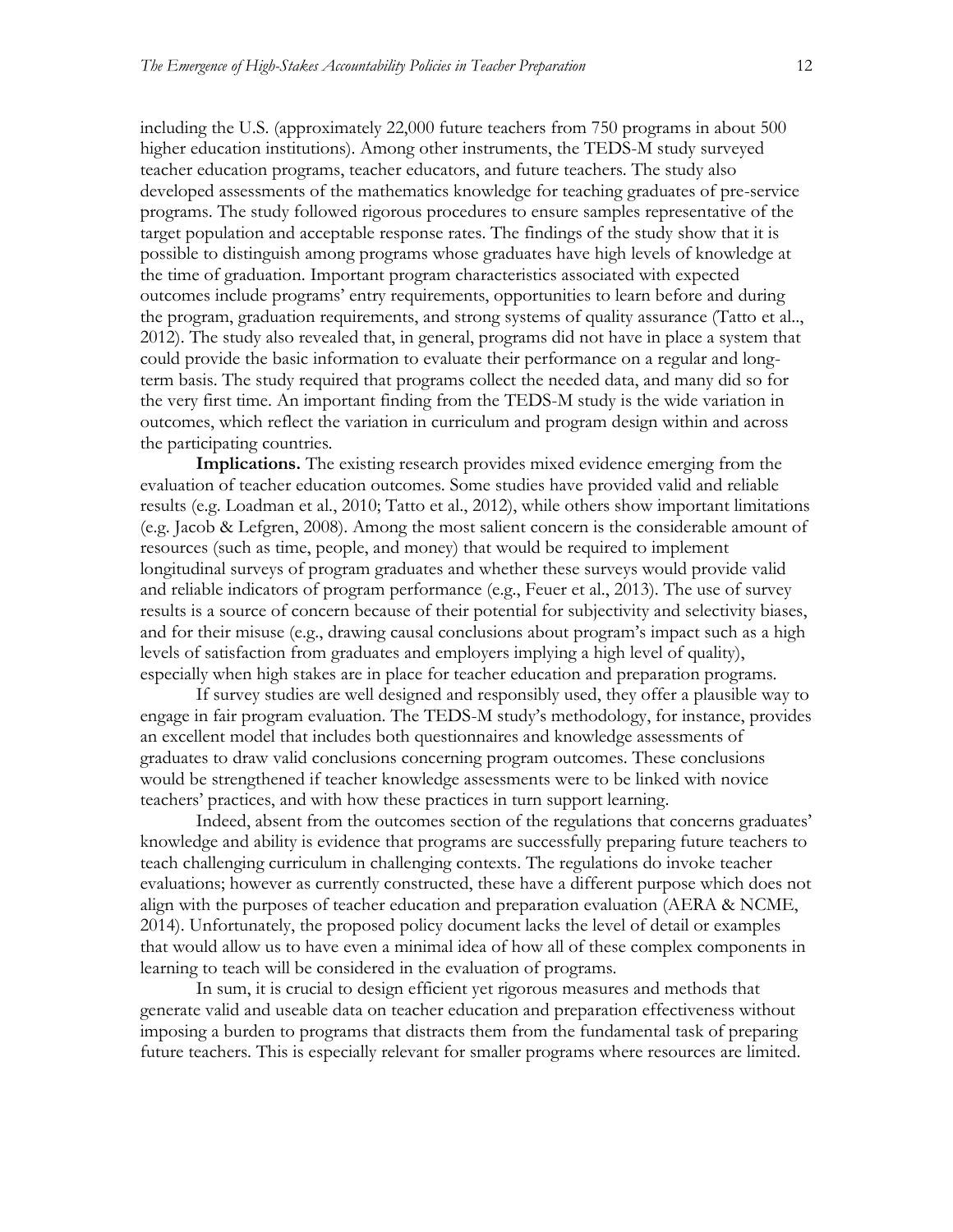#### **Employment Outcomes**

The rationale for the creation of this indicator is anchored in the belief that the quality of a teacher education and preparation program can be determined by the placement and retention rates of its graduates, which is in turn seen as a reflection of the program's ability to meet the demand for effective and qualified teachers. The federal regulations propose to assess program quality by two indicators of employment outcomes: teacher placement rate and teacher retention rate.

The teacher placement rate is defined as the percentage of new teachers "…who have been hired in a full-time teaching position for the grade level, span, and subject area in which the teachers were prepared" (U.S. Department of Education, 2014, p. 71834). The teacher retention rate is determined by any one of three possible rates: percentage of new teachers working as full-time teachers for three consecutive years in a five-year period; percentage of new teachers granted tenure (or equivalent) within five years of certification to serve as teacher of record; or the percent of teachers whose employment was terminated by their employer within five years of certification to serve as teacher of record.

The teacher placement and teacher retention rates would be annually calculated and reported separately for all schools and for high-need schools. Importantly, the regulations would reward programs that are able to show evidence of graduates' high placement and retention rates in high-need schools. The definition of high-needs schools is complex and should meet at least one of the two criteria. One, schools in the top quartile as "…ranked in descending order by percentage of students from low-income families enrolled in such schools, as determined by the local educational agency based on a single or a composite of two or more of the following measures of poverty: (a) The percentage of students aged 5 through 17 in poverty; (b) the percentage of students eligible for a free or reduced price school lunch under the Richard B. Russell National School Lunch Act; (c) the percentage of students in families receiving assistance under the State program funded under part A of title IV of the Social Security Act; and (d) the percentage of students eligible to receive medical assistance under the Medicaid program" (USDOE, 2014, p. 71834). Two, an elementary school where at least 60% of its students qualify for free or reduced price lunch or a nonelementary school where at least 45% of its students qualify for free or reduced price lunch.

The proposed indicator contains a provision allowing states to exclude certain groups of teachers from their report. These would include: "(a) New teachers who have taken teaching positions in other States, (b) new teachers who have taken teaching positions in private schools, (c) new teachers who are not retained due to market conditions or circumstances particular to the LEA (Local Education Authority ) and beyond the control of teachers or schools, or (d) new teachers who have enrolled in graduate school or entered military service" (USDOE, 2014, p. 71834). In addition, states would have the ability to propose different placement and retention rates for traditional teacher education programs and for alternative routes.

Again the idea that teacher education and preparation programs can impact the placement and retention rates of their graduates is not new and has received sufficient attention in the research literature. However, this is the first time that the federal government is proposing to use the link between these two variables (teacher education and preparation and their employment outcomes) as a high-stakes indicator of program success. The evidence to support such actions in the research literature is mixed.

Two features of teacher preparation programs are reported to be correlated to teacher placement: program length and program pathways. For example, Andrew (1990) compared the differences between graduates of a 4-year and a 5-year teacher preparation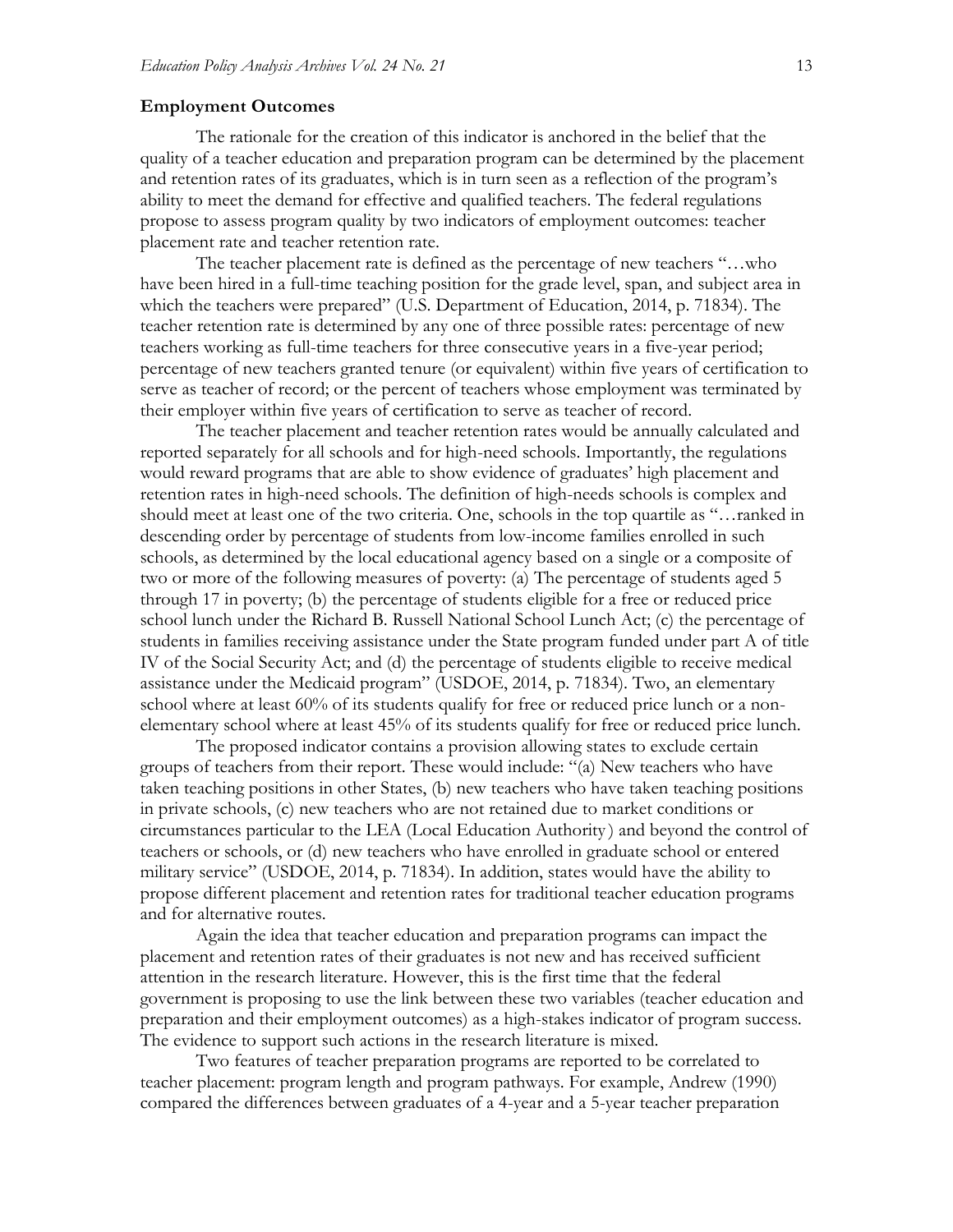program with the data from a 10-year study (1976-1986) of a random sample of students from both programs. He concludes that 5-year teacher education programs tend to have higher rates of graduates entering the teaching profession compared to those from 4-year programs. Darling-Hammond's (2000) review of several studies investigating the same topic also confirmed Andrew's conclusion.

Another feature that has been examined in the literature is the effectiveness of different routes to preparing teachers, with a great deal of attention given to the effectiveness of traditional teacher education versus alternative routes programs. Based on his review of 92 relevant studies on this topic, Allen (1999) suggests that alternative teacher preparation programs are likely to recruit more candidates into hard-to-staff schools. However, the traditional route continues to place the majority of teachers around the country.

Andrew's study, and some others mentioned above, also investigated the relationships between teacher education programs and teacher retention rates. According to Andrew, alternative route preparation programs are more likely to generate greater shortterm retention rates, for instance tracks such as [Teach for America](https://www.teachforamerica.org/) (TFA), but concerning long-term retention rates there is no evidence to show whether alternative routes or traditional routes are significantly more successful. More research is needed in this area.

A study seeking to estimate the mathematics and reading effectiveness of out-ofstate prepared teachers in North Carolina elementary schools by Bastian and Henry (2015) showed mixed results when considering the diversity in quality among teachers who came from exporting states. The study found that teachers who received their teacher education out-of-state were less effective than teachers prepared in-state or than in-state alternative entry teachers, but they also found a "substantial overlap" in the distribution of effectiveness across groups as judged by value added measures. While the study is problematic because the authors failed to consider the role of schools' social networks and in-school norms and induction support as possible explanations, they conclude that "differences in human capital" (as measured by standardized licensure exam scores) helped explain out-of-state teachers' underperformance. While some out-of-state teachers performed in some cases better than in-state teachers the authors also listed states that seem to export comparable (New York, Michigan, South Carolina, and West Virginia) and less effective (Pennsylvania, Ohio, and Virginia) teachers. The suggestion is that teacher mobility across borders may result in lower pupil performance and that in-state prepared teachers would be more successful. The study recommends higher levels of compensation to recruit and retain high quality teachers. But because of the limitations in this study, these recommendations should be taken with caution.

In short, the length of the program on the one hand, and the preparation route on the other are two identified program factors that may have influence on the placement and retention rates of their graduates, but the degree and direction of the influence is still unclear. Other program factors however show important associations with employment outcomes. A study by Freedman and Appleman (2009) used both qualitative and quantitative data to study how teacher education contributed to teacher retention in high-poverty, urban schools for 26 UC-Berkeley graduates. Their findings suggest that substantive preparation that includes a balance of the practical and the academic may encourage more teachers to stay in hard-to-staff schools. Ingersoll, Merrill and May (2012) reached similar findings in their study of the role that teacher preparation played in retaining teachers. They used two nationally representative datasets: the 2003–2004 Schools and Staffing Survey and the 2004–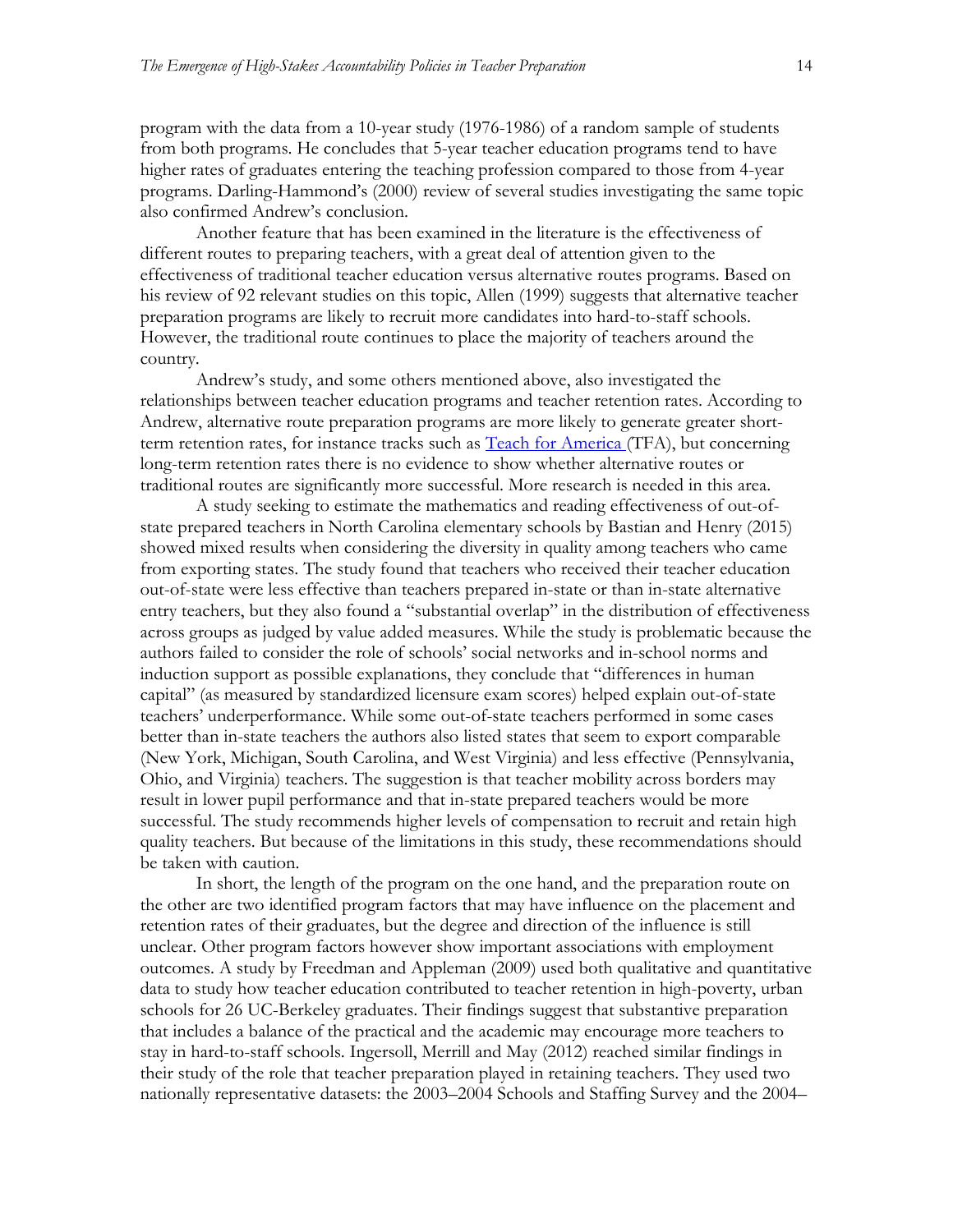2005 Teacher Follow-Up Survey. Based on their analysis, they concluded that teachers who receive less pedagogical training are more likely to leave teaching.

Nurturing the resilience or disposition of working in a challenging context is another aspect that has been identified as a factor that may contribute to teacher retention rates. Yost (2006) reasoned that teachers who stay in the profession after their first year of teaching may have some common characteristics that could be traceable back to teacher preparation programs. Guided by this idea, she designed a qualitative study and interviewed 17 teachers who were teaching in their second year trying to find out the teacher characteristics that hold them in the teaching profession and how they are connected to teacher preparation programs. She triangulated the interview findings with teaching observations and principal interviews. Resiliency and persistence surfaced from the data as the two teacher characteristics that seemed positively associated with teacher efficacy and teacher retention rates. Traits of resiliency and persistence describe people who "are able to recover strength and spirits quickly and persevere in the face of obstacles" (p.1). This study suggests that teacher preparation programs may be able to enhance teacher retention by fostering resiliency and persistence in teacher candidates.

Teachers' overall satisfaction with their teacher preparation seems to be related to their career decisions according to a study by DeAngelis, Wall, and Che (2013). They used survey data from the 2003-2004 academic school year including information from 4,974 teachers and found that lower levels of satisfaction with the teacher preparation program may lead to higher rates of student teachers leaving the teaching profession.

The research reviewed above suggests that some features of teacher preparation programs are associated with teacher retention rates, but in complex ways that are yet to be understood from existing research.

A set of studies have explored the association between teacher quality and employment (as indicted by retention rates) in high-need schools. Taking New York State public schools as an example, less qualified teachers were more likely to teach in schools with higher concentrations of nonwhite, poor, and low achieving students than their more qualified peers (Boyd, Loeb, Lankford & Wyckoff, 2005), although more recently this pattern has changed in New York (Boyd, Lankford, Loeb, Rockoff, & Wyckoff, 2008; Lankford, Loeb, Mceachin, & Wyckoff, 2014). Similar patterns showing unequal distribution of quality teachers have been identified in other states and countries (Chudgar & Luschei, 2013).

According to several scholars, particular attributes of teacher preparation programs are related to higher rates of success in graduates' placement and retention in hard-to-staff and high-need schools. These include longer preparation programs (Andrew, 1990; Darling-Hammond, 2000), more substantive preparation in pedagogical and methods-related knowledge and skills (Freedman & Appleman, 2009; Ingersoll, Merrill & May, 2012; Ronfeldt, Schwartz & Jacob, 2014), and teachers' overall satisfaction with their preparation (DeAngelis, Wall & Che, 2013). Recent work has also shown the importance of initial student-teaching placement for later employment success (Goldhaber & Cowan, 2014). There are, however, a number of studies that argue that teacher preparation is only one factor in determining where and how long a teacher chooses to teach. Many other factors, such as a teacher's individual characteristics, working conditions, and the job market collectively, shape the distribution of teachers across schools.

For example, Ingersoll (2001) adopted an organizational analysis framework to investigate the relationships between teacher turnover and teacher shortages. By using and analyzing data from the Schools and Staffing Survey and the Teacher Follow-up Survey, he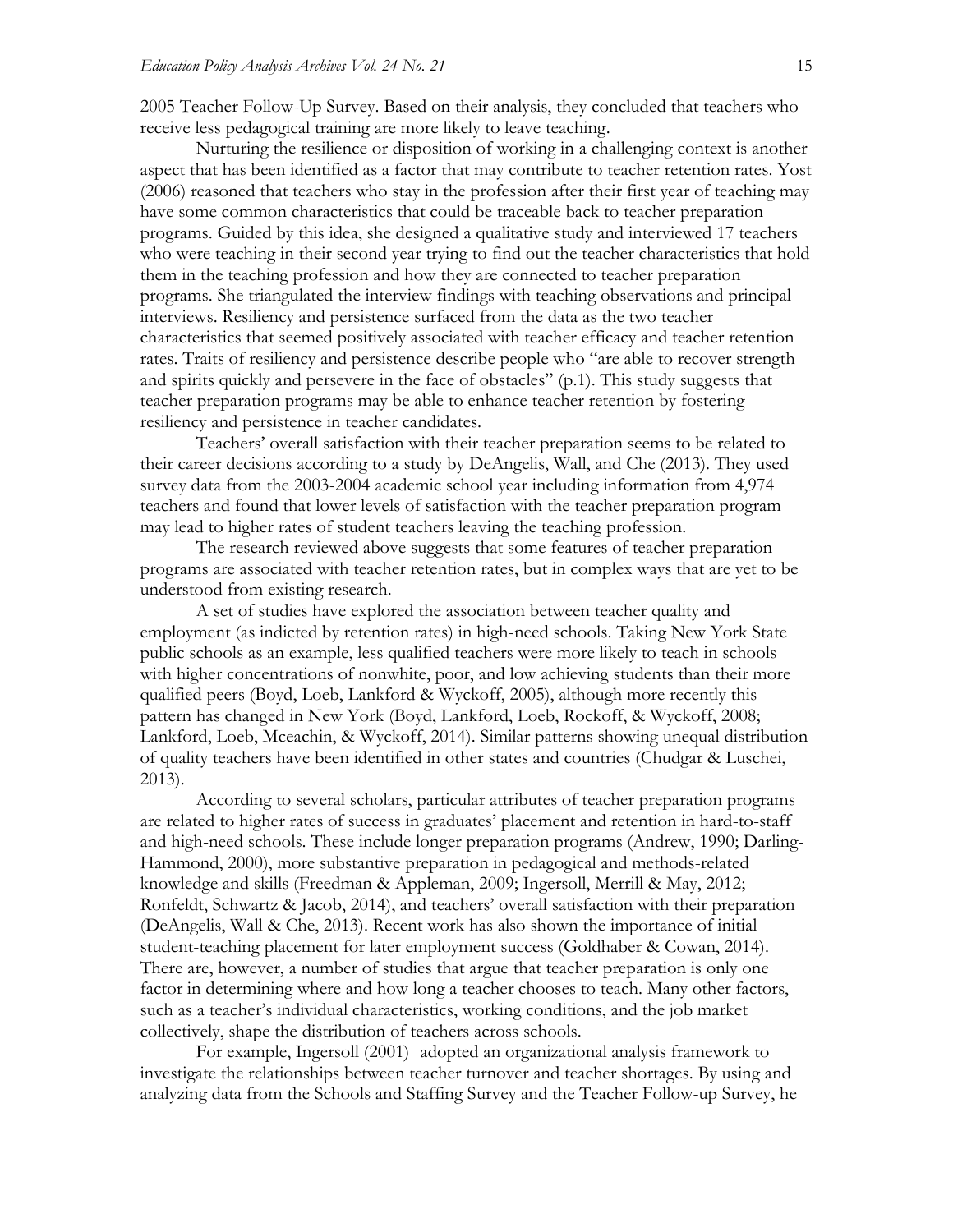suggests that teacher turnover is strongly correlated with the individual characteristics of teachers, rather than teacher preparation programs. Similarly, by reflecting on her personal experience in high-need schools, Nelson (2004) argues that teaching at its best is not a codified and prescribed technical "how-to" exercise, but rather a dynamic intellectual activity, and suggests that multiple factors are jointly shaping the teaching force of U.S. public schools.

Thus the evidence from the literature seems to support Kumashiro (2015) who argues that the employment outcome measures proposed in the federal regulations inaccurately presume that placement and retention are the result of program quality, without sufficient acknowledgment of the role of the job economy, personal life circumstances, and preferences that can affect employment and tenure. The research on workplace conditions provides evidence that teacher education and preparation programs alone are not solely responsible for new teachers' employment outcomes. Research on the impact of mentoring support provided to beginning teachers on teacher satisfaction and retention shows that the quality of learning opportunities available to new teachers profoundly affects their career decisions. For example, in their longitudinal study Cameron and Lovett (2015) identified the quality of school leadership and working conditions as key factors influencing teachers' decision to stay, move schools, or leave teaching altogether. A similar claim is made in other studies in the teacher labor market field (Boyd, Lankford, Loeb & Wyckoff, 2005).

**Implications.** The proposed three-year tracking of employment outcomes for graduates represents a high level of investment by programs which is unlikely to produce the intended results. Programs that are most likely to show success will be those that have substantial resources to engage in the required longitudinal effort, those who have managed to build strong social networks among their graduates, and those for whom a condition for obtaining a teacher credential is employment in schools for a set time period, as in the TFA case. While it may seem legitimate to use placement and retention rates as indicators of teacher education and preparation program success, the unintended consequences of this action may be the abuse or misuse of these measures which may mistakenly attribute the unequal distribution of quality teachers to programs without taking into account individual preferences and other exogenous factors. Tying these results to high-stake decisions (e.g., closing teacher education and preparation programs), may further discourage the whole field from developing unique and sustainable strategies for preparing quality teachers to successfully engage with the variable contexts of schooling across the nation.

#### **Pupil Learning Outcomes**

While few would argue against the idea that one important goal of teacher education and preparation is to help develop quality teachers who will in turn influence pupil learning, the research literature demonstrates the difficulty in establishing these causal relationships. According to the proposed regulations, programs would need to link individual graduates to their students' learning in K-12 schools, using measures of student achievement growth and or local evaluation measures for their first three years of teaching. While this proposal raises a series of validity concerns (e.g., AERA & NCME, 2014, p. 14 details the validity issues involved in using tests for a purpose other than for which they were designed) neither the regulations nor the studies we found include evidence that they have attended to this concern, and that they intend or have evaluated the appropriateness of pupil's assessments for the purpose of complying with teacher evaluations mandates or with teacher education and preparation program evaluation studies. With this caution in mind, this section reviews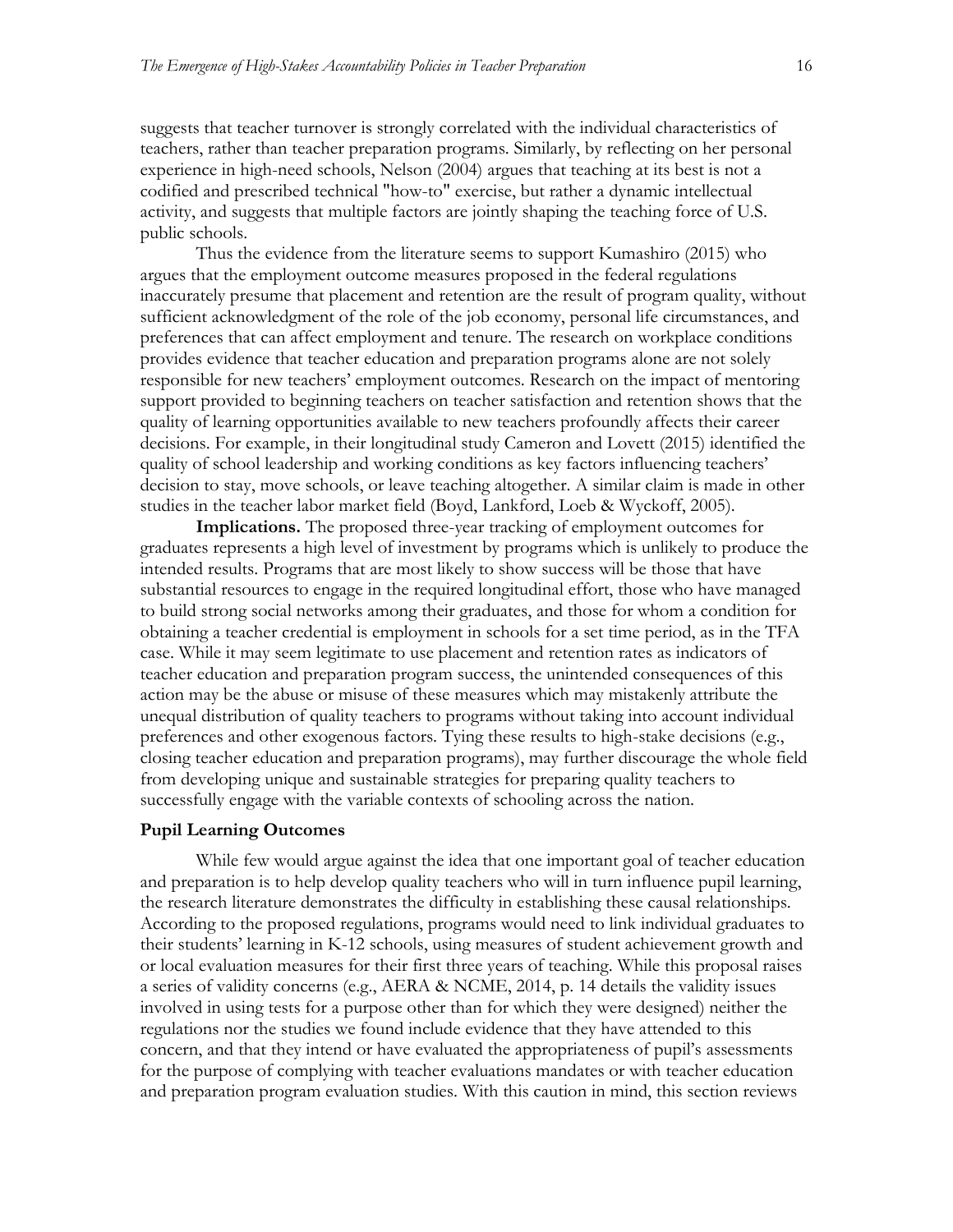the research literature exploring the link between the effectiveness of teacher education and preparation programs with K-12 outcomes.

While some recent work is promising, much of the empirical work that attempts to tie individual teacher education and preparation programs to student achievement lacks the data needed to evaluate why a particular program may be effective or more effective than another. Several studies that have attempted to examine teacher education program content and experiences in depth lack a link to K-12 student outcomes, an indicator for individual programs, or a sample size large enough within programs to be able to measure individual program impact. A large number of studies use available data often collected for different purposes to explore questions of program's effectiveness. We describe these below.

Using multiple administrative data sets from the state of New York, Boyd, Grossman, Lankford, Loeb and Wyckoff (2009) analyzed a variety of program graduates' indicators and related them to student outcomes in order to estimate program effectiveness. Using value-added methods, the authors found significant associations between graduates' opportunities to learn during classroom practice (e.g. "listening to a child read aloud for the purpose of assessment, planning a guided reading lesson," or "analyzing student math work") (p.434) and student achievement in NYC schools (Boyd et al., 2009).

Other studies that also use administrative data collected at the state level have found that most programs are indistinguishable from one another as defined by their impact on the achievement of pupils of program graduates in Louisiana (Gansle, Noell, & Burns, 2012), and Missouri (Koedel, Parsons, Podgursky, & Ehlert, 2015). A study conducted in Washington State, however, found some variation across different programs as indicated by graduates' effectiveness at raising student achievement, but this difference was found for only 2 out of the 13 institutions analyzed and only in reading, not in math (Plecki, Elfers, & Nakamura, 2012).

Building on previous methodological concerns (Koedel, Parsons, Podgursky & Ehlert, 2012; Mihaly, McCaffrey, Sass, & Lockwood, 2013), work by Goldhaber, Liddle and Theobald (2013) analyzed administrative databases prepared by Washington State's Office of Superintendent of Public Instruction, concluding that where a teacher receives their credential represents only a small portion of the variation in teacher effectiveness as explained by value-added to pupil achievement. The authors interpreted this result to be meaningful: "the regression-adjusted difference between teachers who receive a credential from the least and most effective programs is estimated to be 3.9% to 13.4% of a standard deviation in math and 9.2% to 22% of a standard deviation in reading" (p. 42). More research is needed to investigate in greater detail the source of the observed variation.

A promising line of research examines the impact of student teaching and field placement in traditional teacher education programs on K-12 student achievement. Using data from New York City and controlling for program fixed effects, Ronfeldt (2012) found that once hired, future teachers who had field placements in easy-to-staff schools during their program had a positive effect on student achievement, even if the teachers ended up teaching in hard-to-staff schools. Digging deeper into student teaching, Ronfeldt (2015) found that highly collaborative field placements had an influence on novice teachers' retention and on their ability to raise student achievement once they enter the field. This is an area that merits careful study to better understand how field placement influences graduates' impact on their future students' achievement gains.

Several studies compare the performance of teachers that have graduated from traditional and alternative pathways. Constantine et al.( 2009) conducted a large scale study to evaluate differences between alternatively certified and traditionally certified teachers.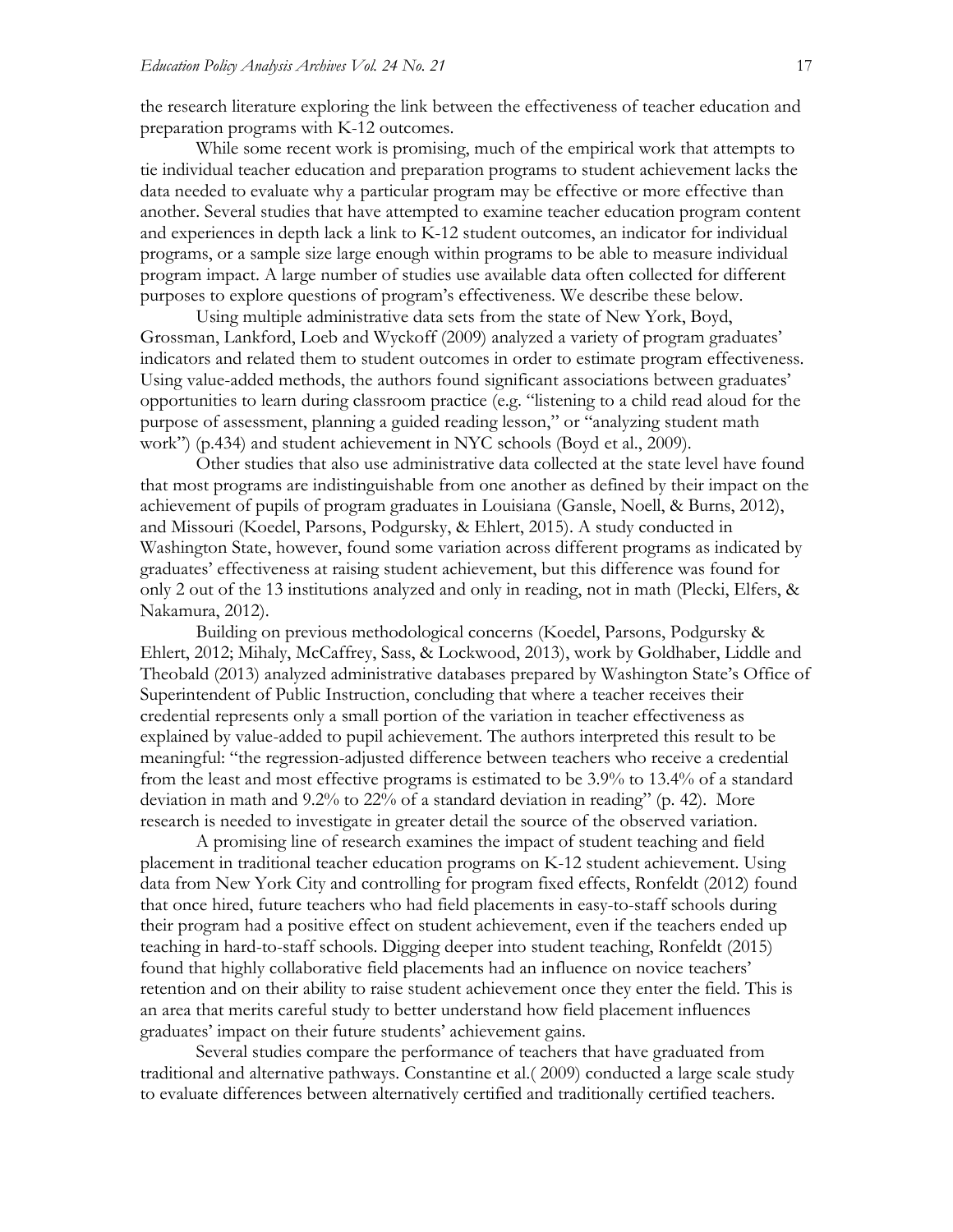While the main aim of this study was to examine the outcomes of teachers trained through different pathways, program structure was also analyzed. The evaluation included 2,600 students and their teachers in 63 schools and 20 districts in several states across the country and used a purposive sample of 87 matched pairs of alternatively certified and traditionally certified teachers who were randomly assigned to students. The authors found that neither the pathway (alternative or traditional teacher education) nor the amount or content of coursework were associated with teacher effectiveness as measured by their pupils' test scores.

Research on Teach for America (TFA), a highly selective alternative certification program with a two year teaching commitment in hard to staff areas reports mixed impact on student achievement. Several non-experimental studies find that students of TFA teachers perform about the same or worse as traditionally trained teachers. Raymond, Fletcher, and Luque (2001) found no statistically significant difference between the students of TFA and non-TFA teachers in Houston. Similarly, Darling-Hammond et al. (2005) found that grade 4 and 5 Houston TFA teachers are about as effective in raising math and reading achievement as their traditionally prepared counterparts. Boyd et al. (2006) found that TFA teachers in New York City were slightly less effective than their traditionally trained colleagues. These differences, however, did disappear after the first few years. Kane et al. (2008) confirmed these findings two years later in New York City.

Other studies have found positive impacts of TFA teachers. Using longitudinal data in North Carolina, Xu, Hannaway, and Taylor (2011) found that high school TFA teachers were significantly more effective at raising student achievement than their peers, especially in science. Henry et al. (2014) reported similar findings in North Carolina high schools. Several experimental studies from Mathematica have found positive impacts as well. Using random assignment of students to TFA and non-TFA teachers in 6 regions, Decker, Mayer, and Glazerman (2004) found that the average math scores of students of TFA teachers were about .15 standard deviations higher than students of non-TFA teachers. The TFA teachers did not appear to have an impact on reading however. With the sample restricted to only novices, TFA teachers were even more effective in math, about a .26 effect size. Another experimental study by Mathematica found that TFA teachers were more effective at raising student achievement in secondary math compared to both traditionally trained teachers and other less selective alternative pathways (Clark et al., 2013).

Attention has also been given by researchers to other alternative routes to teaching. Findings for the Teaching Fellows, another selective alternative certification program, tend to be null with regard to value-added to student achievement relative to traditionally trained teachers and other less selective alternative pathways (Boyd et al., 2006; Clark et al., 2013; Kane et al., 2008).

The American Board for Certification of Teacher Excellence (ABCTE) is another alternative route to teaching gaining a foothold in recent years. A Mathematica study (Tuttle et al.., 2009) used propensity score matching to analyze the effectiveness of ABCTE teachers relative to those traditionally trained, finding no difference in pupils' reading scores; in mathematics the ABCTE prepared teachers were less effective in math with an effect size of .25. In contrast, Sass (2015) found that ABCTE teachers in Florida were more effective (about 6-8% of a standard deviation higher) in math than those traditionally trained.

Another recent pathway to entry into the teacher workforce is the urban teacher residencies, which typically include a full year of classroom apprenticeship with master's level education coursework. These programs tend to also include attractive stipends, scholarships,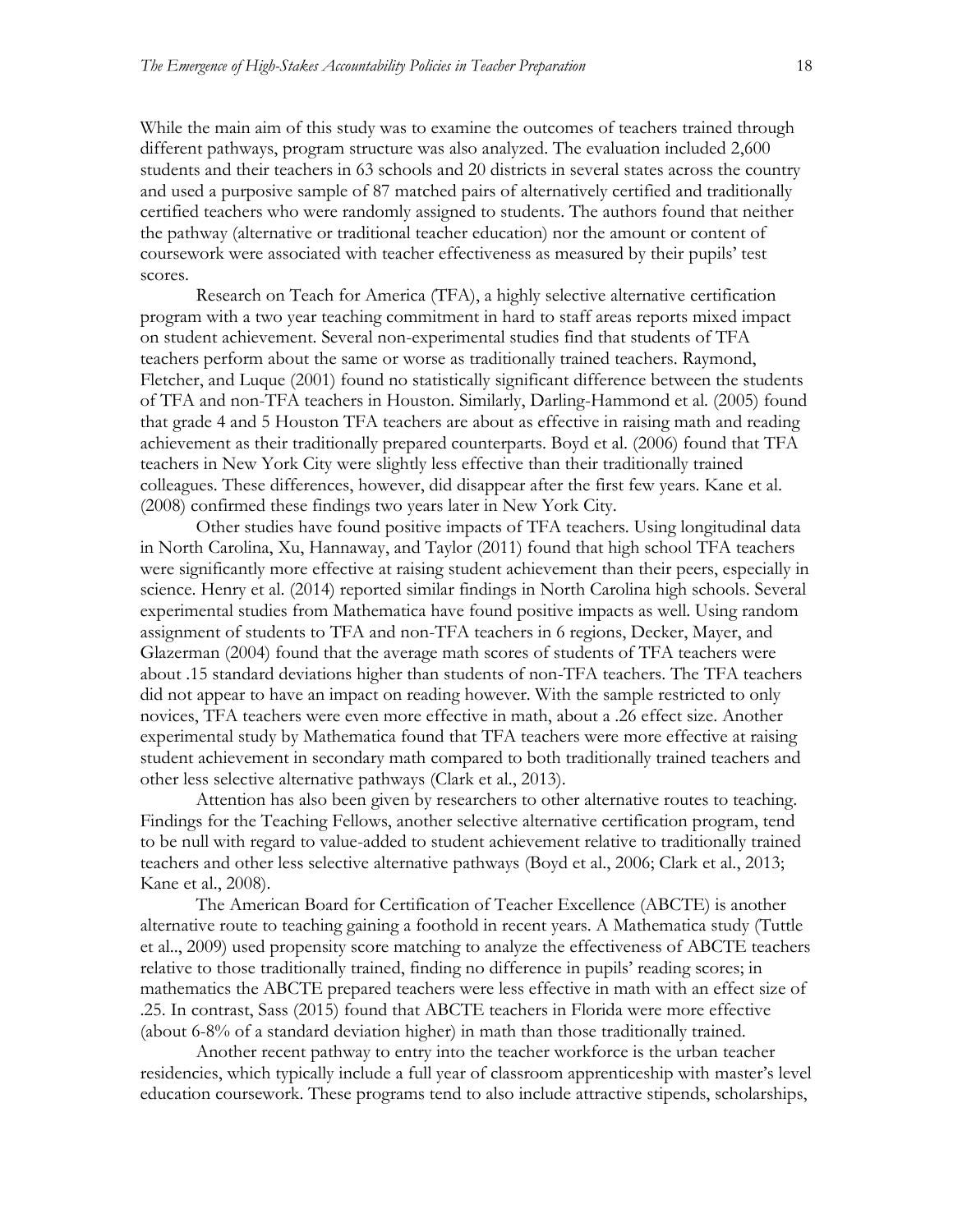and a commitment to three or more years in the district beyond the residency year. Papay et al. (2012) analyzed the impact of one such program, the Boston Teacher Residency. Analyzing student achievement in grades 4-8, the authors found that Boston Teacher Residency graduates with available value-added data are no more effective at raising student achievement than other novices in English Language Arts (ELA) and are less effective in math. Their effectiveness improves rapidly by years 4 and 5, however, outperforming veteran teachers. While some alternatively trained teachers do appear to be more effective than their peers, the above findings taken together suggest the need for more research to analyze the factors associated with performance.

Given the mixed evidence found in the existing studies it is no wonder that this section of the regulations has resulted in a strong response from the field highlighting the limitations of the proposed methods to evaluate program impact using pupil achievement. Those in the field are no stranger to the debates in K-12 around the use of value-added measures in high-stakes accountability climates (e.g. Amrein-Beardsley & Collins, 2013; Corcoran, 2010; Hill, 2009; Rothstein, 2008). These debates include recent evidence which finds confusion and distrust of the measures in K-12 settings and a preference for principal ratings (Goldring et al.., 2015; Jiang, Sporte, & Luppescu, 2015). Others, however, argue favorably for their potential uses in impacting the quality of the teacher workforce (e.g. Goldhaber, 2015). In spite of these concerns some scholars agree that there is utility for value-added measures (VAMs) in empirical research, yet issues appear to arise when utilizing these measures in high-stakes accountability contexts.

Similar to the hesitations and cautions in K-12, scholars have questioned the validity of using VAMs to determine teacher education and preparation programs quality for accountability purposes. Feuer et al. (2013) recognizes the utility of VAM's to analyze program impact while controlling for factors external to teachers. In addition, they argue that these measures can avoid the issues that exist when evaluating individual teachers, as they would aggregate to the program level. However, they also recognize that program VAM scores could potentially reflect programs' selection criteria, rather than program impact, and recommend the need for multiple measures. Floden (2012) highlights the limitations of VAMs in teacher education and preparation program evaluation including the need to analyze more than student achievement and the need to use multiple metrics, whether average VAM scores are an appropriate measure of teacher education and preparation program quality, and that the employment outcomes of teachers can bias estimates.

While theoretically the limitations of VAMs could be mitigated through the use of other measures as the regulations intend, the authors' cautions are still important when deciding which measures to use and how to weight them. We would add that just as important is the appropriateness of using existing measures and already existing data for purposes other than originally intended (AERA & NCME, 2014, p. 15). Significantly, the current draft of the proposed regulations does not necessarily require the use of VAM's, but rather the metric that is used at the local district level which increasingly include teacher observation scores. The research on such metrics has been for the most part in the K-12 arena alone (e.g. MET Project), thus more research is needed to investigate whether program impact can be measured through these observation scores.

Flexibility to use local metrics does not fully resolve validity concerns and may actually exacerbate them making comparison across teacher preparation programs, within and across states, difficult or impossible. In their literature review Henry, Kershaw, Zulli, and Smith (2012) identify different options states must consider as they explore ways to evaluate program effectiveness for accountability purposes including which tests teachers are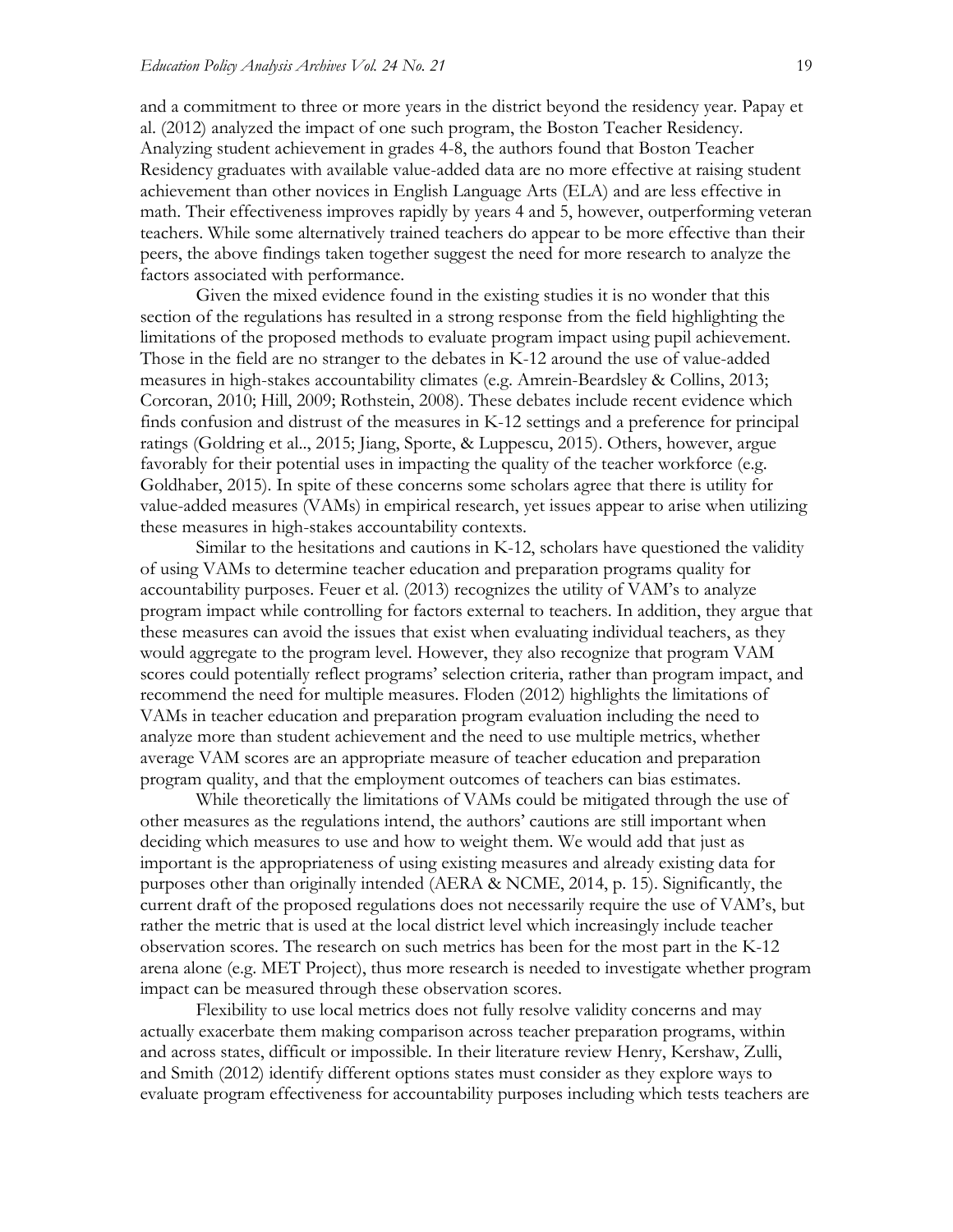to be held accountable for, how teachers in tested and non-tested subjects are included, and whether VAM's or a more transparent method is more appropriate for evaluation. They conclude by arguing that states need to address issues of accuracy (using multiple measures such as observations), fairness (addressing out-of-school factors statistically), transparency (ensuring stakeholders understand the methods used), and inclusiveness (measuring outcomes other than test scores, such as graduation rates and student engagement).

A recent report from the American Psychological Association (APA) was optimistic about the potential use of VAM's in an evaluation context, providing careful recommendations for its uses alongside student learning objectives, surveys, and observation instruments during the progression of a program, at its completion, and at post-graduation (Worrell et al.., 2014). While several of the measures that the APA report recommends are similar to those in the regulations from the USDOE, the construction of dedicated measures for the purposes of program evaluation and a focus on evaluation at several points *during* the program and after--suggesting the notion of developmental progressions or growth--is the major difference. Such a structure would provide more data points for the programs and stakeholders to utilize for improvement of practice and would render more valid results.

**Implications**. The empirical research evidence to support the efficacy of the proposed regulations with regard to linking teacher preparation outcomes to pupil outcomes is mixed. Lessons from K-12 may help inform the discussion around accountability metrics for teacher education and preparation programs. The inclusion of multiple metrics appears to be a step in the right direction. However different issues are likely to arise with program accountability. For example, measuring the effectiveness of a teacher preparation program based on existing measures of K-12 student achievement has validity problems as pupil assessments were developed for a purpose other than evaluating a teacher education and preparation program. A more fundamental problem, however, is the question of how teacher education and preparation programs should be evaluated. Previous work supports the notion that teacher education and preparation success should be measured according to a program's goals and content and its theory of action (Tatto, 2001). This approach would likely be the most useful element for programs seeking to improve their own practice and outcomes.

While the ultimate goal of teacher education preparation programs is for their graduates to be effective as demonstrated by their practices and pupil's success, the methodology to carry out valid evaluations to document teacher effectiveness as a result of teacher education and preparation still needs to be developed. The most obvious gap in the teacher preparation evaluation equation as formulated by the regulations concerns the links between program experiences and effective teaching practices of novice teachers as a moderating factor in pupils' learning. The degree to which novice teachers manage to teach the complex curriculum as required by emerging ambitious standards is a key question. To properly evaluate novice teachers' practices, it is important to understand the knowledge that novice teachers bring with them from their teacher preparation experiences and the ways in which schools' norms and social capital (e.g., knowledge, practices, and expectations of peer teachers; compliance with mandated assessments) support their planning and enacting of such ambitious standards. In other words, the evaluation of teacher preparation effectiveness needs to factor the degree to which it prepares future teachers to teach in challenging environments successfully. These kinds of studies are at the core of the basic research that is more likely to provide rigorous and useful information for program and school improvement. The current and growing movement to evaluate teachers would mostly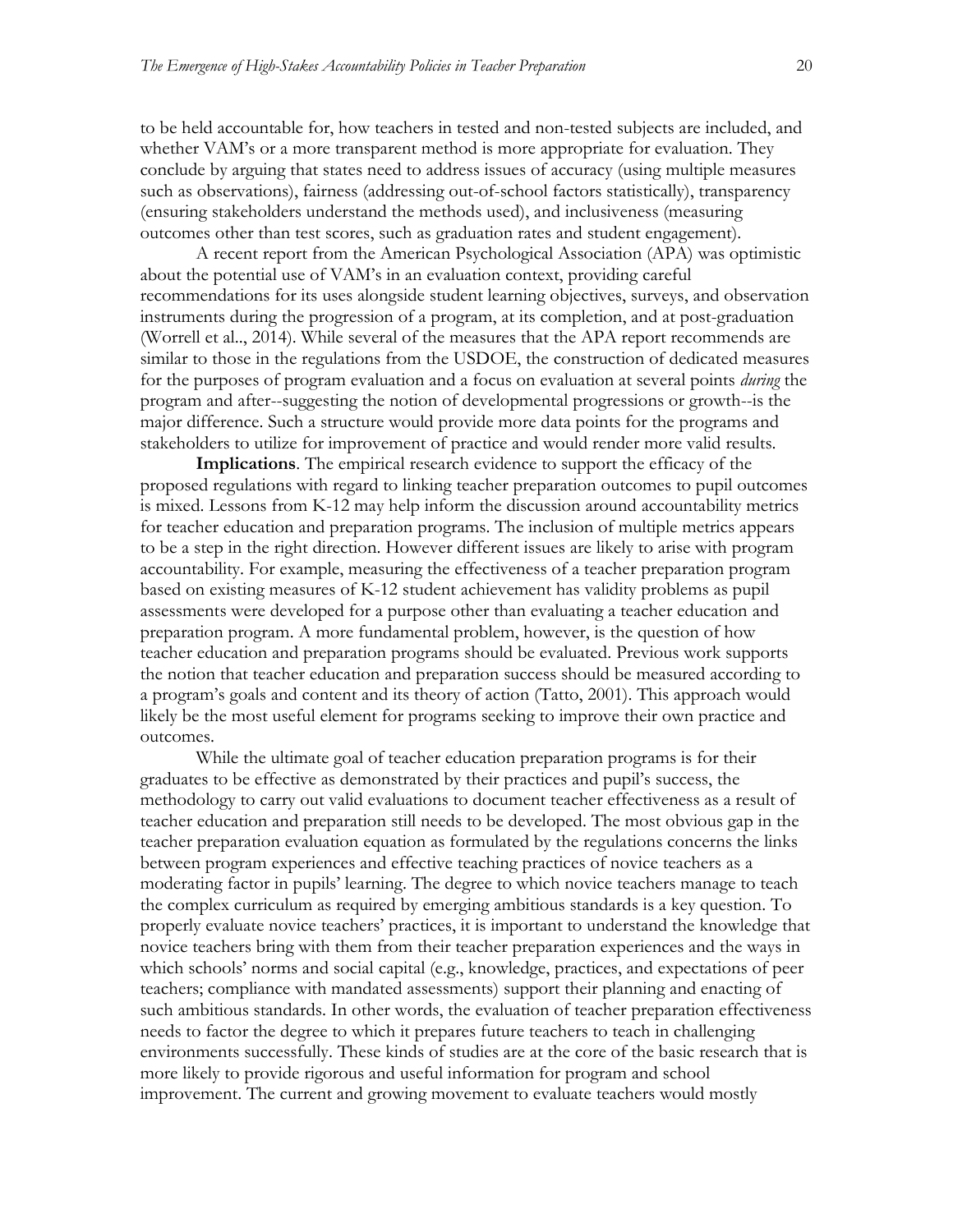answer the question of pupil achievement for individual teachers. But it will not explain the kinds of practices that are most conducive for more effective teaching and deeper learning for all children, and what conditions, internal and external, for teacher education and preparation are more supportive of these practices.

Implementation, as often is the case, appears to be a major issue for evaluating teacher performance using student data. Some states are likely to have both the capacity and infrastructure for reporting and actually utilizing the data for productive purposes while others will struggle to do so. State level data collection of student progress seems to be central to the current regulation effort. After passage of the Every Student Succeeds Act [\(ESSA\)](http://www.ed.gov/essa) in 2015, however, there is uncertainty as to what teacher evaluation will look like both within and between states, as well as what data will be collected in the process. Fidelity is also likely to be an issue. For example, the American Association of Colleges for Teacher Education [\(AACTE\)](http://aacte.org/resources/regulations), many legislators, and other organizations have pushed back on the regulations, creating a negative narrative. Such a negative outlook could result in programs and states only going through the motions as a means to comply with the regulations rather than using the data to inform practice, as has been reiterated throughout this article. Lastly, it remains to be seen how sensitive programs will be to the potential loss of TEACH grants with many of the top programs in the U.S. (as ranked by *U.S. News and World Report*) administering very few grants to program graduates.

Additionally, thought needs to be given regarding how teachers and children can be supported by collaborative social networks in schools and communities (Bryk & Schneider, 2002). Focusing predominantly on student achievement when measuring schools' or programs' outcomes would overlook these other important areas.

Though there are many concerns, attempts to push teacher education and preparation programs to demonstrate effectiveness is held to be the next step in developing policies that seek to increase the quality of the educational system. Information on what program graduates learn as a result of their teacher education and preparation, and how they manage to enact a challenging curriculum to improve their pupils' learning could potentially help researchers to further disentangle the teacher preparation – teacher effectiveness question, an issue the field continues to struggle with.

### **Accountability Implementation Challenges**

At the time of writing, the Department of Education had declared its intention to implement these regulations across the country without much pilot research. It is thus essential that the USDOE and teacher education and preparation program community, with support from AACTE and CAEP, ensure the production of rigorous empirical evaluations of the implementation, outcomes, and impact of the policy.

The literature review has highlighted a number of challenges that may provide direction for evaluating the implementation of the regulations. Among those the most salient challenges to implementation are definition and measurement, capacity, and use concerns. Accreditation of teacher education is dependent on the degree to which programs are able to provide evidence of effectiveness, but defining effectiveness is in itself a challenge. According to the proposed regulations, effectiveness is indicated by compliance with CAEP and InTASC standards and more broadly by constituents' levels of satisfaction with their preparation, their employment outcomes, and effective teaching as measured by their pupil's outcomes. While there may be some agreement around these definitions, the most important challenge is how to measure these different aspects of effectiveness. Problems of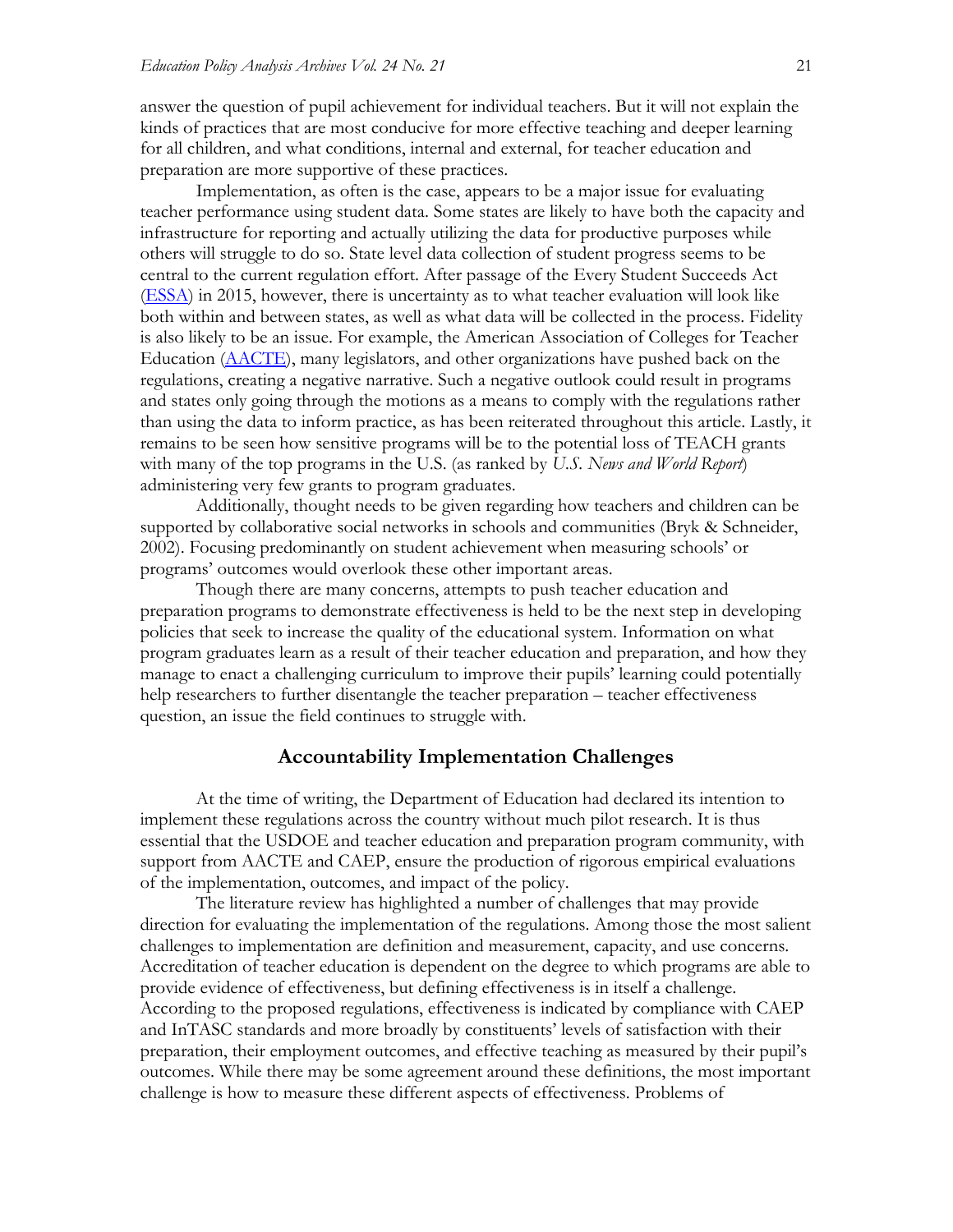measurement are closely associated with the capacity that institutions have to conceptualize and develop such measures and the resources to actually engage in a long-term agenda of self-evaluation. Finally, the effort invested in the development and implementation of selfstudy measures would ideally result in program improvement, yet this may only happen if the results of the self-study are used by those who have the power to engage in change. These challenges are discussed in more depth below.

#### **Definition and Measurement Challenges**

Measuring implies the identification of indicators and their definition, followed by the development of instruments or methods to measure them with rigor. In this area, however, the field seems highly incoherent and contested. A few examples will suffice. For instance, Norris (2013) looked at assessment challenges for teacher licensing as a response to accreditation. The study identified problems having to do with the determination of what the expected standards should be, how they should be measured, and whether they should be the same for all teachers and programs. The author points out that even if future teachers show good results on assessments, this may only mean that the participants are good learners and not necessarily that a quality teacher is produced.

Failing to obtain materials and access to teacher education program data, the National Council on Teacher Quality (NCTQ) undertook a study of programs in an effort to find alternative ways to evaluate teacher education programs. NCTQ looked specifically to analyze syllabi and used the results of these analyses to draw conclusions about program quality. Paulson and Marchant (2012) studied whether NCTQ's effort was a valid strategy and more generally asked what should be the basis for evaluating the quality and success of teacher preparation programs. Their exploration concluded that a focus on syllabi only reflects what is intended by individual instructors and fails to measure what future teachers actually learn. NCTQ continues its attempt at independently and comprehensively evaluating teacher education programs with mixed success. An authoritative report by Feuer et al. (2013) informed by a rich national and international research literature is critical of the NCTQ and other similar approaches and provides valid evidence-based alternatives to teacher education and preparation program evaluation.

Freeman, Simonsen, Briere and MacSuga-Gage (2014) selected a sample of all approved traditional and alternative track teacher preparation programs (this constituted 18% of teacher preparation programs in the nation;  $n = 1,940$  to study their pedagogy offerings (e.g., classroom management) in depth. The course catalogues of these programs were analyzed and emails were sent in order to gain access to additional course materials. Of these, 10% responded due to concerns with sharing professors' intellectual property. The study found that while self-study policies may be in place, the methods used to collect information for accreditation processes may not be rigorous enough. Programs complying with NCATE accreditation had more stringent and comprehensive requirements.

The examples above illustrate that there is a high level of variability across the field as to what counts as indicators of program effectiveness and the tools and methods that are within the reach of programs to measure such indicators.

#### **Capacity Challenges**

An important challenge for teacher education program's accreditation is related to the issue of capacity. To date teacher education programs have been unable to develop valid, reliable, and sustainable self-study efforts, or if these are undertaken they are short-lived and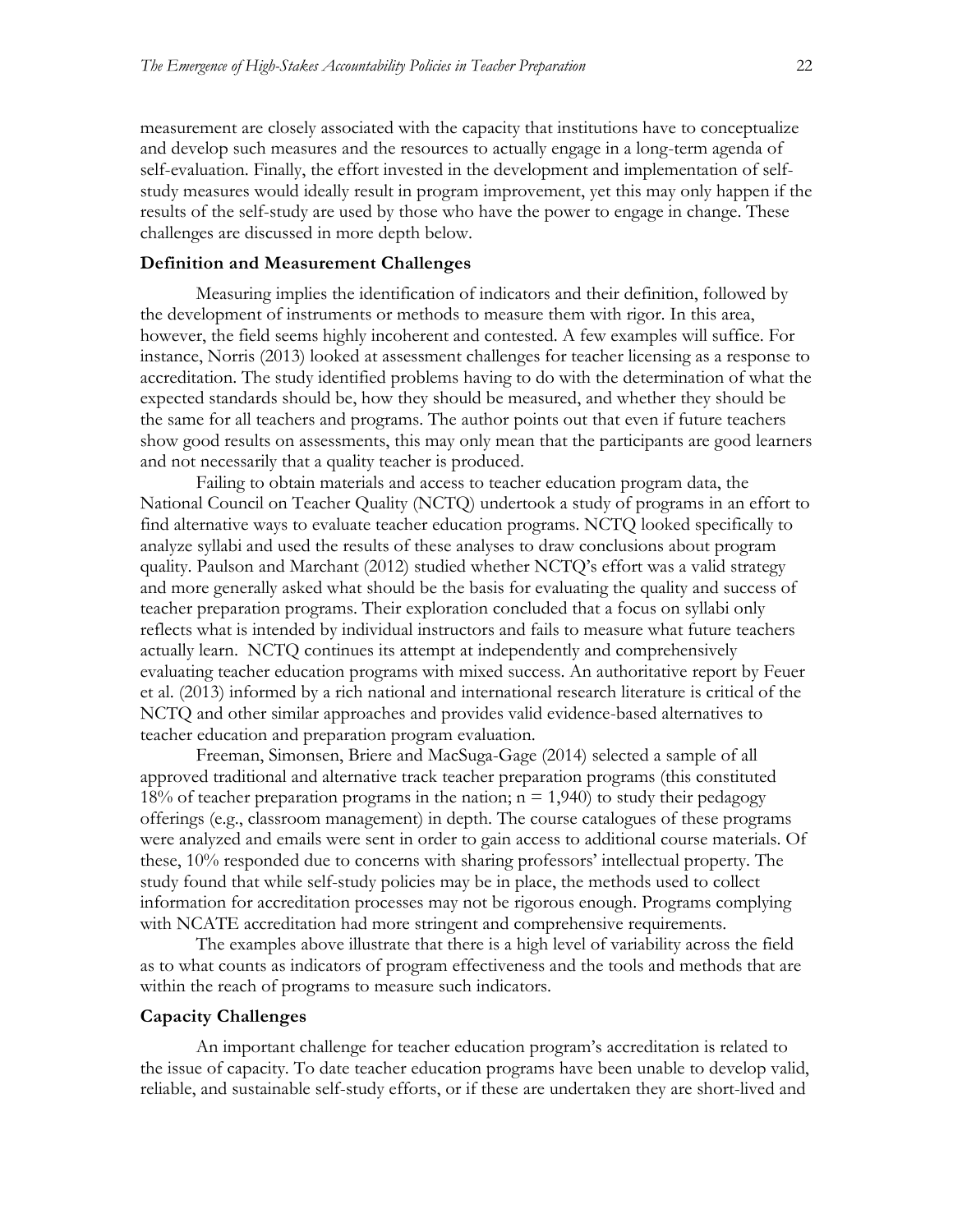have limited impact beyond meeting accreditation demands (Cibulka, 2009). There are few yet notable exceptions, particularly among teacher education programs that in the late 1990s and early 2000 began implementing [TEAC](http://www.teac.org/) self-study guidelines (see Papanastasiou & Tatto, 2011; Tatto, 2003; Tatto & Papanastasiou, 2008).

Another example is the TEDS-M Study which designed a model and developed the methods to study the outcomes of mathematics teacher education in representative samples of teacher education programs in 17 countries including the U.S. (Tatto, et al.., 2012). The study not only collected data which contributed significant knowledge to the field but it also helped participating countries and institutions build capacity to carry-out rigorous researchbased-self-study. According to the study's researchers it took a comprehensive country-wide effort and vigorous within and cross-country dialogue about teacher education approaches and existing and desirable indicators of program success to engage institutions in productive self-study (Tatto, 2013). In other words, building capacity to produce usable knowledge takes specialized expertise and sustained effort.

In another study, Bell and Youngs (2011) conducted case studies of 5 of the 17 institutions of higher education in Connecticut. They found that the self-study required by the accreditation process implicitly assumed that institutions would have in place an adequate system of collecting the needed information, as well as the manpower and capacity to evaluate the system in line with accreditation standards, which was not always the case. A particular issue is how to demonstrate the progression of students in a program such as the building of a portfolio. Their study found that teacher preparation programs implemented these data collection tasks in different ways. One way described was to assign homework in a similar format across classes. Student work was then evaluated using a rubric system. This system provided a way to progressively collect data throughout a student's time in the program so that student growth could be potentially measured. If this deceptively simple task is to be used to evaluate a program, it should be implemented in a standard manner within programs across time and across programs as well.

Coupland (2011) did a case study of Hillsdale College in Michigan, a small liberal arts school. Hillsdale College lost accreditation once NCATE and TEAC accreditation became a requirement. Coupland's account presents a potential scenario where small colleges end up discontinuing their teacher preparation programs due to costly accreditation requirements, with little support to develop the kind of information infrastructure necessary for compliance. In a perverse way, requests for accreditation could become a strategy to "squeeze out" smaller programs and gain more control of local institutions, rather than a program improvement strategy as the policy arguably intends.

Tindle, Freund, Maxine, Belknap, Green, and Shotel (2011) conducted a case study of an urban teacher residency program at George Washington University. They report that in order to meet specific NCATE diversity requirements there is a need to engage in continuous analysis of teacher's knowledge, beliefs, and practices. This approach, while labor-intensive, points to the need for aligning field instruction with coursework and the need to develop these experiences over time; in other words, the development of new norms to increase program integrity and coherence.

The examples above illustrate that developing capacity for self-study is a costly and time consuming endeavor and that it requires careful planning and expertise, and likely a dedicated team within the teacher education and preparation programs.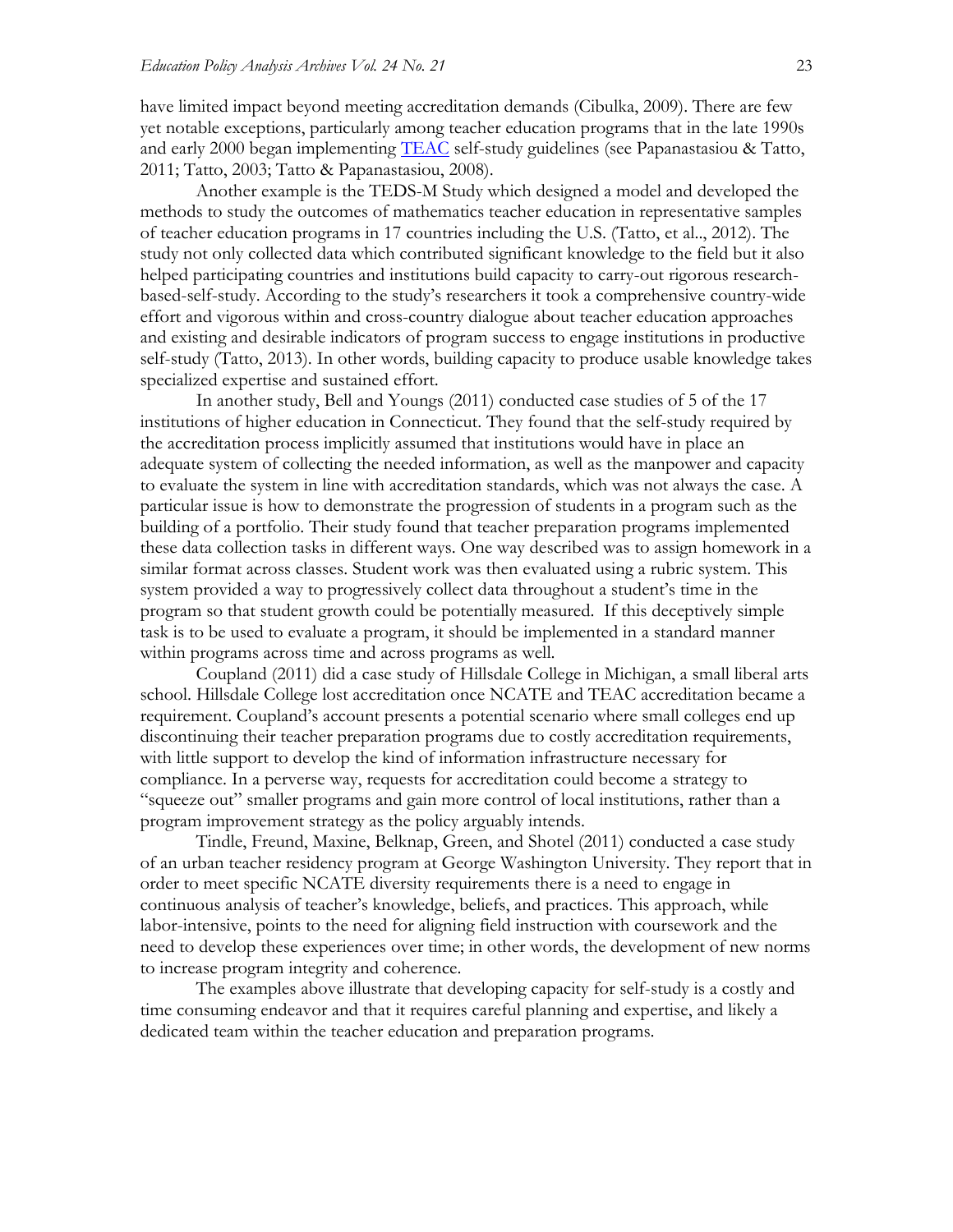#### **Use Challenges**

The optimistic view of engaging in rigorous self-study in teacher education would be its pragmatic implications. The effort could result in improved programs as indicated by improved outcomes, both for teachers and their students. However, this could only happen if the faculty is fully engaged in the undertaking or if somehow the faculty found ways to use the results of ongoing studies (Cibulka, 2009). This is not the typical pattern however. The study by Bell and Youngs (2011) of 5 of the 17 institutions of higher education in Connecticut found that several were complying with standards by collecting data; however, they lacked the institutional capacity to analyze and make sense of this data for program improvement. They also observed that while some institutions used the accreditation demands as an opportunity for learning and self-renewal, other institutions saw it as one more bureaucratic requirement to fulfill, and these efforts remained marginal when considering program implementation and improvement.

Bullough, Clark, and Patterson (2003) conducted a critical analysis of accreditation using a case study of Brigham Young University. The study sheds light on how accreditation has led to a "troubling reduction" of the curriculum due to market assumptions about teacher education. The authors conclude that in many cases, compliance becomes the goal rather than programmatic improvement: "[w]hen means become aims, journeys become long and pointless and life weary" (p. 41)*.*

Heafner, McIntyre and Spooner (2014) studied the links between clinical partnerships and program impact. The study found that comprehensive evaluation models are necessary in order to effectively document complex outcomes and concluded that a successful clinical partnership is greater than simply having positive relationships between universities and schools, mentorship, and a commitment to supporting diverse spaces.

In a recent literature review (Tatto, 2015) searched for comprehensive evidence of the impact of quality assurance (QA) mechanisms on teacher education programs' outcomes. Four country case studies were analyzed (i.e. United States, Singapore, Finland, and Chile) selected according to different levels of educational success as reported by Mourshed, Chijioke, and Barber (2010). While the available research in the area is sparse, the author found that programs that use research as part of a process of learning to teach and use this research for program improvement (e.g., self-study and use research-based practices) are more effective than those that do not. The author calls for a clear definition of what is meant by quality assurance and rigorous evaluations of the differential effectiveness of such mechanisms across socio-cultural settings.

A study of the impact of quality assurance mechanisms on teacher education programs' quality is documented in the TEDS-M study. Programs in countries where compliance with QA policies was emphasized had teacher education programs whose graduates demonstrated higher knowledge levels at the moment of graduation than those who did not have those regulatory policies or where compliance was not as rigorous (Tatto et al., 2013).

In sum, while the idea of accountability translated into formal accreditation mandates is not new and such policies have the potential to produce organizational learning, they may not immediately result in improved programs or better teacher learning outcomes. The response from teacher education and preparation programs to high-stakes accountability pressures has simply not been researched thoroughly; however, research in K-12 can provide some insight into consequences of high stakes accountability. For example, while there does appear to be evidence of improved academic performance due to increased accountability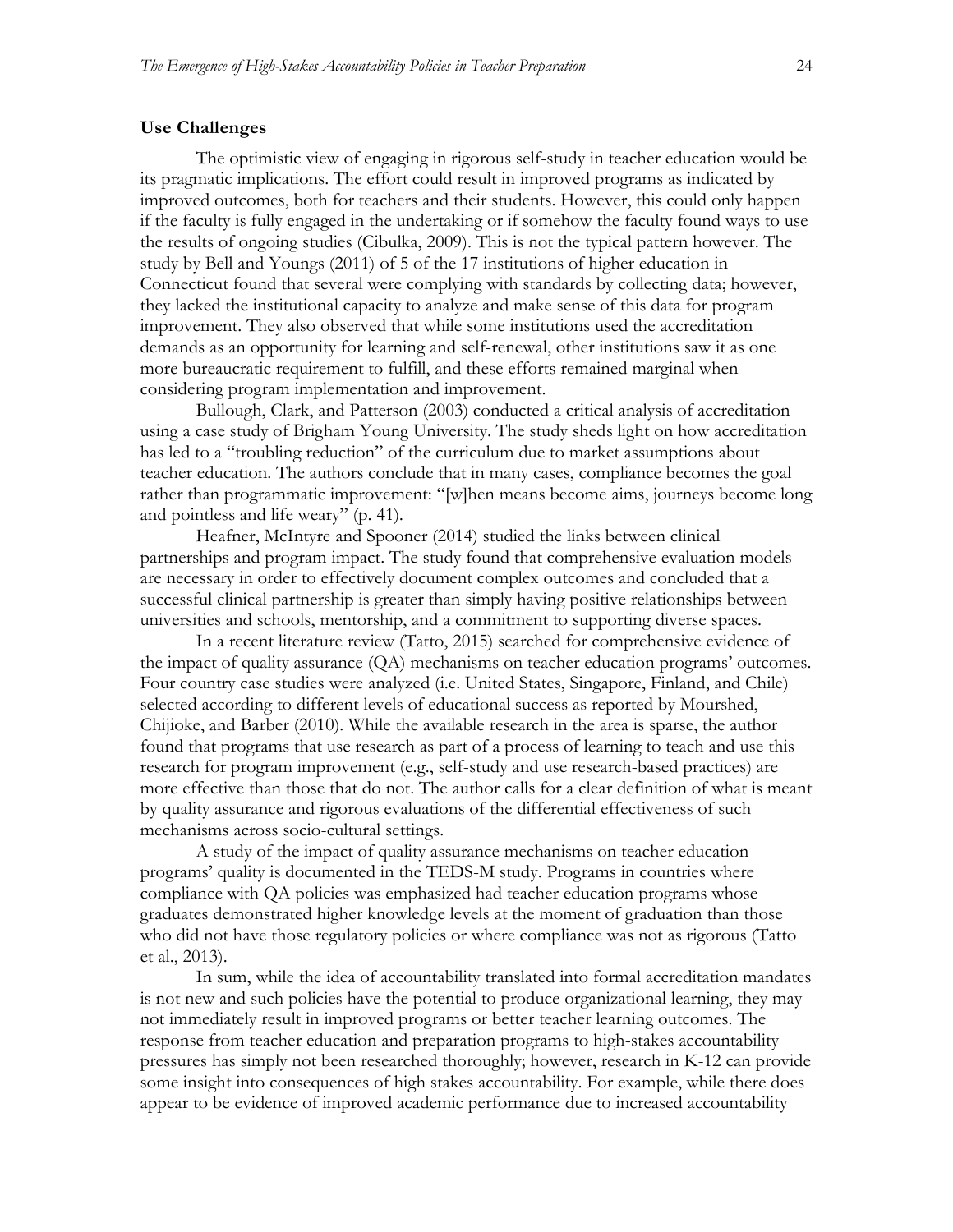pressures under No Child Left Behind (e.g. Chiang, 2009; Winters & Cowen, 2012), a number of other studies find negative consequences including teaching or staffing to the test (Cohen-Vogel, 2011; Jennings & Bearak, 2014), and an increased focus on particular students and academic subjects at the expense of others (Booher-Jennings, 2005; Dee, Jacob, & Schwartz, 2012; Krieg, 2011; Reback, 2008). Another strand of research finds confusion around data reporting among consumers in K-12 (Jacobsen, Saultz, & Snyder, 2013). This finding is particularly important considering the push for more data use and data reporting for programs. While this does not imply that accountability provisions and data reporting in higher education are necessarily a bad idea, caution should be taken given the lessons learned in K-12. A key question here is how to improve teacher education and preparation programs quality by introducing accountability strategies that are relevant and useful rather than just another hurdle to jump on the way to attaining accreditation.

The uneven quality and performance of teacher education and preparation programs across the states is an important element to be considered in the potential impact of regulatory policy, as norms and human and social capital within the programs themselves are likely to mediate the level of success that can be derived from such mandates. Programs that have already strong norms and resources in support of self-evaluation may derive important benefits from the regulations, but those that are weak would have to work hard to obtain the needed resources and to develop the required human and social capital, or they may become weaker if these conditions are not met. In sum there is no evidence that the newly proposed legislation with its periodic visits by accreditation agencies and the continuous collection of program information would change what is already a marginal task in teacher education and preparation programs (see [GAO](http://www.gao.gov/assets/680/671603.pdf) [Government Accountability Office], 2015).

# **Discussion and Conclusion**

The federal initiative to regulate teacher education and preparation programs is seen by many as a necessary step to improve the quality of the profession, and to address the uneven performance of teacher education programs across the nation. Yet the lack of consistent research evidence to guarantee a desirable level of confidence that the regulatory measures would attain the intended effect in a country as decentralized and deeply divided on educational matters as is the U.S. should be a cause for concern.

The response from the field illustrates the challenges ahead. We use the concerns with the regulations on employment outcomes and the attempt to link teacher education with pupil outcomes to highlight problematic areas, but similar methodological and logical issues affect other sections of the regulations.

Concerning the use of employment outcomes to evaluate the effectiveness of teacher education and preparation programs, AACTE, in a written response to the Department of Education, has argued that "Using teacher retention rates in this manner—with a high-stakes result for their preparation programs—is inappropriate. Teachers leave schools for multiple reasons that are not directly a result of the teacher preparation program, including life changes, lack of resources needed for effective instruction, weak school leadership, and conditions at the school that are often related directly to the level of poverty found in the community" (AACTE, p. 14). The association also expressed strong concern about the differing and less-stringent standards for alternative teaching routes which would result in unfair comparisons; ones in which teacher education programs would come up short. Finally, AACTE argues that the high-need schools requirement could result in more new teachers being placed in these schools, which "…contradicts the ESEA requirement that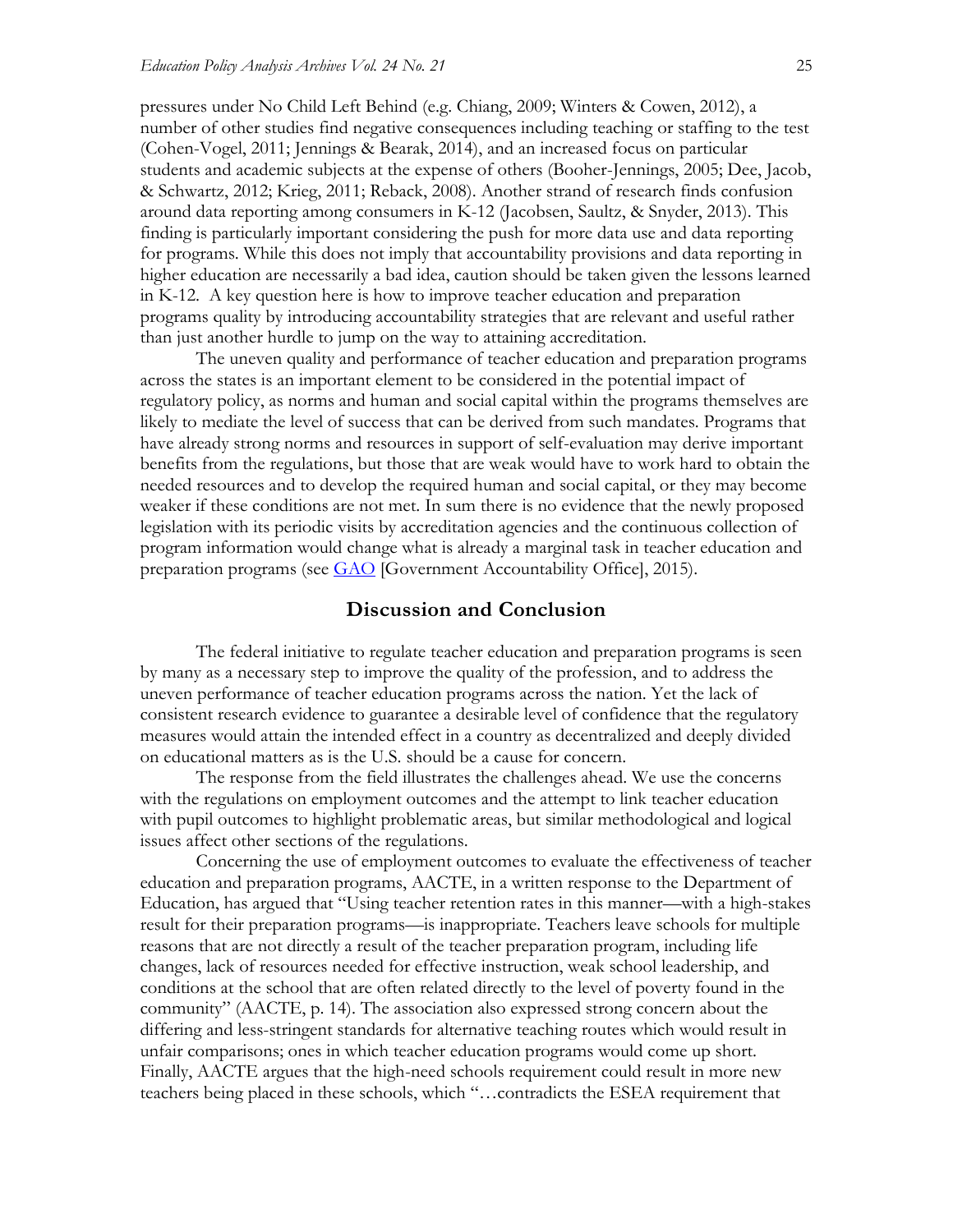states work against congregating new teachers in high-need schools" (AACTE, p. 14). This view is shared by the Association of Mathematics Teacher Educators (AMTE), which argued that "…these proposed regulations could promote that very practice by incentivizing preparation programs to place first-year teachers in high-need schools" (AMTE, 2015, p. 2).

The AACTE and the AMTE arguments point to issues of reliability and validity of the measures that would be used to link program's graduates to pupil outcomes. These concerns echo the work by the National Academy of Education report above. Both further criticize the regulations in their current form for pushing "test and punish" forms of accountability in teacher education and preparation, similar to recent reforms in K-12 education, rather than a focus on improvement, capacity building, and innovation. Indeed, conceptions of teaching and learning are severely limited within these regulations.

In sum, the process of improving teacher education and preparation should be based on valid empirical research and feedback from the field. As discussed above, such research is relatively limited and should be promoted and funded by the U.S. Department of Education (for instance supporting pilot evaluations across targeted teacher education programs) if the goal is to develop and implement valid, useful, and relevant policy. Without these actions the regulations may promote a closed system where existing measurements are confused with norms as the main reference point and where the effect is policing the status quo and squelching innovation.

We conclude by pointing out a number of potential unintended consequences that need to be addressed during implementation. We restrict ourselves to five.

One, the focus on accountability measures may lead to the diverting of resources from day-to-day program activities such as maintaining program norms and social networks that are crucial for the successful functioning of teacher preparation programs (Heafner, McIntyre & Spooner, 2014). As indicated earlier, these internal and external networks are vital to the development of effective teachers. Students in programs with limited resources may have fewer opportunities to benefit from coherent norms and strong school networks (Bell, & Youngs, 2011; Bullough, Clark, & Patterson, 2003; Cibulka, 2009; GAO, 2015).

Two, the pressure to implement these regulations under very tight deadlines inherently favors stronger programs that already have embedded research as part of their modus operandi, established internal regulatory mechanisms, and the resources or networks to create accountability mechanism within a short time frame. But even well-resourced teacher education and preparation programs may not have the wherewithal to collect and/or make meaning of the data required by these regulations as has occurred in K-12 (Jacobsen, Saultz, & Snyder, 2013). While much organizational learning and self-regulation occurs in the day-to-day functioning of teacher education and preparation programs, demonstrating accountability in terms of knowledge and skills, employability, and effective practice, requires a distinct effort. Given this challenge, programs and state education agencies may end up subcontracting much of their evaluation work, adding yet another stakeholder to the process. Accountability structures could be integrated to support program learning (e.g., assessing knowledge throughout their program and adjusting courses to maximize desirable outcomes), yet they could also be conceived as parallel structures functioning independently of programs' day to day work. This potential separation between those who do the job of teacher education and those who evaluate it could hinder programs' normative capacity required to self-regulate their work (Tatto, 2011; Tindle, Freund, Maxine, Belknap, Green, & Shotel, 2011).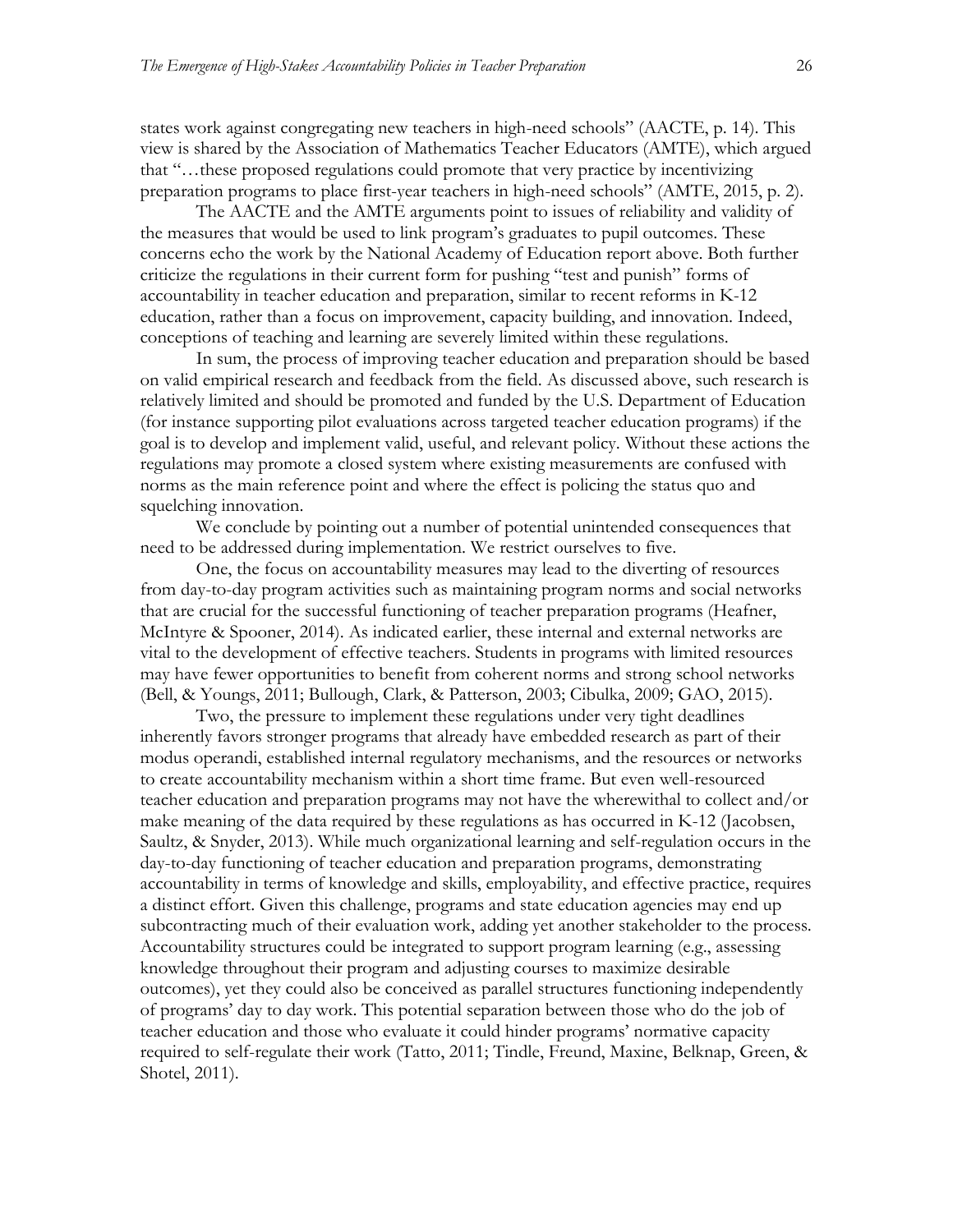Three, increased regulations may lead to positive and fruitful alliances (e.g., Deans [for Impact](http://www.deansforimpact.org/)) but they also may lead to the 'balkanization' of teacher preparation programs, with highly effective programs creating exclusive networks among themselves which may open spaces to maintain some independence while at the same time finding a way to moderate federal scrutiny. This may happen, however, at the expense of smaller or less effective programs, to the detriment of the profession as a whole (Coupland, 2011). If the result of the regulatory process is seen as a zero-sum game with winners and losers the healthy collaboration that may have existed across and within states (and across programs, schools, and teacher educators), as once occurred with the Holmes Group, could become a thing of the past.

Four, in addition to capacity and use concerns, there are a number of unresolved methodological issues. Indicators of effectiveness need to be carefully conceptualized, defined, and measured. These indicators would only be as good as the methods used to collect the data; thus issues having to do with what and who gets measured and how (e.g., validity and fidelity of the measures) would need to be addressed before regulations are fully implemented. For instance, valid outcomes of teacher education and preparation would need to include indicators of knowledge for teaching, as well as carefully designed studies to evaluate the effectiveness of novice teachers' practices in challenging contexts (AERA & NCME, 2014; Rossi & Freeman, 2004; Weiss, 1998). Suggested indicators of programs' employment outcomes are particularly problematic and may lead to the overestimation of such outcomes for school-based routes, and the disproportionate placement of novice teachers in underserved schools (Ingersoll, Merrill, & May, 2012; Kumashiro, 2015).

Five, much data will be produced by these regulations which may be potentially publicly available before its fidelity can be properly confirmed. This presents a high risk for programs in a policy environment characterized by lack of trust and a high level of vulnerability for the teaching profession. Consequently, issues having to do with appropriate data use at the national, state and institutional level would in itself need to be regulated to avoid abuse by unscrupulous critics of teacher education (Darling-Hammond, 2013; Paulson and Marchant, 2012).

Policy makers, researchers, and practitioners should be on the same page when it comes to improving the preparation and supply of knowledgeable, effective and creative teachers who are well equipped to begin their careers, not as sole practitioners, but as members of a supportive collective dedicated to their ongoing professional growth and that of their students.

## **References**

- Allen, M., Palaich, R., & Anthes, C. (1999). *Teacher recruitment, preparation and retention for hardto-staff schools*. A Report of the August 29-20, 1999 Meeting in Chicago, IL. Retrieved from <http://eric.ed.gov/?id=ED440948>
- American Association of Colleges for Teacher Education (2015). *AACTE response to ESED*. Retrieved from <http://aacte.org/resources/regulations>
- American Educational Research Association, National Council on Measurement in Education, Joint Committee on Standards for Educational & Psychological Testing (US) (2014). *Standards for educational and psychological testing*. Washington, DC: American Educational Research Association.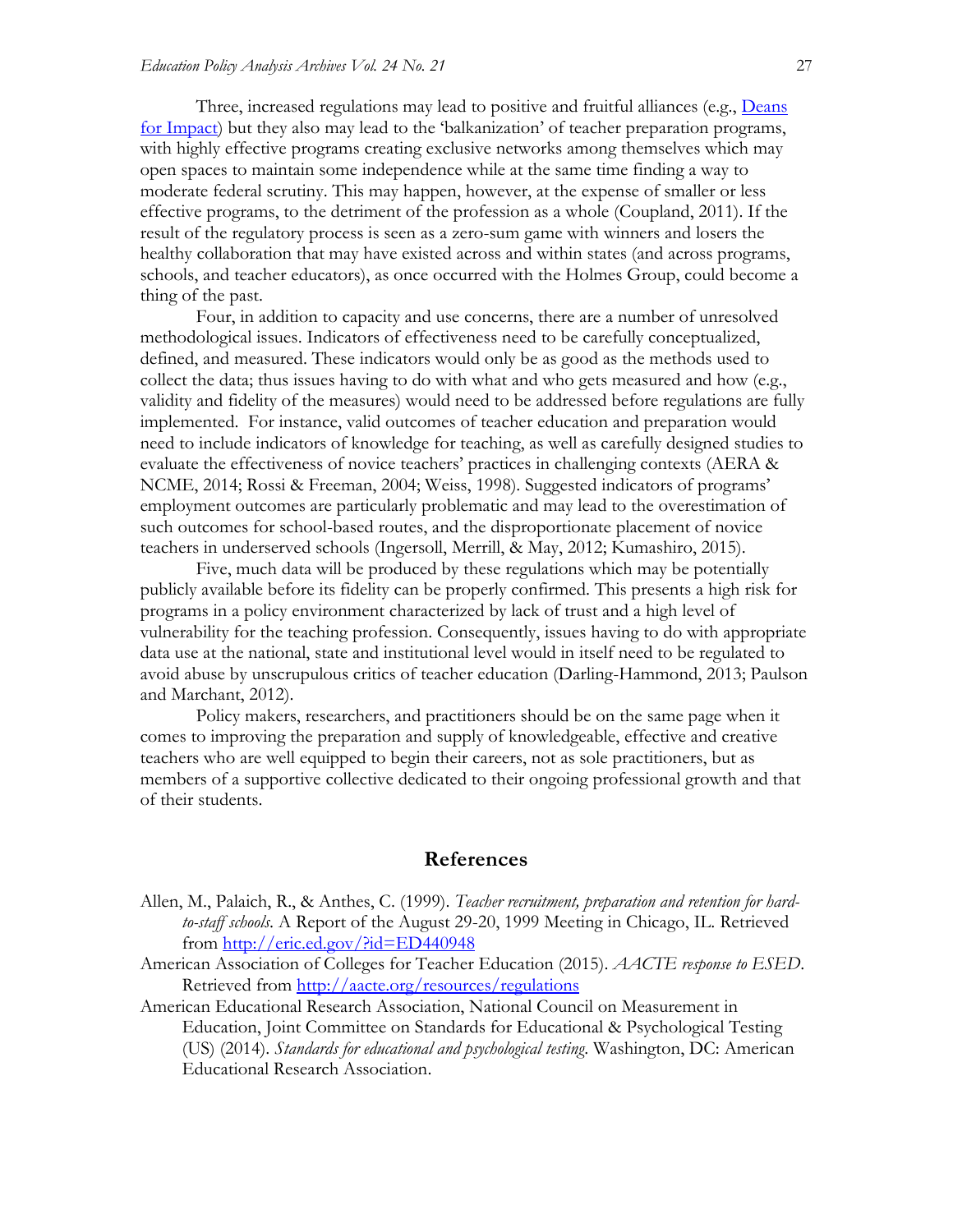- Amrein-Beardsley, A., & Collins, C. (2013). Value-added model (VAM) research for educational policy: Framing the issue. *Education Policy Analysis Archives*, *21*(4). Retrieved from [http://epaa.asu.edu/ojs/article/view/1311.](http://epaa.asu.edu/ojs/article/view/1311)
- Andrew, M. D. (1990). Differences between graduates of 4-year and 5-year teacher preparation programs. *Journal of Teacher Education*, *41*(2), 45–51. <http://dx.doi.org/10.1177/002248719004100206>
- Association of Mathematics Teacher Educators (2015). *Official AMTE statement on proposed regulations.* Retrieved from<http://amte.net/issue/federal-regulations>
- Bastian, K. C. & Henry, G.T. (2015). Teachers without borders: Consequences of teacher labor force mobility. *Educational Evaluation and Policy Analysis*, *37*(2), 163-183. <http://dx.doi.org/10.3102/0162373714535662>
- Bell, C. A., & Youngs, P. (2011). Substance and show: Understanding responses to teacher education programme accreditation processes. *Teaching and Teacher Education*, *27*(2), 298-307.<http://dx.doi.org/10.1016/j.tate.2010.08.012>
- Booher-Jennings, J. (2005). Below the bubble: "Educational triage" and the Texas accountability system. *American Educational Research Journal*, *42*(2), 231–268. <http://doi.org/10.3102/00028312042002231>
- Boyd, D., Grossman, P., Lankford, H., Loeb, S., & Wyckoff, J. (2006). How changes in entry requirements alter the teacher workforce and affect student achievement. *Education Finance and Policy, 1*(2), 176–216.<http://doi.org/10.1162/edfp.2006.1.2.176>
- Boyd, D., Grossman, P. L., Lankford, H., Loeb, S., & Wyckoff, J. (2009). Teacher preparation and student achievement. *Educational Evaluation and Policy Analysis*, *31*(4), 416–440.<http://dx.doi.org/10.3102/0162373709353129>
- Boyd, D., Grossman, P. L., Hammerness, K., Lankford, R. H., Loeb, S., McDonald, M., … Wyckoff, J. (2008). Surveying the landscape of teacher education in New York City: Constrained variation and the challenge of innovation. *Educational Evaluation and Policy Analysis*, *30*(4), 319–343.<http://dx.doi.org/10.3102/0162373708322737>
- Boyd, D., Lankford, H., Loeb, S., & Wyckoff, J. (2005). Explaining the short careers of high achieving teachers in schools with low performing students. *American Economic Review, 95*(2), 166-171.<http://dx.doi.org/10.1257/000282805774669628>
- Bryk, A., & Schneider, B. (2002). *Trust in schools: A core resource for improvement*. New York, NY: Russell Sage Foundation.
- Bullough Jr., R. V., Clark, D. C., & Patterson, R. S. (2003). Getting in step: Accountability, accreditation and the standardization of teacher education in the United States. *Journal of Education for Teaching*, *29*(1), 35-51[.http://dx.doi.org/10.1080/0260747022000057945](http://dx.doi.org/10.1080/0260747022000057945)
- Cameron, M., & Lovett, S. (2015) Sustaining the commitment and realising the potential of highly promising teachers. *Teachers and Teaching, Theory and Practice*, *21*(2), 150-163. <http://dx.doi.org/10.1080/13540602.2014.928132>
- Chiang, H. S. (2009). How accountability pressure on failing schools affects student achievement. *Journal of Public Economics*, *93*(9-10), 1045–1057. <http://doi.org/10.1016/j.jpubeco.2009.06.002>
- Chudgar, A., & Luschei, T. (2013). *Final report: Study of teachers for children marginalized by social origin, economic status or location.* Retrieved from [https://www.unicef.org/education/files/Final\\_Report-](https://www.unicef.org/education/files/Final_Report-Teachers_for_Marginalized_Children.pdf)Teachers for Marginalized Children.pdf
- Cibulka, J. G. (2009). Improving relevance, evidence, and performance in teacher preparation. *Education Digest: Essential Readings Condensed for Quick Review*, *75*(2), 44-49.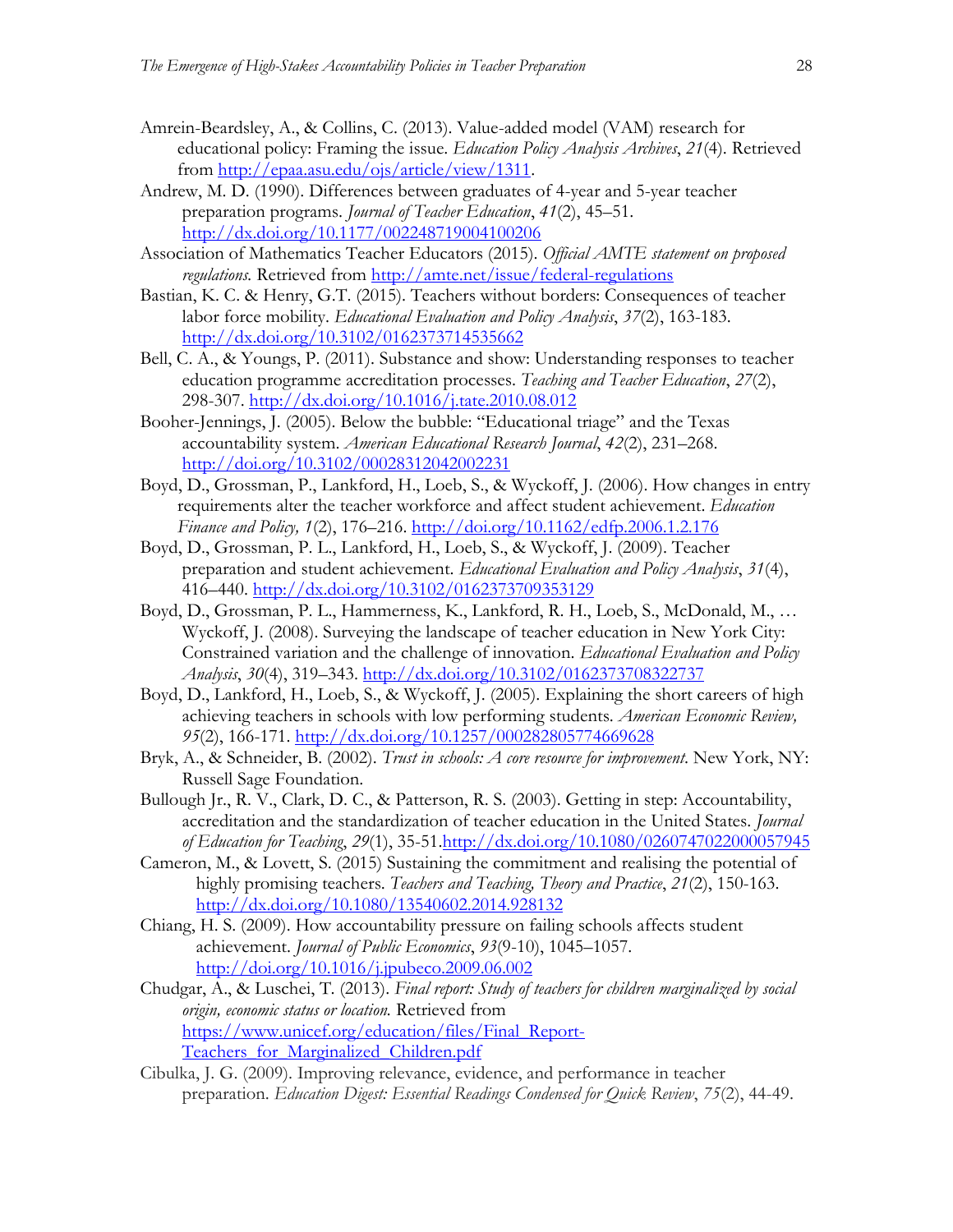- Clark, M. A., Chiang, H.S., Silva, T., McConnell, S., Sonnenfeld, K., Erbe, A. & Puma, M. (2013). *The effectiveness of secondary math teachers from Teach For America and the Teaching Fellows Programs* (NCEE 2013-4015). Retrieved from <https://ies.ed.gov/ncee/pubs/20134015/pdf/20134015.pdf>
- Coggshall, J. G., Bivona, L., & Reschly, D. J. (2012). *Evaluating the effectiveness of teacher preparation programs for support and accountability: Research and policy brief*. Retrieved from http://www.gtlcenter.org/sites/default/files/docs/TO\_RandP\_BriefEvaluatingEffect [iveness.pdf](http://www.gtlcenter.org/sites/default/files/docs/TQ_RandP_BriefEvaluatingEffectiveness.pdf)
- Cohen-Vogel, L. (2011). "Staffing to the test": Are today's school personnel practices evidence based? *Educational Evaluation and Policy Analysis, 33*(4), 483–505. <http://doi.org/10.3102/0162373711419845>
- Constantine, J., Player D., Silva, T., Hallgren, K., Grider, M., & Deke, J. (2009). *An evaluation of teachers trained through different routes to certification, final report*. (NCEE 2009- 4043). Retrieved from<https://ies.ed.gov/ncee/pubs/20094043/pdf/20094043.pdf>
- Corcoran, S. P. (2010). *Can teachers be evaluated by their students' test scores? The use of value-added measures of teacher effectiveness in policy and practice*. Retrieved from <https://eric.ed.gov/?id=ED522164>
- Coupland, D. B. (2011). The cost of accreditation: Hillsdale ends its teacher certification program. *Academic Questions*, *24*(2), 209-221. [http://dx.doi.org/10.1007/s12129-011-](http://dx.doi.org/10.1007/s12129-011-9225-z) [9225-z](http://dx.doi.org/10.1007/s12129-011-9225-z)
- Crowe, E. (2010). *Measuring what matters: A stronger accountability model for teachers*. Retrieved from

[https://www.americanprogress.org/issues/education/reports/2010/07/29/8066/](https://www.americanprogress.org/issues/education/reports/2010/07/29/8066/measuring-what-matters/) [measuring-what-matters/](https://www.americanprogress.org/issues/education/reports/2010/07/29/8066/measuring-what-matters/)

- Darling-Hammond, L. (2000). How teacher education matters. *Journal of Teacher Education*, *51*(3), 166–173.<http://dx.doi.org/10.1177/0022487100051003002>
- Darling-Hammond, L. (2006). Assessing teacher education: The usefulness of multiple measures for assessing program outcomes. *Journal of Teacher Education*, *57*(2), 120–138. <http://dx.doi.org/10.1177/0022487105283796>
- Darling-Hammond, L., Holtzman, D. J., Gatlin, S. J., & Heilig, J. V. (2005). Does teacher preparation matter? Evidence about teacher certification, Teach for America, and teacher effectiveness. *Education Policy Analysis Archives, 13*(42), 1–48. Retrieved from <http://epaa.asu.edu/ojs/article/view/147>
- Darling-Hammond, L. (2013). Why the NCTQ teacher prep ratings are nonsense. *Washington Post*. Retrieved on June 18, 2013 from [http://www.washingtonpost.com/blogs/answer-sheet/wp/2013/06/18/why-the](http://www.washingtonpost.com/blogs/answer-sheet/wp/2013/06/18/why-the-nctq-teacher-prep-ratings-are-nonsense/)[nctq-teacher-prep-ratings-are-nonsense/](http://www.washingtonpost.com/blogs/answer-sheet/wp/2013/06/18/why-the-nctq-teacher-prep-ratings-are-nonsense/)
- DeAngelis, K. J., Wall, A. F., & Che, J. (2013). The impact of preservice preparation and early career support on novice teachers' career intentions and decisions. *Journal of Teacher Education*, *64*(4), 338-355.<http://dx.doi.org/10.1177/0022487113488945>
- Decker, P. T., Mayer, D. P., & Glazerman, S. (2004). *The effects of Teach For America on students: Findings from a national evaluation*. Retrieved from: [http://www.mathematica](http://www.mathematica-mpr.com/~/media/publications/PDFs/teach.pdf)[mpr.com/~/media/publications/PDFs/teach.pdf](http://www.mathematica-mpr.com/~/media/publications/PDFs/teach.pdf)
- Dee, T., Jacob, B. A., & Schwartz, N. L. (2012). The effects of NCLB on school resources and practices. *Educational Evaluation and Policy Analysis*, *35*(2), 252–279. <http://dx.doi.org/10.3102/0162373712467080>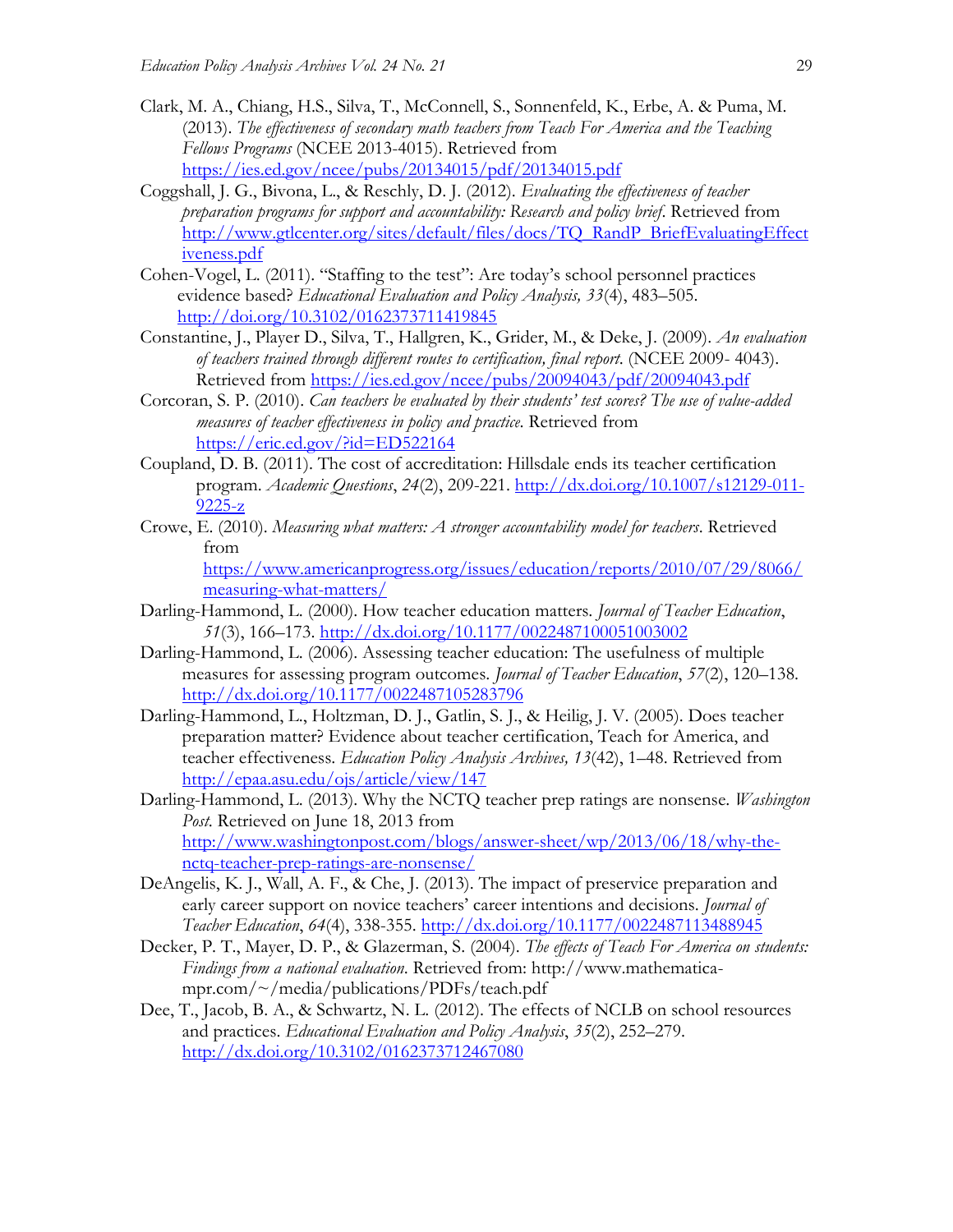- Feuer, M. J., Floden, R. E., Chudowsky, N., & Ahn, J. (2013)*. Evaluation of teacher preparation programs: Purposes, methods, and policy options*. Retrieved from <https://eric.ed.gov/?id=ED565694>
- Floden, R. E. (2012). Teacher value added as a measure of program quality: Interpret with caution. *Journal of Teacher Education*, *63*(5), 356–360. <http://dx.doi.org/10.1177/0022487112454175>
- Freedman, S. W., & Appleman, D. (2009). "In it for the long haul"—How teacher education can contribute to teacher retention in high-poverty, urban schools. *Journal of Teacher Education*, *60*(3), 323-337.<http://dx.doi.org/10.1177/0022487109336181>
- Freeman, J., Simonsen, B., Briere, D. E., & MacSuga-Gage, A. S. (2014). Pre-service teacher training in classroom management: A review of state accreditation policy and teacher preparation programs. *Teacher Education and Special Education: The Journal of the Teacher Education Division of the Council for Exceptional Children*, *37*(2), 106-120. <https://doi.org/10.1177/0888406413507002>
- Gansle, K. A., Noell, G. H., & Burns, J. M. B. (2012). Do student achievement outcomes differ across teacher preparation programs? An analysis of teacher education in Louisiana. *Journal of Teacher Education*, *63*(5), 304–317. <http://doi.org/10.1177/0022487112439894>
- Goldhaber, D. (2015). Exploring the potential of value-added performance measures to affect the quality of the teacher workforce. *Educational Researcher, 44*(2), 87–95. <http://doi.org/10.3102/0013189X15574905>
- Goldhaber, D., & Cowan, J. (2014). Excavating the teacher pipeline: Teacher preparation programs and teacher attrition. *Journal of Teacher Education*, *65*(5), 449–462. <http://dx.doi.org/10.1177/0022487114542516>
- Goldhaber, D., Liddle, S., & Theobald, R. (2013). The gateway to the profession: Assessing teacher preparation programs based on student achievement. *Economics of Education Review*, *34*, 29–44.<http://dx.doi.org/10.1016/j.econedurev.2013.01.011>
- Goldring, E., Grissom, J. A, Rubin, M., Neumerski, C. M., Cannata, M., Drake, T., & Schuermann, P. (2015). Make room value added: Principals' human capital decisions and the emergence of teacher observation data. *Educational Researcher*, *44*(2), 96–104. <http://doi.org/10.3102/0013189X15575031>
- Harris, D. N., & Sass, T. R. (2009). *What makes for a good teacher and who can tell?* Retrieved from<http://www.urban.org/url.cfm?ID=1001431>
- Heafner, T., McIntyre, E., & Spooner, M. (2014). The CAEP standards and research on educator preparation programs: Linking clinical partnerships with program impact. *Peabody Journal of Education*, *89*(4), 516-532. <http://dx.doi.org/10.1080/0161956X.2014.938998>
- Henry, G. T., Kershaw, D. C., Zulli, R. A., & Smith, A. A. (2012). Incorporating teacher effectiveness into teacher preparation program evaluation. *Journal of Teacher Education*, *63*(5), 335–355.<http://doi.org/10.1177/0022487112454437>
- Henry, G. T., Purtell, K. M., Bastian, K. C., Fortner, Ck., Thompson, C. L., Campbell, S. L. (2014). The effects of teacher entry portals on student achievement. *Journal of Teacher Education, 65*(1), 7–23. [http://doi.org/http://dx.doi.org/10.1177/0022487113503871](http://doi.org/http:/dx.doi.org/10.1177/0022487113503871)
- Hill, H. C. (2009). Evaluating value-added models: A validity argument approach. *Journal of Policy Analysis and Management*, *28*(4), 700–709.<http://dx.doi.org/10.1002/pam.20463>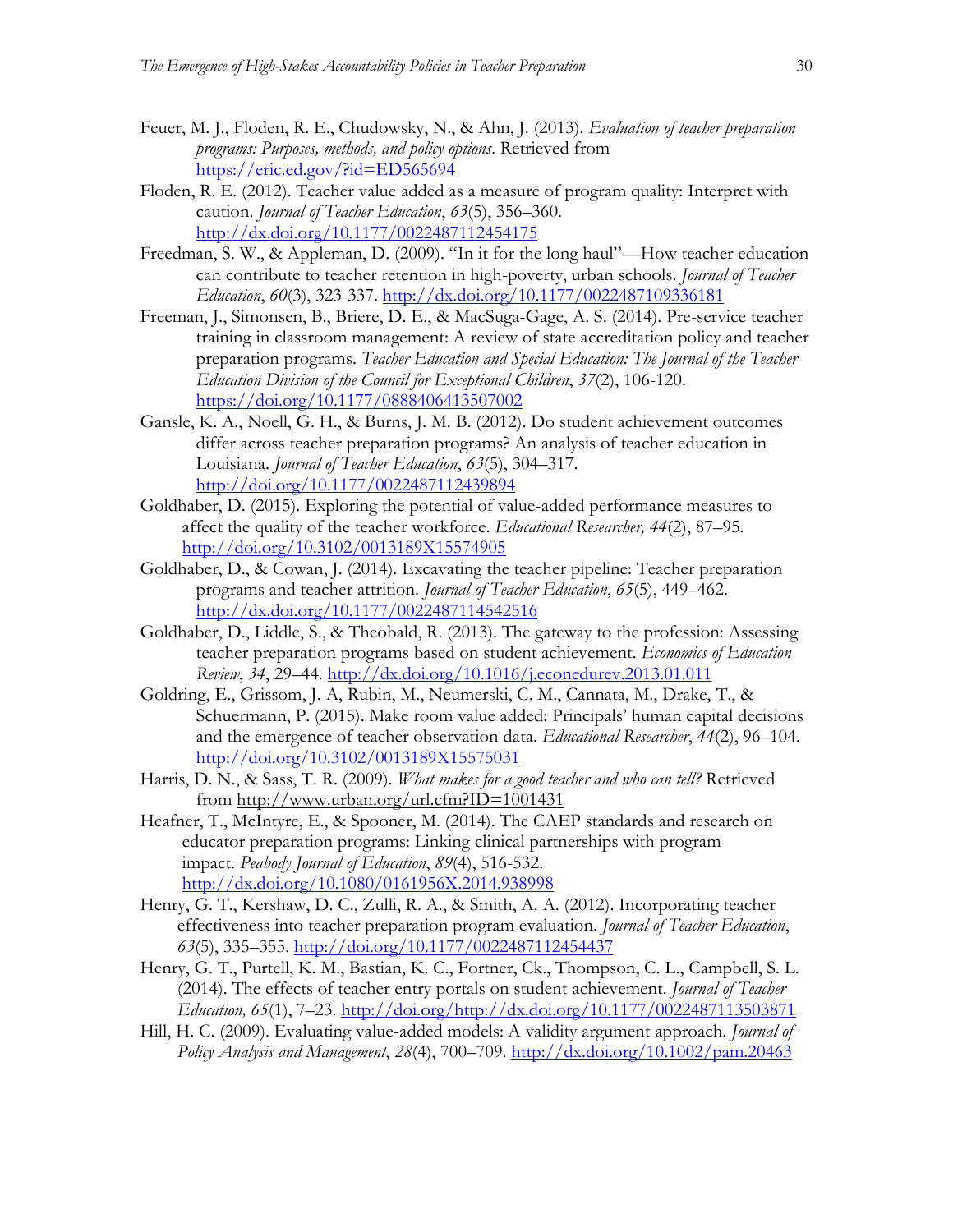- Ingersoll, R. M. (2001). Teacher turnover and teacher shortages: An organizational analysis. *American Educational Research Journal*, *38*(3), 499–534. <http://dx.doi.org/10.3102/00028312038003499>
- Ingersoll, R., Merrill, L., & May, H. (2012). Retaining teachers: How preparation matters. *Educational Leadership*, *69*(8), 30-34. Retrieved from <https://eric.ed.gov/?id=EJ988729>
- Ingvarson, L., Beavis, A., & Kleinhenz, E. (2007). Factors affecting the impact of teacher education programmes on teacher preparedness: Implications for accreditation policy *European Journal of Teacher Education*, *30*(4), 351-381. <http://dx.doi.org/10.1080/02619760701664151>
- Jacob, B. A., & Lefgren, L. (2008). Can principals identify effective teachers? Evidence on subjective performance evaluation in education. *Journal of Labor Economics*, *26*(1), 101– 136.<https://doi.org/10.1086/522974>
- Jacobsen, R., Saultz, A., & Snyder, J. (2013). When accountability strategies collide: Do policy changes that raise accountability standards also erode public satisfaction? *Educational Policy*, *27*(2), 360–389.<http://doi.org/10.1177/0895904813475712>
- Jennings, J. L., & Bearak, J. M. (2014). "Teaching to the test" in the NCLB era: How test predictability affects our understanding of student performance. *Educational Researcher, 43*(8), 381-389.<http://doi.org/10.3102/0013189X14554449>
- Jiang, J. Y., Sporte, S. E., & Luppescu, S. (2015). Teacher perspectives on evaluation reform: Chicago's REACH students. *Educational Researcher*, *44*(2), 105–116. <http://doi.org/10.3102/0013189X15575517>
- Kane, T. J., Rockoff, J. E., & Staiger, D. O. (2008). What does certification tell us about teacher effectiveness? Evidence from New York City. *Economics of Education Review, 27*(6), 615–631.<http://doi.org/10.1016/j.econedurev.2007.05.005>
- Kennedy, M. M. (2007). Defining a literature. *Educational Researcher*, *36*(3) 139-147. <http://dx.doi.org/10.3102/0013189X07299197>
- Koedel, C., Parsons, E., Podgursky, M., & Ehlert, M. (2012). *Teacher preparation programs and teacher quality: Are there real differences across programs?* Retrieved from [http://economics.missouri.edu/working-papers/2012/WP1204\\_koedel\\_et\\_al.pdf](http://economics.missouri.edu/working-papers/2012/WP1204_koedel_et_al.pdf)
- Koedel, C., Parsons, E., Podgursky, M., & Ehlert, M. (2015). Teacher preparation programs and teacher quality: Are there real differences across programs? *Education Finance and*  Policy, 10(4), 508–534. [http://doi.org/10.1162/EDFP\\_a\\_00172](http://doi.org/10.1162/EDFP_a_00172)
- Krieg, J. M. (2011). Which students are left behind? The racial impacts of the No Child Left Behind Act. *Economics of Education Review*, *30*(4), 654–664. <http://doi.org/10.1016/j.econedurev.2011.02.004>
- Kumashiro, Kevin, K. (2015) *Review of proposed 2015 federal teacher preparation regulations.* Retrieved from [http://nepc.colorado.edu/thinktank/review-proposed-teacher](http://nepc.colorado.edu/thinktank/review-proposed-teacher-preparation)[preparation](http://nepc.colorado.edu/thinktank/review-proposed-teacher-preparation)
- Lankford, H., Loeb, S., McEachin, A., Miller, L. C., & Wyckoff, J. (2014). Who enters teaching? Encouraging evidence that the status of teaching is improving. *Educational Researcher*, *43*(9), 444-453.<http://dx.doi.org/10.3102/0013189X14563600>
- Levine, A. (2006). *Educating school teachers: The education schools project*. Retrieved from http://www.edschools. org/pdf/Educating\_Teachers\_Report.pdf
- Loadman, W. E., Freeman, D. J., Brookhart, S. M., Rahman, M. a., & McCague, G. J. (1999). Development of a national survey of teacher education program graduates. *The Journal of Educational Research*, *93*(2), 76–89. <http://dx.doi.org/10.1080/00220679909597632>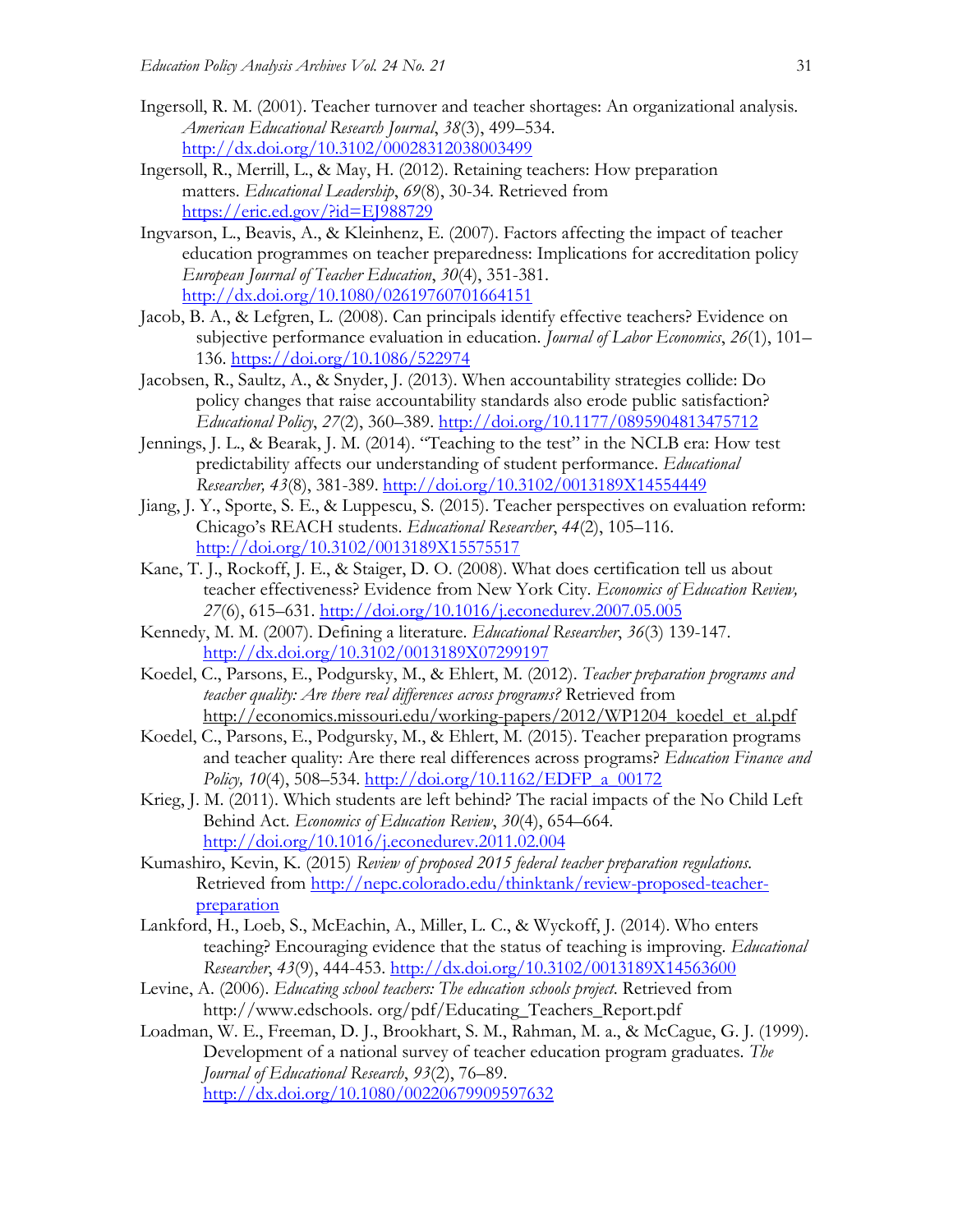- Mihaly, K., McCaffrey, D., Sass, T. R., & Lockwood, J. R. (2013). Where you come from or where you go? Distinguishing between school quality and the effectiveness of teacher preparation program graduates. *Education Finance and Policy*, *8*(4), 459-493. [http://dx.doi.org/10.1162/edfp\\_a\\_00110](http://dx.doi.org/10.1162/edfp_a_00110)
- Mourshed, M., Chijioke, C., & Barber, M. (2010). *How the world's most improved school systems keep getting better*. Retrieved from [http://www.mckinsey.com/client\\_service/social\\_sector/latest\\_thinking/worlds\\_m](http://www.mckinsey.com/client_service/social_sector/latest_thinking/worlds_most_improved_schools%2025) [ost\\_improved\\_schools 25](http://www.mckinsey.com/client_service/social_sector/latest_thinking/worlds_most_improved_schools%2025)
- NCTQ (2014). *Teacher Prep Review 2014*. Retrieved from [http://www.nctq.org/dmsView/Teacher\\_Prep\\_Review\\_2014\\_Report](http://www.nctq.org/dmsView/Teacher_Prep_Review_2014_Report)
- Nelson, C. (2004). Reclaiming teacher preparation for success in high-needs schools. *Education*, *124*(3), 475-481.
- Norris, J. M. (2013). Some challenges in assessment for teacher licensure, program accreditation, and educational reform. *Modern Language Journal*, *97*(2), 554-560. <http://dx.doi.org/10.1111/j.1540-4781.2013.12022.x>
- Papanastasiou, E.C., & Tatto, M.T. (2011). Programme theory, programme documents, and state standards in evaluating teacher education. *Assessment and Evaluation in Higher Education*, *37*(3), 305-320. <http://dx.doi.org/10.1080/02602938.2010.534760>
- Papay, J. P., West, M. R., Fullerton, J. B., & Kane, T. J. (2012). Does an urban teacher residency increase student achievement? Early evidence from Boston. *Educational Evaluation and Policy Analysis, 34*(4), 413–434. <http://doi.org/10.3102/0162373712454328>
- Paulson, S., & Marchant, G. (2012). Voices in education: Accountability in teacher education and the National Council on Teacher Quality. *The Teacher Educator*, *47*(1), 1-8. <http://dx.doi.org/10.1080/08878730.2012.633483>
- Perlmutter, D.D. (2015). *How to use student evaluations wisely*. Retrieved from <https://chroniclevitae.com/news/1035>
- Portes, A. (2000). The hidden abode: Sociology as analysis of the unexpected. *American Sociological Review*, *65*(1), 1-18.<http://dx.doi.org/10.2307/2657287>
- Raymond, M. E., Fletcher, S., & Luque, J. A. (2001). *Teach for America: An evaluation of teacher differences and student outcomes in Houston, Texas*. Retrieved from <http://credo.stanford.edu/downloads/tfa.pdf>
- Reback, R. (2008). Teaching to the rating: School accountability and the distribution of student achievement. *Journal of Public Economics*, *92*(5-6), 1394–1415. <http://doi.org/10.1016/j.jpubeco.2007.05.003>
- Ronfeldt, M. (2015). Field placement schools and instructional effectiveness. *Journal of Teacher Education, 66*(4), 304–320.<http://doi.org/10.1177/0022487115592463>
- Ronfeldt, M., & Reininger, M. (2012). More or better student teaching? *Teaching and Teacher Education, 28*(8), 1091–1106.<http://doi.org/10.1016/j.tate.2012.06.003>
- Ronfeldt, M., Schwartz, N., & Jacob, B. (2014). Does pre-service preparation matter? Examining an old question in new ways. *Teachers College Record, 116*(10), 1–46.
- Rossi, P.H., Lipsey, M.W., & Freeman, H.E. (2003) *Evaluation: A systematic approach*, Newbury Park, CA: Sage Publications.
- Rothstein, J. (2008). *Teacher quality in educational production: Tracking, decay, and student achievement*. Retrieved from <http://dx.doi.org/10.3386/w14442>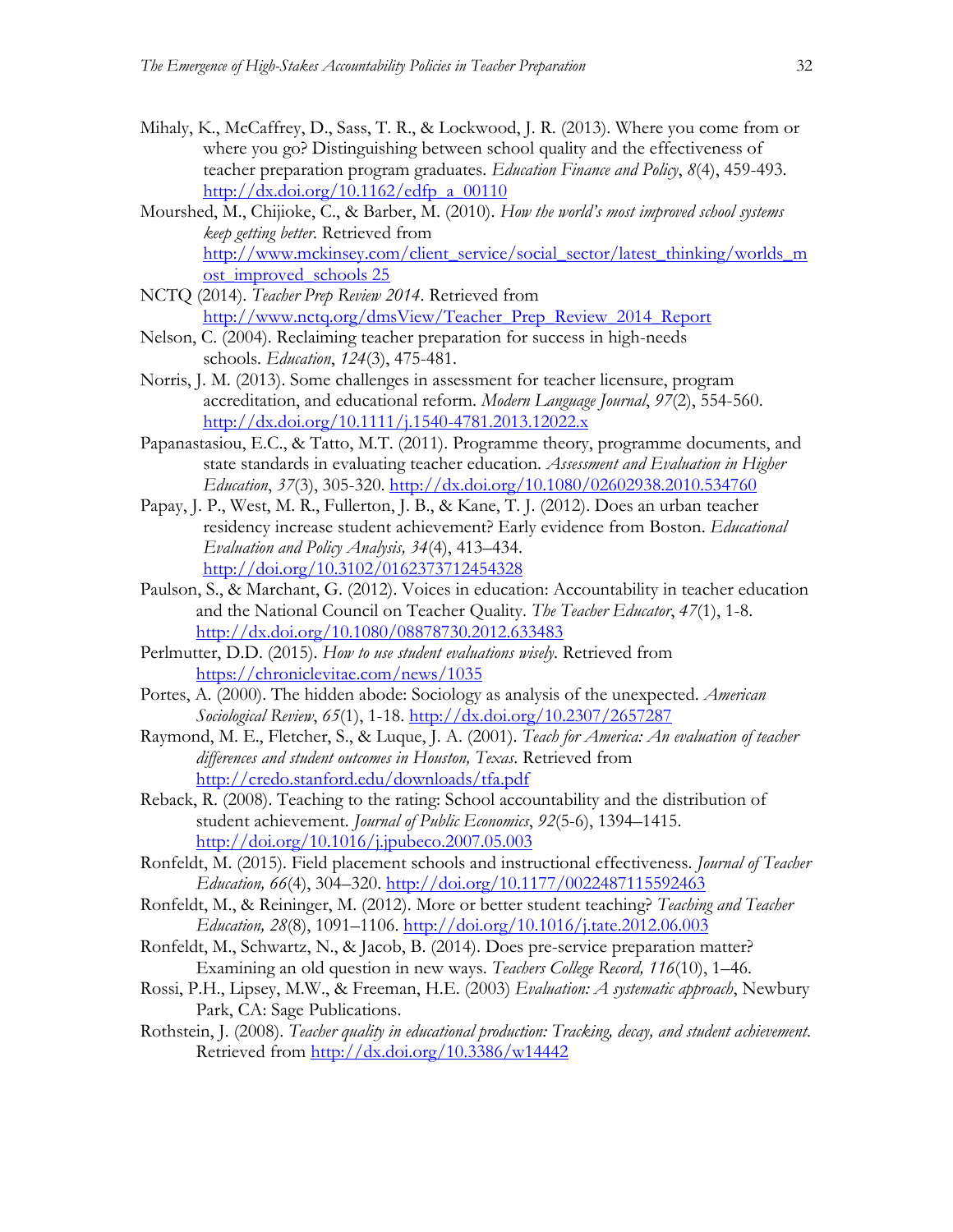- Sass, T. R. (2015). Licensure and worker quality: A comparison of alternative routes to teaching. *The Journal of Law and Economics*, *58*(1), 1–35. <http://doi.org/10.1086/682904>
- Tatto, M. T. (2015). The role of research in the policy and practice of quality teacher education: an international review. *Oxford Review of Education*, *41*(2), 171-201. <http://dx.doi.org/10.1080/03054985.2015.1017405>
- Tatto, M. T., Peck, R., Schwille, J., Bankov, K., Senk, S. L., Rodriguez, M., ... Rowley, G. (2012). *Policy, Practice, and Readiness to Teach Primary and Secondary Mathematics in 17 Countries: Findings from the IEA Teacher Education and Development Study in Mathematics (TEDS-M)*. Amsterdam: International Association for the Evaluation of Educational Achievement.
- Tatto, M. T. (Ed.) (2013). *Teacher education and development study in mathematics (TEDS-M): Technical Report*. Amsterdam: International Association for the Evaluation of Educational Achievement.
- Tatto, M.T. (2011). Reimagining the education of teachers: The role of comparative and international research. *Comparative Education Review*, *55*(4), 495-516. <http://dx.doi.org/10.1086/661769>
- Tatto, M.T. (2003). *Accountability in teacher education: Conceptual, methodological, and implementation challenges*. East Lansing: Michigan State University.
- Tatto, M.T. (2001). The value and feasibility of evaluation research on teacher preparation: Contrasting the experiences in Sri Lanka and Mexico. *International Journal of Education and Development*, *22*(6), 637-657. [http://dx.doi.org/10.1016/S0738-0593\(01\)00032-3](http://dx.doi.org/10.1016/S0738-0593(01)00032-3)
- Tatto, M.T., & Papanastasiou, E. (2008). *The influence of teacher preparation on recent graduates' knowledge and views about teaching mathematics and literacy: A case study*. East Lansing: Michigan State University.
- Thomas, A. M., & Loadman, W. E. (2001). Evaluating teacher education programs using a national survey. *The Journal of Educational Research*, *94*(4), 195–206. <http://dx.doi.org/10.1080/00220670109598753>
- Tindle, K., Freund, M., Belknap, B., Green, C., & Shotel, J. (2011). The urban teacher residency program: A recursive process to develop professional dispositions, knowledge, and skills of candidates to teach diverse students. *Educational Considerations, 38*(2), 28-35.
- Tuttle, C. C., Anderson, T., & Glazerman, S. (2009). *ABCTE teachers in Florida and their effect on student performance*. Retrieved from [http://www.nctq.org/docs/ABCTE\\_FL\\_teachers.pdf](http://www.nctq.org/docs/ABCTE_FL_teachers.pdf)
- United States Department of Education (2014). *Teacher Education Issues. Proposed Rule.* [Federal](http://www.gpo.gov/fdsys/pkg/FR-2014-12-03/pdf/2014-28218.pdf)  [Register,](http://www.gpo.gov/fdsys/pkg/FR-2014-12-03/pdf/2014-28218.pdf) *79*, 232 [http://www.gpo.gov/fdsys/pkg/FR-2014-12-03/pdf/2014- 28218.pdf, consulted December 3, 2014].
- United States Government Accountability Office (2015). *Teacher Preparation Programs: Report to the Ranking Member, Subcommittee on Health, Employment, Labor, and Pensions, Committee on Education and the Workforce, House of Representatives (GAO-15-598)*. Retrieved from <http://www.gao.gov/assets/680/671603.pdf>
- Weiss, C. (1998). *Evaluation*. Upper Saddle River, NJ: Prentice-Hall.
- Winters, M. A., & Cowen, J. M. (2012). Grading New York: Accountability and student proficiency in America's largest school district. *Educational Evaluation and Policy Analysis*, *34*(3), 313–327.<http://doi.org/10.3102/0162373712440039>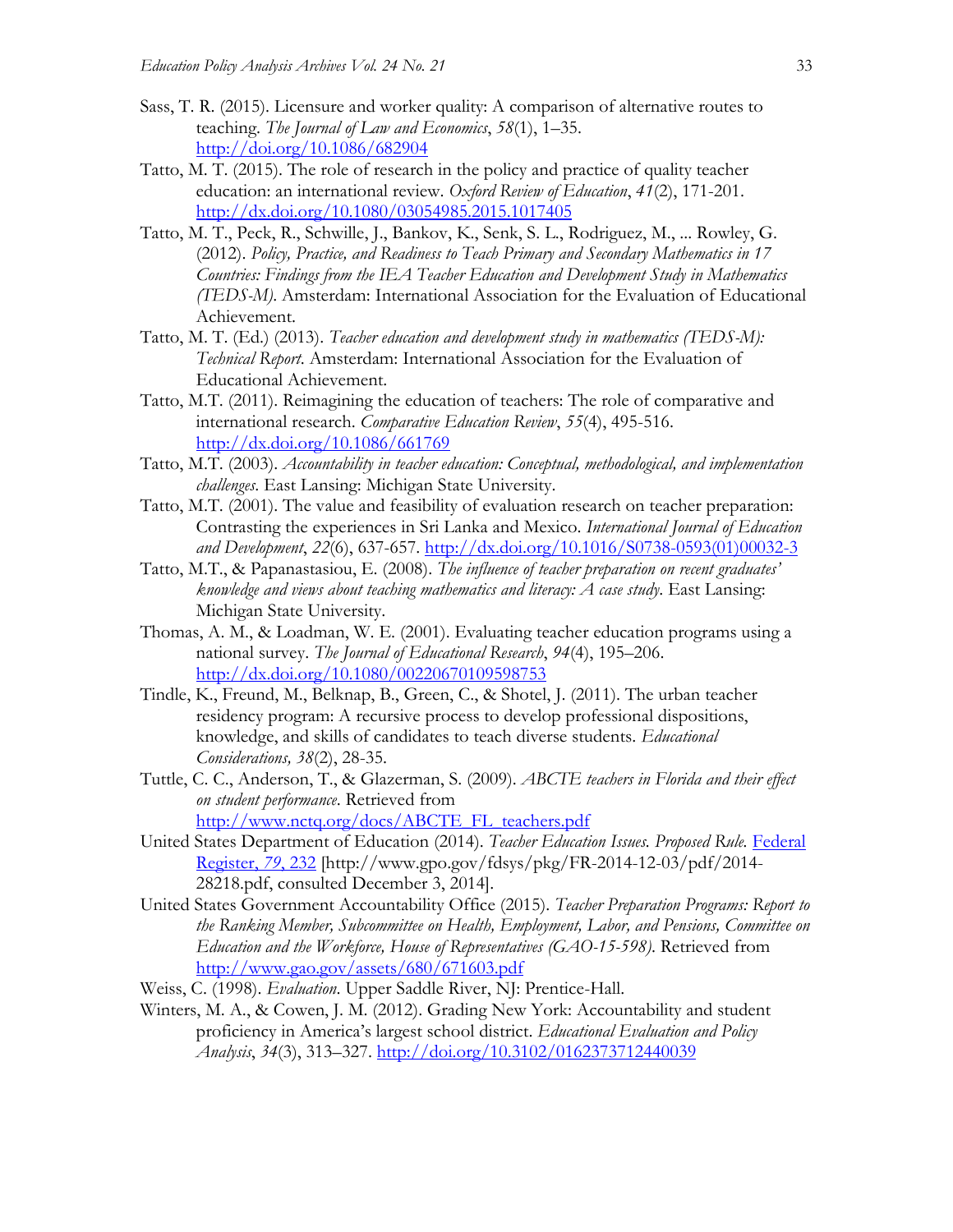- Worrell, F. C., Brabeck, M. M., Dwyer, C. A., Geisinger, K. F., Marx, R. W., Noell, G. H., & Pianta, R. C. (2014). *Assessing and evaluating teacher preparation programs*. Retrieved from <http://dx.doi.org/10.1037/e520852014-001>
- Xu, Z., Hannaway, J., & Taylor, C. (2011). Making a difference? The effects of Teach for America in high school. *Journal of Policy Analysis and Management, 30*(3), 447–469. <http://doi.org/10.1002/pam.20585>
- Yost, D. S. (2006). Reflection and self-efficacy: Enhancing the retention of qualified teachers from a teacher education perspective. *Teacher Education Quarterly*, *33*(4), 59-76. Retrieved from<https://eric.ed.gov/?id=EJ795226>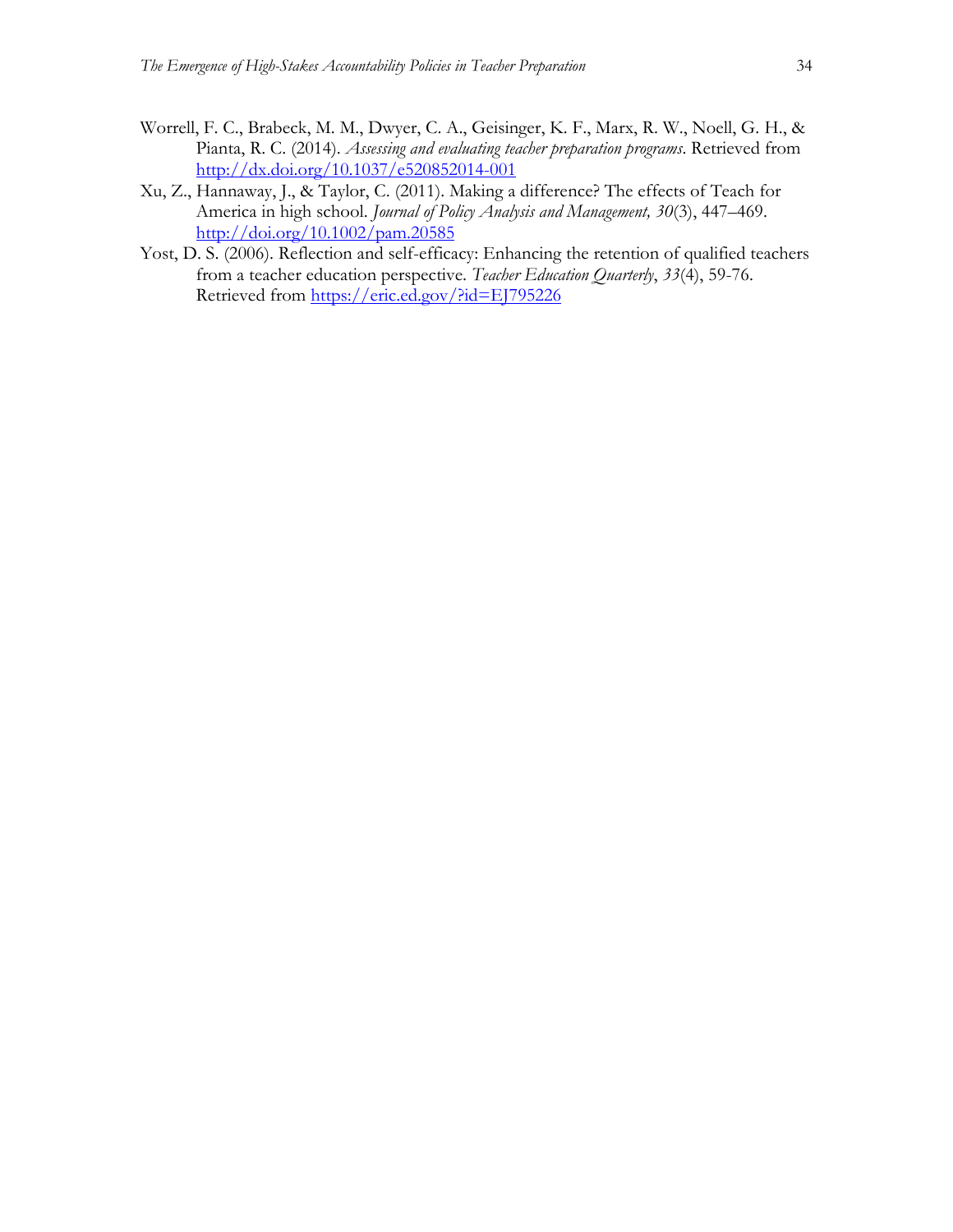# **Appendix 1**

# **Literature Search Procedures and Sources Used**

We developed careful definitions and followed rigorous procedures in searching the literature and in selecting the studies we discuss. We found however that if we excluded studies because they failed to describe important features characterizing rigorous research reports (e.g., the methods for selecting a sample including the full description of the actual sample studied; whether existing data or measures used had been examined to confirm appropriate use for other purposes; how validity and reliability had been ensured) we would have excluded studies that have been or have the potential to be influential in the current policy debate. The same reason persuaded us to include significant literature reviews. Thus our goal was to arrive to a literature review that would represent the conceptual issues in the field (Kennedy, 2007) according to their relevance to the regulations' mandate. We point out the studies' limitations in the "sources of data" column.

We acknowledge that these studies' limitations also limit the power of our conclusions and call for more methodologically rigorous studies and reports. A summary of the references and findings is available in Appendix 2.

**Accreditation in the Teacher Education Literature.** We used ProQuest as our primary search engine. We first used "teacher preparation" and "accreditation" restricted to peer-reviewed articles. This resulted in many articles that were not necessarily relevant. Next we searched for "teacher preparation" and "accreditation process," which resulted in 420 articles. By restricting the search to articles since 2010 we identified 60 relevant articles. We then reviewed all of the articles within this final search for relevance. Michigan State University SearchPlus was used to download the full text of the selected articles. "Relevant", "high-quality", and "recent" were the three principles that we used to select articles from the initial searching results. We determined the relevance of an article based on whether the article addressed the accreditation process of a teacher preparation program, rather than for example a specific class of an accredited program, or the implementation of a policy in a K-12 setting. The focus was on the effects of accreditation on teacher education and preparation programs. Based on the aforementioned searching and selecting process, we ended up with 10 pieces of literature. They served as the data for this article (see Appendix 2, Table 1).

**Teacher Education and Preparation Program Graduates' Knowledge and Ability Outcomes Literature.** We began the search by using the Google Scholar database, and Michigan State University SearchPlus. We searched for peer reviewed articles and other influential publications. The following combinations of keywords were searched: "teacher education /preparation /effectiveness use of surveys", "teacher education /preparation /effectiveness survey graduates /employers". Those articles that did not meet our criterial for relevant, high-quality, or recent were discarded. Next, the design, methods, results and discussion sections of the selected articles was studied leaving 16 articles. We looked for peer reviewed research articles that evaluated teacher preparation programs using teachers or principal surveys and that included careful design and methods.

Two experts were presented with the body of the selected literature and asked whether anything relevant was missing. New works were suggested in this step. After analyzing their suggestions, it was considered that all were pertinent to this study and, therefore, were incorporated into the final set of literature that informed this review. This set considered both peer-reviewed and non-peer-reviewed literature. Cases of the latter were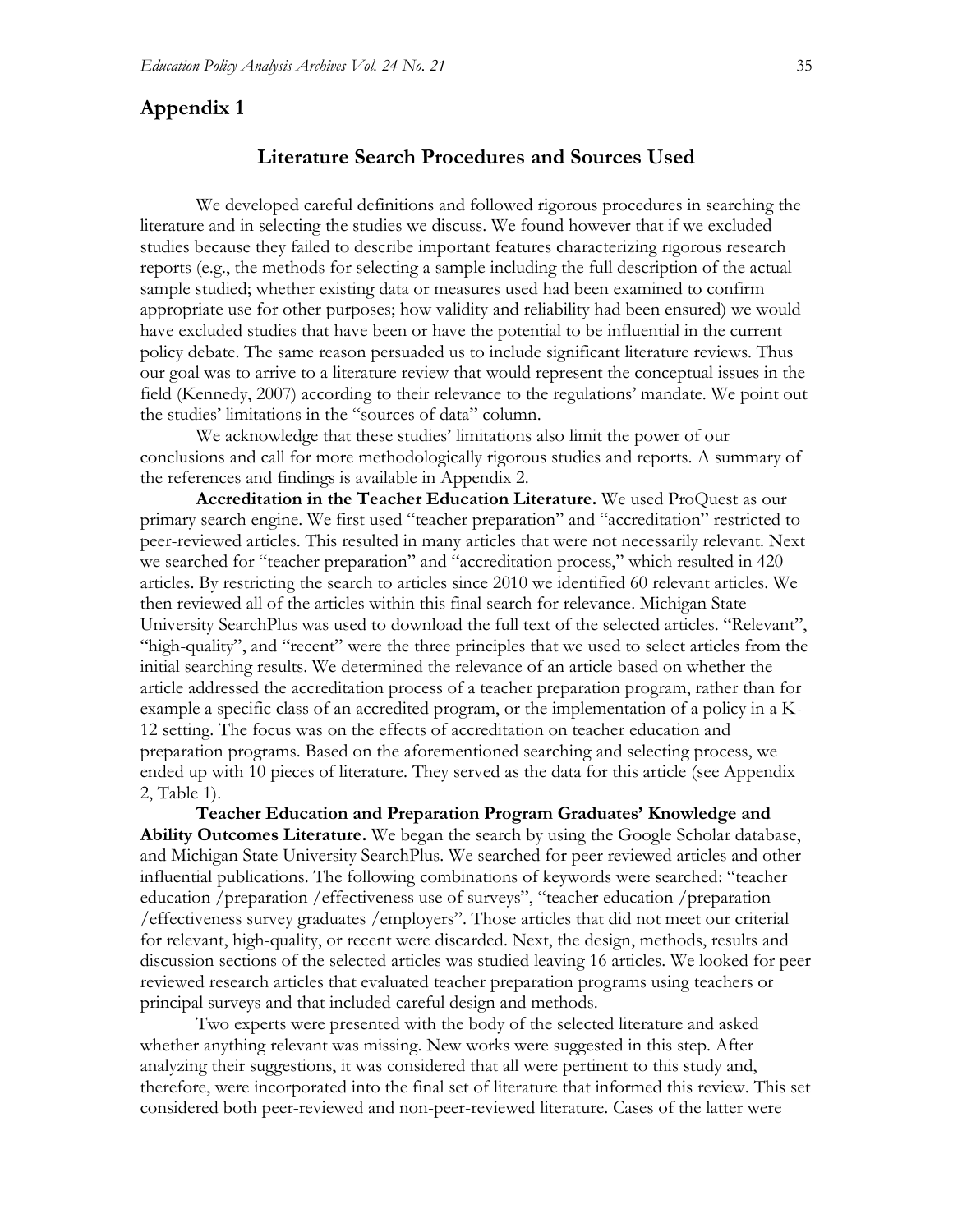included when either one or some of the authors were prominent in the field or when the associated agency is recognized and/or actively involved in the scene (see Appendix 2, Table 2).

**Employment Outcomes Literature.** We used Google Scholar Database as our primary search engine and supplemented it with Michigan State University SearchPlus. We first searched for all combinations of "teacher education/preparation" and "placement /employment/ recruitment/ retention/ hard-to-staff schools/high-need schools/assess/evaluate." We believed such a blanket search reached the majority of the relevant literature in recent years. The searching results were ranked by relevance and recent date of publication. The reviewers read the abstracts of the top 50 entries returned by each combination. For example, searching "teacher preparation and retention" pulled up 115,000 entries, but we only reviewed the abstracts up to the  $50<sup>th</sup>$  entry and determined which ones should be included or not. The entries became significantly irrelevant to our topic from the  $20<sup>th</sup>$  or 30<sup>th</sup> ones. Michigan State University SearchPlus was used to download the full text of the selected articles. In order to control the quality of the reviewed literature, we used "peerreviewed" as a filter for selecting journal articles; as for research reports, we used both the selectivity of the publishing institutions and the times of citation as two proxies of quality. In terms of "recent," we narrowed our horizon to the studies published after 1995, with only one exception—an article published in 1990 but was very closely connected to the topic of this literature review (see Appendix 2, Table 3).

**Pupil Outcomes Literature**. The literature review in this section used Google Scholar and Michigan State University SearchPlus to gather peer reviewed scholarly articles with the following keywords: *teacher education and preparation effectiveness, teacher education, preparation quality, pupil achievement*. Reference lists of selected articles were used to discover more articles. The search identified 24 works relevant to the topic, including a book published by the National Academy of Education (see Appendix 2, Table 4).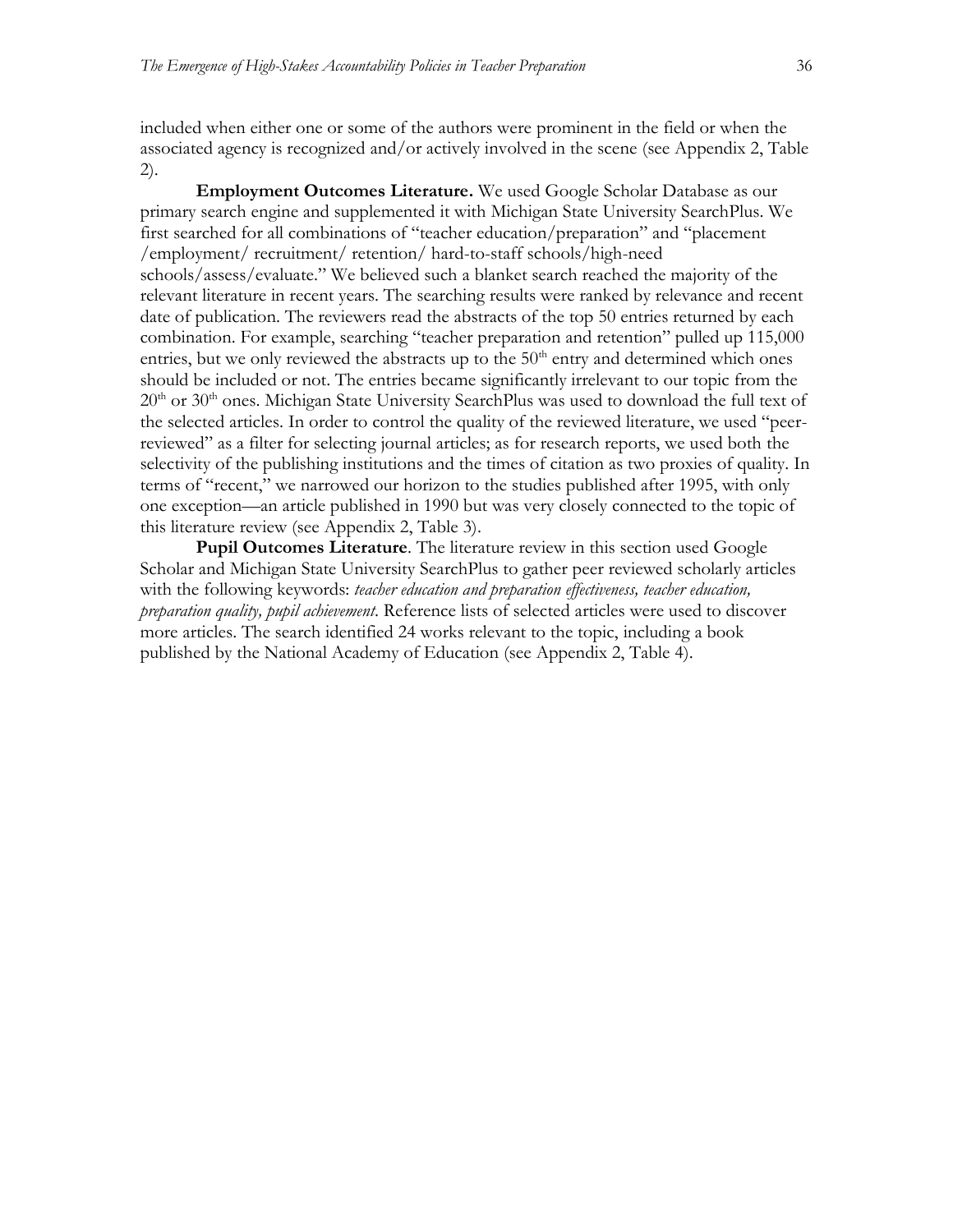# **Appendix 2**

# **Literature Review Sources**

| Table 1                                             |  |
|-----------------------------------------------------|--|
| Teacher Preparation Accreditation Literature Review |  |

| Author(s)<br>(year)                         | Title                                                                                                                                  | Sources of data                                                                                                                                                                                                                                                                                                       | Major findings                                                                                                                                                                                                                                                                                                                                                             |
|---------------------------------------------|----------------------------------------------------------------------------------------------------------------------------------------|-----------------------------------------------------------------------------------------------------------------------------------------------------------------------------------------------------------------------------------------------------------------------------------------------------------------------|----------------------------------------------------------------------------------------------------------------------------------------------------------------------------------------------------------------------------------------------------------------------------------------------------------------------------------------------------------------------------|
| Bullough,<br>Clark &<br>Patterson<br>(2003) | Getting in step:<br>Accountability,<br>accreditation and<br>the<br>standardization of<br>teacher education<br>in the United<br>States. | A case study of Brigham<br>Young University. A<br>critical document<br>analysis of NCATE<br>accreditation's history to<br>shed light on how<br>accreditation has led to<br>the reduction of<br>education to what is<br>described as "troubling<br>reduction" due to<br>market assumptions<br>about teacher education. | Portfolios would be a<br>significant tool in teacher<br>preparation programs,<br>however how to best use the<br>data was found to be<br>challenging. In many cases,<br>compliance becomes the goal<br>rather than programmatic<br>improvement: "When means<br>become aims, journeys<br>become long and pointless<br>and life weary (Bullough et<br>al, p. 41, 2003)."      |
| Cibulka<br>(2009)                           | Improving<br>Relevance,<br>Evidence, and<br>Performance in<br>Teacher<br>Preparation                                                   | Written by President of<br>NCATE and describes<br>the goals of<br>accreditation, providing<br>examples                                                                                                                                                                                                                | This article describes the<br>overarching goals of<br>accreditation. The goal of<br>accreditation is to implement<br>changes that promote<br>excellence in addition to<br>collegiality, inclusivity,<br>partnerships, and cost-<br>effectiveness. However, there<br>may be little motivation to<br>make or continue to make,<br>changes once accreditation is<br>achieved. |
| Coupland<br>(2011)                          | The cost of<br>accreditation:<br>Hillsdale ends its<br>teacher<br>certification<br>program                                             | A case study of Hillsdale<br>College using<br>administrative data<br>related to the NCATE<br>/TEAC accreditation<br>process.                                                                                                                                                                                          | Small colleges such as<br>Hillsdale are giving up<br>teacher preparation because<br>accreditation requirements<br>such as those from NCATE<br>and TEAC. This example<br>from Michigan can be seen<br>as an attempt by the state to<br>"squeeze out" independent<br>programs and gain more<br>control of local institutions.                                                |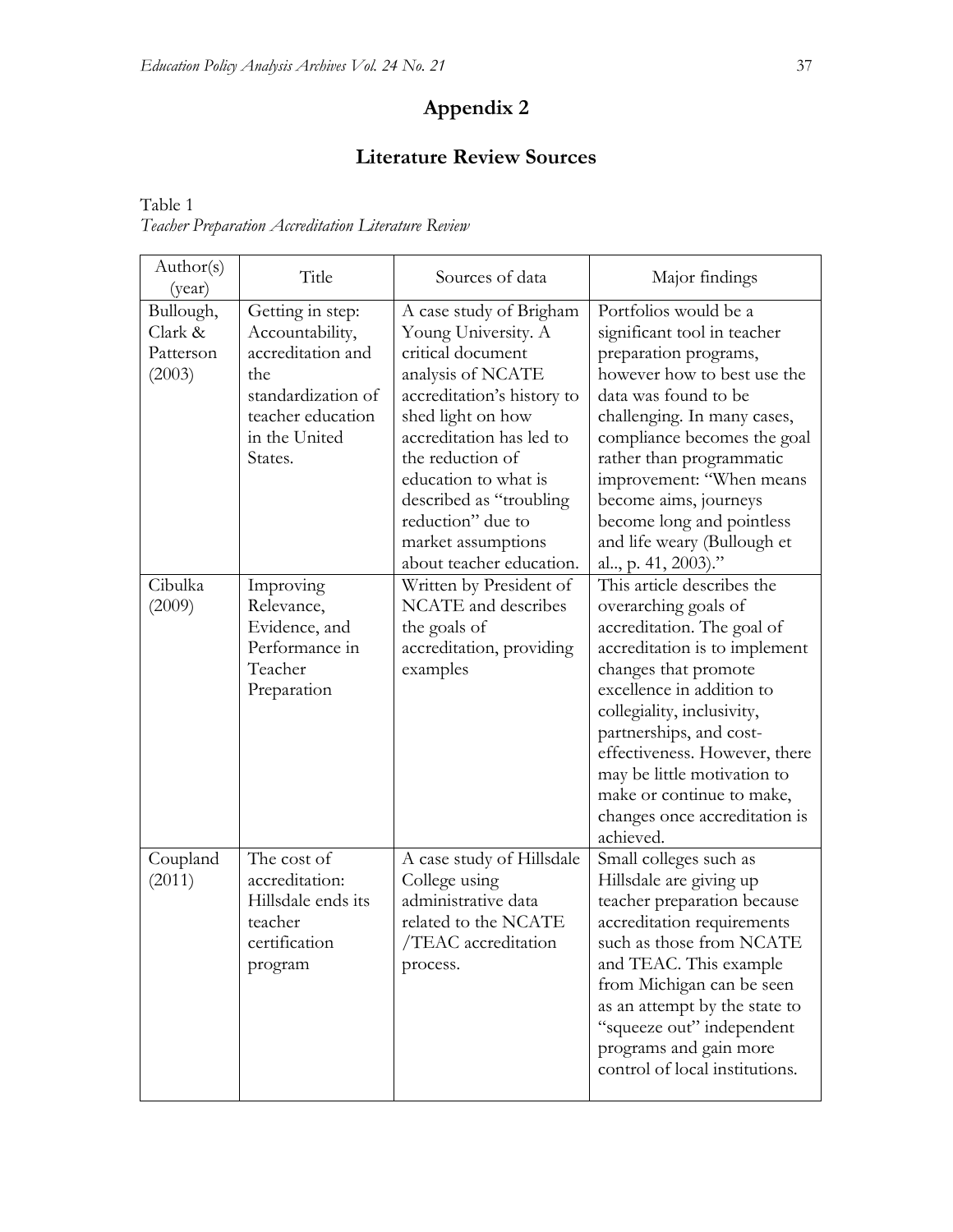| Freeman et   | Pre-service teacher | Conducted document        | While accreditation policies  |
|--------------|---------------------|---------------------------|-------------------------------|
| al. $(2014)$ | training in         | analysis of each state's  | require data collection, the  |
|              | classroom           | policies concerning       | methods used may not be       |
|              | management: A       | classroom management      | research based. Those         |
|              | review of state     | and analyzed reviews      | requiring NCATE had more      |
|              | accreditation       | from student teachers     | stringent and comprehensive   |
|              | policy and teacher  | and course offerings.     | data collection requirements. |
|              | preparation         | Authors did not report    |                               |
|              | programs            | sampling information.     |                               |
| Heafner,     | The CAEP            | A case of a tutoring      | (1) comprehensive evaluation  |
| McIntyre     | standards and       | program at the            | models are needed to          |
| & Spooner    | research on         | University of North       | document complex              |
| (2014)       | educator            | Carolina, Charlotte, and  | outcomes, which will make     |
|              | preparation         | the study of the tutoring | program impact more visible   |
|              | programs: Linking   | program's impact for      | and measureable; (2) the      |
|              | clinical            | candidates, high school   | authors recommend using       |
|              | partnerships with   | students, clinical        | the Feuer et al., decision-   |
|              | program impact      | educators and faculty.    | making framework to initiate  |
|              |                     | Takes a critical look at  | and guide programmatic        |
|              |                     | the intersection of two   | design and evaluation model   |
|              |                     | standards: Clinical       | development; (3) the authors  |
|              |                     | Partnerships and          | affirm CAEP's expectations:   |
|              |                     | Practice (Standard 2)     | clinical partnerships need to |
|              |                     | and Program Impact        | go beyond positive            |
|              |                     | (Standard 4)              | relationships, to the careful |
|              |                     |                           | selection of mentor teachers  |
|              |                     |                           | and candidates, and           |
|              |                     |                           | commitment to diverse         |
|              |                     |                           | settings to ensuring P-12     |
|              |                     |                           | student achievement. These    |
|              |                     |                           | are seen as attainable goals  |
|              |                     |                           | for educator                  |
|              |                     |                           | preparation accreditation.    |
| Norris       | Some challenges     | Summarizes the            | The author finds potential    |
| (2013)       | in assessment for   | literature on             | conflict of interest among    |
|              | teacher licensure,  | accreditation and         | entities that accredit        |
|              | program             | specifically emerging     | programs (if one company is   |
|              | accreditation, and  | concerns. Author did      | paid for the process it may   |
|              | educational         | not provide information   | result in a monopoly); in     |
|              | reform.             | on how the literature     | determining expected          |
|              |                     | was searched.             | standards for accreditation   |
|              |                     |                           | (how to insure the same       |
|              |                     |                           | standards are held for all?   |
|              |                     |                           | e.g., good learners do not    |
|              |                     |                           | necessarily mean a good       |
|              |                     |                           | teacher or a good teacher     |
|              |                     |                           | education program).           |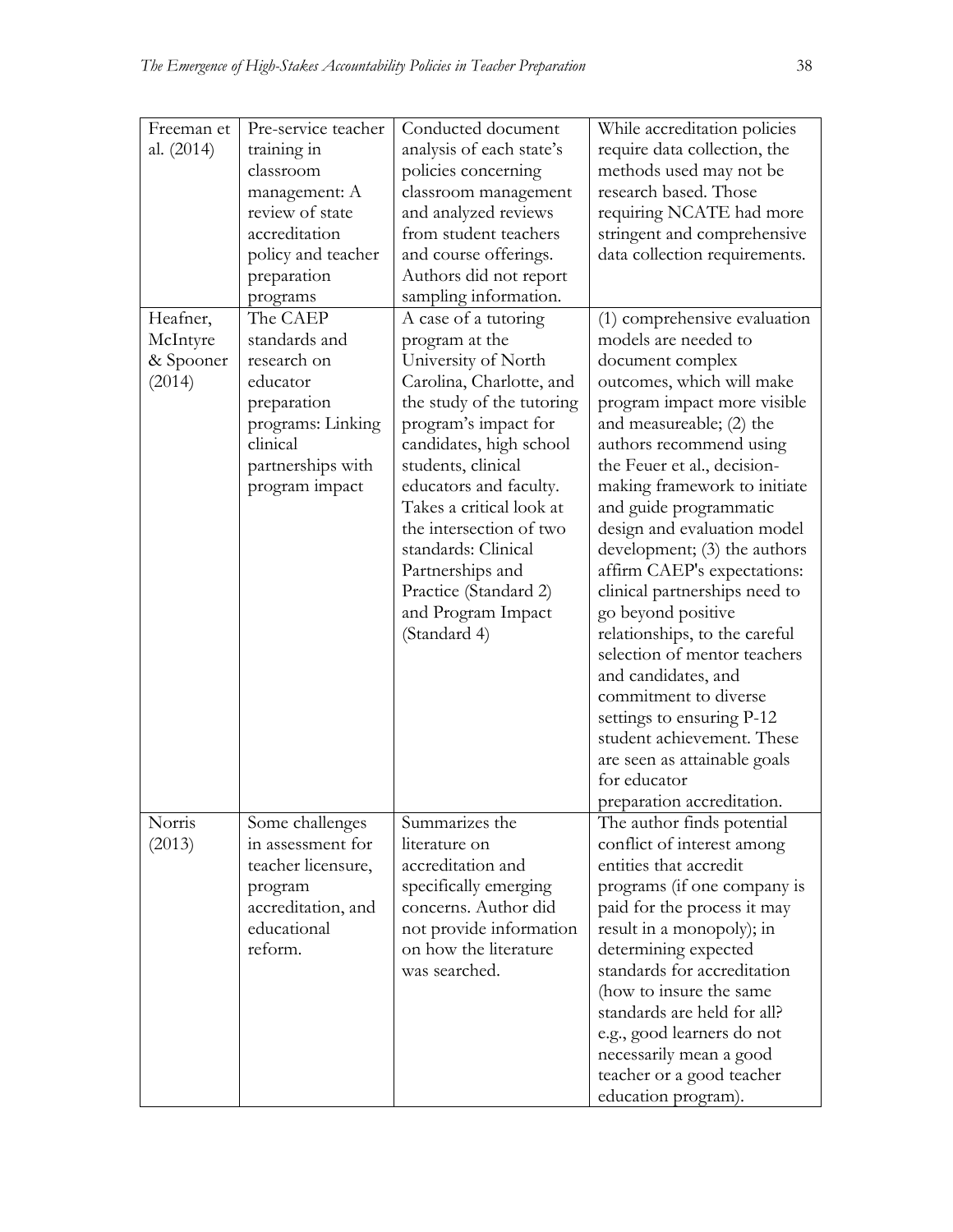| Paulson &    | Voices in            | 12 editorial Advisory    | Focusing on syllabi rather      |
|--------------|----------------------|--------------------------|---------------------------------|
| Marchant     | education:           | Board members of The     | than focus on what is           |
| (2012)       | Accountability in    | Teacher Educator were    | happening in the classroom      |
|              | teacher education    | asked to answer the      | is problematic and provides     |
|              | and the National     | following: 1. What is    | only a partial impression of    |
|              | Council on           | your impression of this  | what the program is doing.      |
|              | Teacher Quality      | (NCTQ) accountability    | There is no measure of what     |
|              |                      | effort for teacher       | student-teachers actually       |
|              |                      | preparation programs?    | learn.                          |
|              |                      | 2. What should be the    |                                 |
|              |                      | basis for evaluating the |                                 |
|              |                      | quality and success of   |                                 |
|              |                      | teacher preparation      |                                 |
|              |                      | programs?                |                                 |
| Tindle et    | The urban teacher    | A case study of the      | When considering factors        |
| al. $(2011)$ | residency            | Urban Teacher            | that determine accreditation,   |
|              | program: A           | Residency Program at     | field instruction must align    |
|              | recursive process    | George Washington        | with coursework, and build      |
|              | to develop           | University (GWU).        | experiences over time, which    |
|              | professional         | Using multiple forms of  | indicates that specific factors |
|              | dispositions,        | data collected by the    | should not be considered        |
|              | knowledge, and       | program (e.g., interview | independently. The study        |
|              | skills of candidates | data with program        | concludes that a labor-         |
|              | to teach diverse     | participants) to examine | intensive approach              |
|              | students             | how the program meets    | contributes in the success of   |
|              |                      | the 4a and 4d            | GWU's program.                  |
|              |                      | accreditation            |                                 |
|              |                      | requirements of the      |                                 |
|              |                      | NCATE through            |                                 |
|              |                      | recursive analysis of    |                                 |
|              |                      | teacher's knowledge,     |                                 |
|              |                      | beliefs, and practices.  |                                 |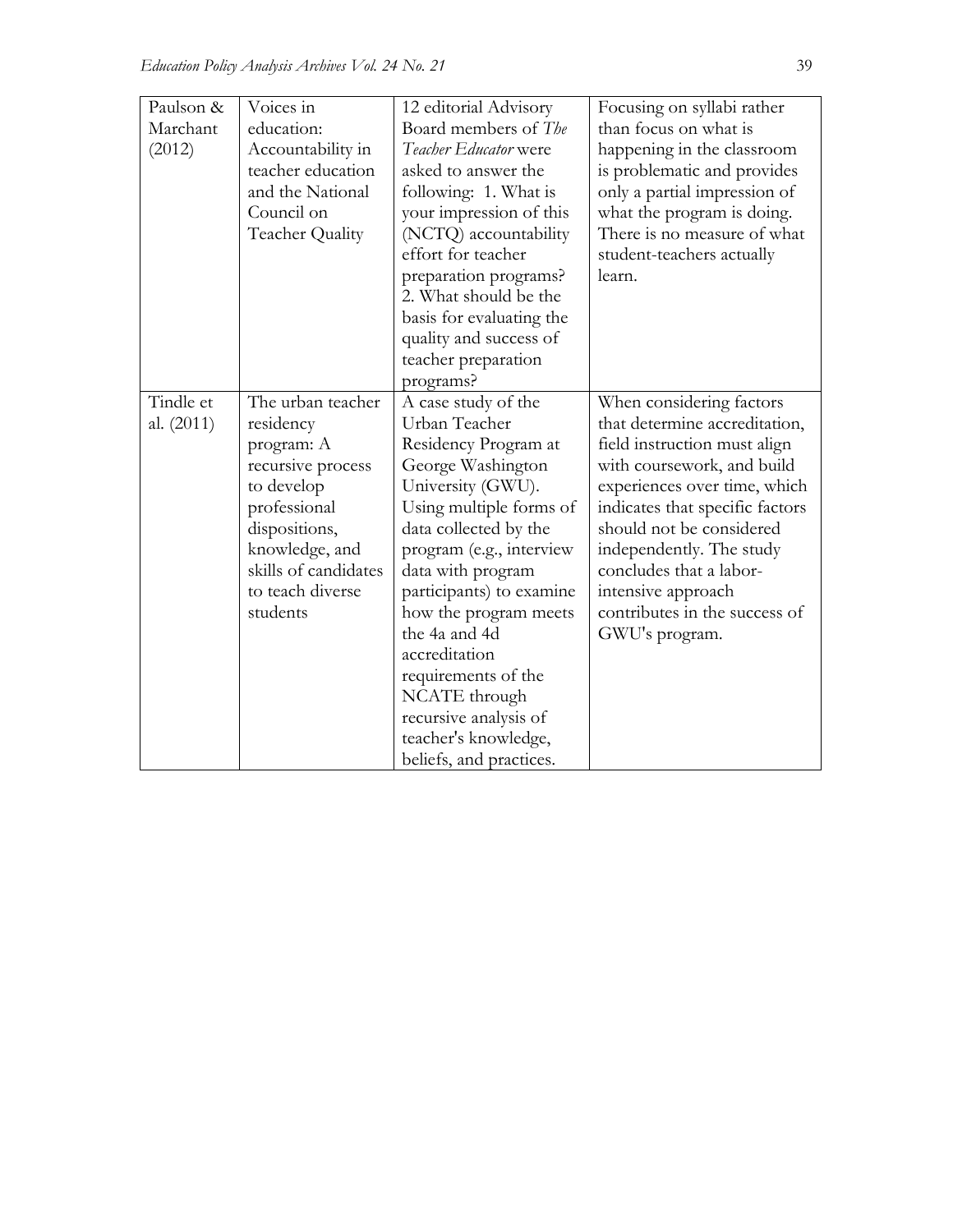# Table 2

*Teacher Education and Preparation Program Graduates' Knowledge and Ability Outcomes Literature Review*

| Author(s)<br>(year)                      | Title                                                                                                                                             | Sources of data                                                                                                                                                                                                                                                            | Major findings                                                                                                                                                                                                                                                                                                                                                                                       |
|------------------------------------------|---------------------------------------------------------------------------------------------------------------------------------------------------|----------------------------------------------------------------------------------------------------------------------------------------------------------------------------------------------------------------------------------------------------------------------------|------------------------------------------------------------------------------------------------------------------------------------------------------------------------------------------------------------------------------------------------------------------------------------------------------------------------------------------------------------------------------------------------------|
| Coggshall,<br>Bivona &<br>Reschly (2012) | Evaluating the<br>effectiveness of<br>Teacher<br>Preparation<br>Programs for<br>support and<br>accountability (A<br>research and policy<br>brief) | The study examined<br>the literature about<br>TPPs evaluation from<br>several sources.<br>Authors did not<br>provide information<br>on the number of<br>studies included and<br>the total found.                                                                           | Some studies found high<br>correlations between<br>principal assessment and<br>teachers' value added<br>scores. Few studies found<br>correlations between<br>principal's survey responses<br>about preparation programs<br>and teacher effectiveness.<br>Surveys of graduates, when<br>designed and administered<br>carefully, can provide useful<br>information to states and<br>TPP <sub>s</sub> . |
| Crowe $(2010)$                           | Measuring what<br>matters: A stronger<br>accountability<br>model for teacher<br>education                                                         | The study examined<br>the literature about<br>TPPs evaluation from<br>several sources.<br>Authors did not<br>provide information<br>on the number of<br>studies included and<br>the total found.                                                                           | The review suggests a need<br>for increasingly evaluating<br>teacher education outcome<br>measures, including VAM,<br>teacher tests, surveys of<br>graduates and employers,<br>among others.                                                                                                                                                                                                         |
| Darling-<br>Hammond<br>(2006)            | Assessing teacher<br>education: The<br>usefulness of<br>multiple measures<br>for assessing<br>program outcomes                                    | Based on research and<br>assessments strategies<br>used to evaluate<br>program outcomes in<br>the Stanford Teacher<br><b>Education Program</b><br>(STEP) during 5 years,<br>including surveys of<br>graduates and<br>employers.<br>Information on<br>sampling was missing. | Employers' perception of<br>STEP graduates was very<br>positive (97% of them<br>assigned 5/5 on overall<br>perception of graduates'<br>preparation); in fact,<br>employers were less critical<br>of graduates' preparedness<br>than graduates themselves.<br>Using survey data is not<br>enough to determine the<br>experience and effects from<br>a TPP.                                            |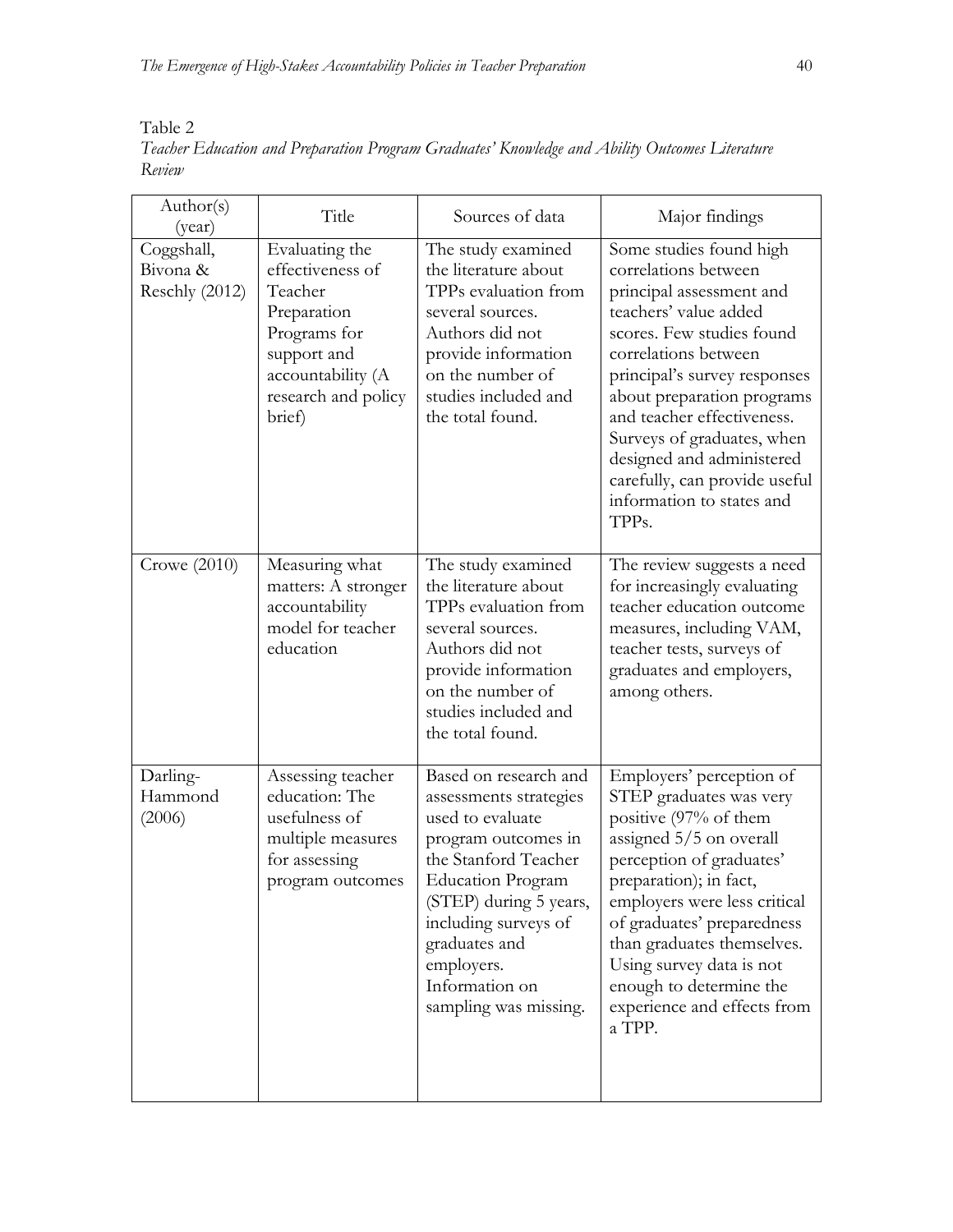| Feuer, et al.<br>(2013)   | Evaluation of<br>teacher preparation<br>programs:<br>Purposes, methods<br>and policy options.                            | Examined the<br>literature about TPPs<br>evaluation from<br>several sources.<br>Authors do not<br>mention the number<br>of studies searched<br>and which were<br>included or methods<br>for inclusion.                                                                                               | Comprehensive description<br>of TPPs evaluation<br>instances. Authors propose<br>a framework for evaluation.<br>Surveys have a higher face<br>value than other<br>instruments and can<br>provide with useful<br>information, but there is<br>concern about the amount<br>of resources necessary to |
|---------------------------|--------------------------------------------------------------------------------------------------------------------------|------------------------------------------------------------------------------------------------------------------------------------------------------------------------------------------------------------------------------------------------------------------------------------------------------|----------------------------------------------------------------------------------------------------------------------------------------------------------------------------------------------------------------------------------------------------------------------------------------------------|
|                           |                                                                                                                          |                                                                                                                                                                                                                                                                                                      | reach all graduates and the<br>subjectivity and selectivity<br>biases that might appear.                                                                                                                                                                                                           |
| Harris & Sass<br>(2009)   | What makes for a<br>good teacher and<br>who can tell?                                                                    | The study was carried<br>out in a mid-size<br>school district in<br>Florida. The authors<br>interviewed 30<br>principals; and<br>assessed 31,645 grade<br>3-10 students for math<br>test scores FCAT-<br>Sunshine State<br>Standards, and 30,974<br>students' reading<br>scores on the same<br>test. | The authors found (weak)<br>positive correlations<br>between principal ratings<br>and value added scores (.15<br>to $.30)$                                                                                                                                                                         |
| Jacob &<br>Lefgren (2008) | Can principals<br>identify effective<br>teachers? Evidence<br>on subjective<br>performance<br>evaluation in<br>education | Data from a midsize<br>school district in<br>western US. Surveys<br>were used to collect<br>demographic<br>indicators for students,<br>and effectiveness<br>indicators and other<br>characteristics for<br>teachers and principals<br>in the district.                                               | Principals are effective in<br>identifying teachers that<br>produce the most and the<br>least student gains. They<br>are not as effective in<br>identifying teachers in the<br>middle of the distribution.                                                                                         |
| Loadman et al.<br>(1999)  | Development of a<br>national survey of<br>teacher education<br>program graduates                                         | Data from the<br>National Survey of<br>Teacher Education<br>Program Graduates<br>collected from 1990 to<br>1996 for a sample of<br>3,940 baccalaureate<br>graduates from 14<br>institutions.                                                                                                         | According to the authors,<br>the instrument proved to<br>be valuable in providing<br>comparative information<br>from programs and their<br>graduates. Reportedly, this<br>survey is considered a<br>reliable and valid<br>instrument.                                                              |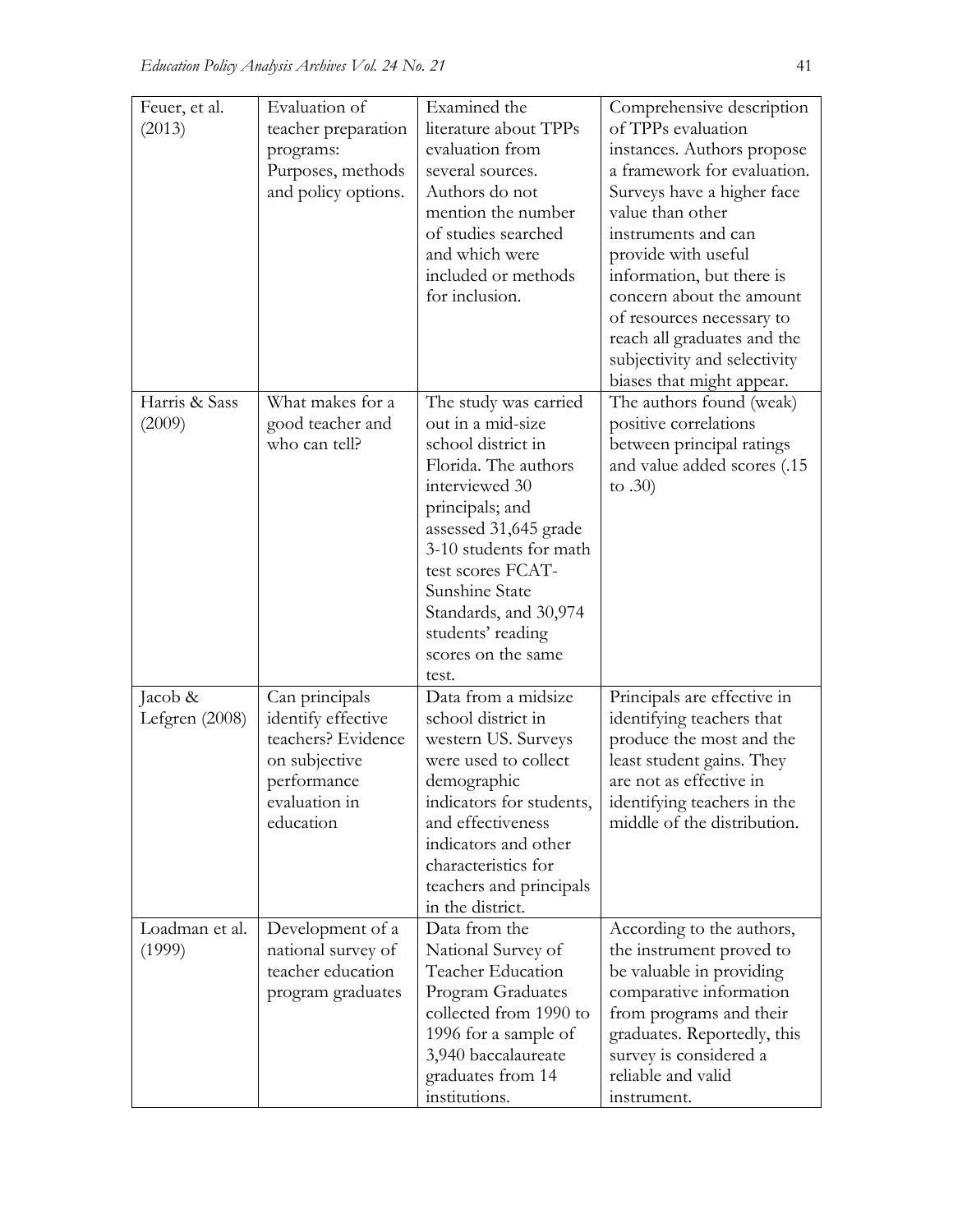| Tatto et al.  | Policy, practice and     | Data from case study   | Abundant information         |
|---------------|--------------------------|------------------------|------------------------------|
| (Eds.) (2012) | readiness to teach       | reports from 17        | about teachers'              |
|               | primary and              | countries. Data from   | mathematical knowledge,      |
|               | secondary                | four surveys           | characteristics of TPPs,     |
|               | mathematics in 17        | administered to        | features of the education    |
|               | countries: Findings      | teacher education      | system, employment and       |
|               | from the IEA             | institutions and       | working conditions, beliefs  |
|               | <b>Teacher Education</b> | programs, teacher      | and teachers' opportunities  |
|               | and Development          | educators and future   | to learn for each of the     |
|               | Study in                 | primary and lower-     | participating countries.     |
|               | Mathematics              | secondary school       |                              |
|               | (TEDS-M)                 | teachers (app. 22,000  |                              |
|               |                          | future teachers from   |                              |
|               |                          | 750 programs in about  |                              |
|               |                          | 500 institutions).     |                              |
| Thomas &      | Evaluating teacher       | Results from the       | Graduates were very          |
| Loadman       | education                | National Survey of     | positive towards their       |
| (2001)        | programs using a         | Teacher Education      | programs and careers.        |
|               | national survey          | Program Graduates in   | Responses in all 4 measures  |
|               |                          | a major Carnegie I     | of the survey were more      |
|               |                          | research university.   | alike than different between |
|               |                          | Data from a cohort of  | baccalaureate and M.Ed.      |
|               |                          | 263 baccalaureates and | graduates.                   |
|               |                          | 171 M.Ed. graduates    | Use of graduate surveys is   |
|               |                          | (the class of 1996).   | necessary to measure TPPs'   |
|               |                          |                        | quality.                     |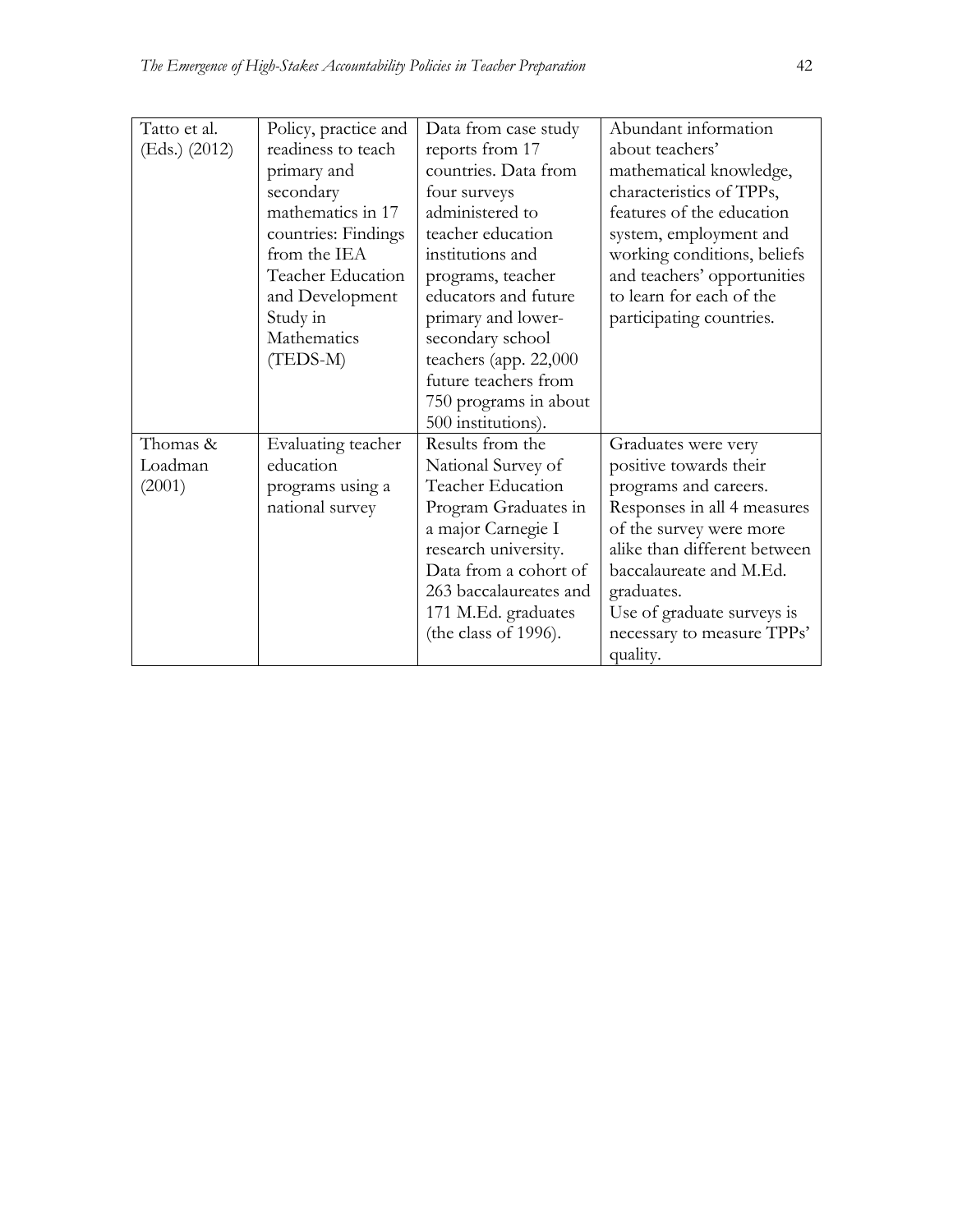| Author(s) (Year)                | Title                                                                                                                               | Source of Data                                                                                                                                                                                                                                                                                                                                                                       | Major Findings                                                                                                                                                                                                                                                   |
|---------------------------------|-------------------------------------------------------------------------------------------------------------------------------------|--------------------------------------------------------------------------------------------------------------------------------------------------------------------------------------------------------------------------------------------------------------------------------------------------------------------------------------------------------------------------------------|------------------------------------------------------------------------------------------------------------------------------------------------------------------------------------------------------------------------------------------------------------------|
| Andrew (1990)                   | Differences<br>between graduates<br>of 4-year and 5-<br>year teacher<br>preparation<br>programs                                     | The study collected survey<br>data from random samples<br>of graduates of 4- and 5-<br>year programs at the<br>University of New<br>Hampshire from 1976-<br>1986; and yearly program<br>evaluation questionnaires<br>sent to students at the end<br>of either the 4-year or 5-<br>year program from 1981-<br>82 through 1988-89.<br>Number of teachers<br>surveyed is not mentioned. | 5-year TE program tends<br>to enhance placement and<br>retention rates.                                                                                                                                                                                          |
| Cameron &<br>Lovett $(2015)$    | Sustaining the<br>commitment and<br>realising the<br>potential of highly<br>promising teachers                                      | The data of the study was<br>collected for a survey of 57<br>teachers and interviews<br>with 21 teachers.                                                                                                                                                                                                                                                                            | The study finds that<br>school-level practices are<br>major contributors to the<br>job satisfaction and<br>organizational<br>commitment of teachers<br>who, early in their careers,<br>have been predicted to<br>make a significant<br>contribution to teaching. |
| Darling-<br>Hammond<br>(2000)   | How teacher<br>education matters                                                                                                    | Review of prior studies (7)<br>comparing 4-year and 5-<br>year programs' graduates<br>retention rates (cited on<br>p.170).                                                                                                                                                                                                                                                           | 5-year TE programs are<br>more likely to place and<br>retain their graduates.                                                                                                                                                                                    |
| DeAngelis, Wall<br>& Che (2013) | The impact of<br>preservice<br>preparation and<br>early career support<br>on novice teachers'<br>career intentions<br>and decisions | The study uses 2003-2004<br>survey data of 4,974 four-<br>year undergraduate<br>teaching degree completers<br>from 12 public higher<br>education institutions; and<br>archived state<br>administrative data from<br>2005-2006 and 2006-2007<br>academic years.                                                                                                                       | A direct association was<br>found between perceived<br>preparation quality and<br>leaving teaching.                                                                                                                                                              |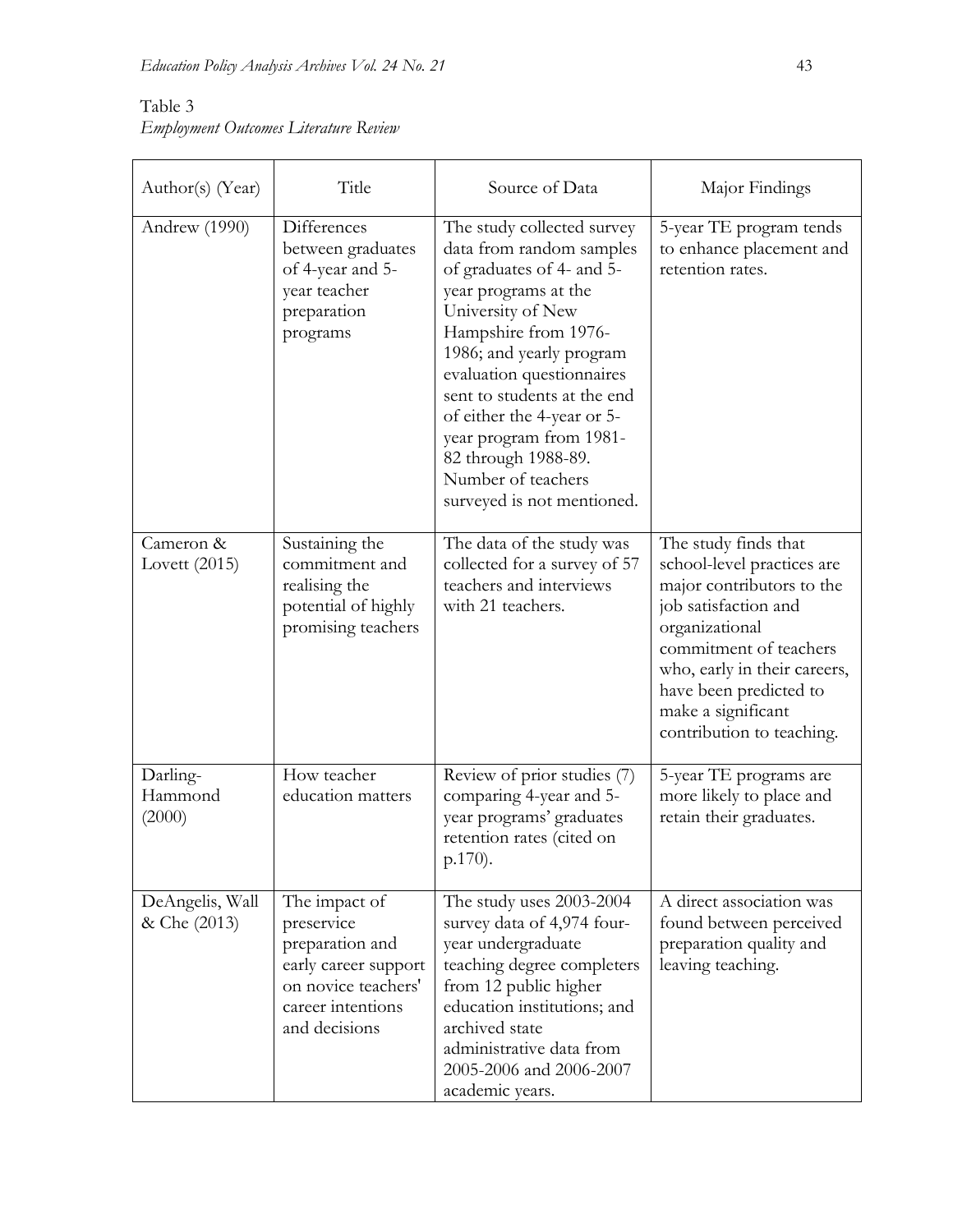| Freedman &<br>Appleman<br>(2009)   | "In it for the long<br>haul"-How<br>teacher education<br>can contribute to<br>teacher retention in<br>high-poverty, urban<br>schools | The study used program-<br>level administrative<br>materials (e.g., background<br>information, coursework<br>records, and interviews)<br>and survey data of the first<br>five years' teaching of 26<br>UC-Berkley graduated<br>novice teachers.                                                                                                   | Substantive and<br>coordinated preparation in<br>theory and practice may<br>help retain teachers in<br>hard-to-staff (high-<br>poverty, urban) schools |
|------------------------------------|--------------------------------------------------------------------------------------------------------------------------------------|---------------------------------------------------------------------------------------------------------------------------------------------------------------------------------------------------------------------------------------------------------------------------------------------------------------------------------------------------|--------------------------------------------------------------------------------------------------------------------------------------------------------|
| Goldhaber &<br>Cowan (2014)        | Excavating the<br>teacher pipeline:<br>Teacher<br>preparation<br>programs and<br>teacher attrition                                   | The study used<br>Washington State<br>administrative databases<br>including teacher<br>assessment data, teacher<br>certification data, and<br>school-level data on<br>teacher assignments of all<br>teachers who entered<br>Washington public schools<br>as a beginning teacher<br>between 1989-1990 school<br>year and 2011-2012 school<br>year. | Teacher preparation<br>programs may contribute<br>to teacher placement and<br>retention rates.                                                         |
| Ingersoll (2001)                   | Teacher turnover<br>and teacher<br>shortages: An<br>organizational<br>analysis                                                       | The study used data from<br>the 1990–1991 Schools and<br><b>Staffing Survey (SASS)</b><br>(teacher and administrator<br>questionnaires, which had<br>a randomly selected<br>sample); and from the<br>Teacher Follow-up Survey<br>(TFS) the sample of which<br>comprises 6,733<br>elementary and secondary<br>teachers.                            | Teacher turnover is<br>strongly correlated with<br>the individual<br>characteristics of teachers.                                                      |
| Ingersoll, Merrill<br>& May (2012) | Retaining teachers:<br>How preparation<br>matters                                                                                    | The study used data from<br>the 2003-04 Schools and<br>Staffing Survey, and the<br>2004-05 Teacher Follow-<br>up Survey. Authors do not<br>mention whether they used<br>the whole dataset or sub-<br>sets.                                                                                                                                        | Teachers who receive less<br>pedagogical training are<br>more likely to leave<br>teaching.                                                             |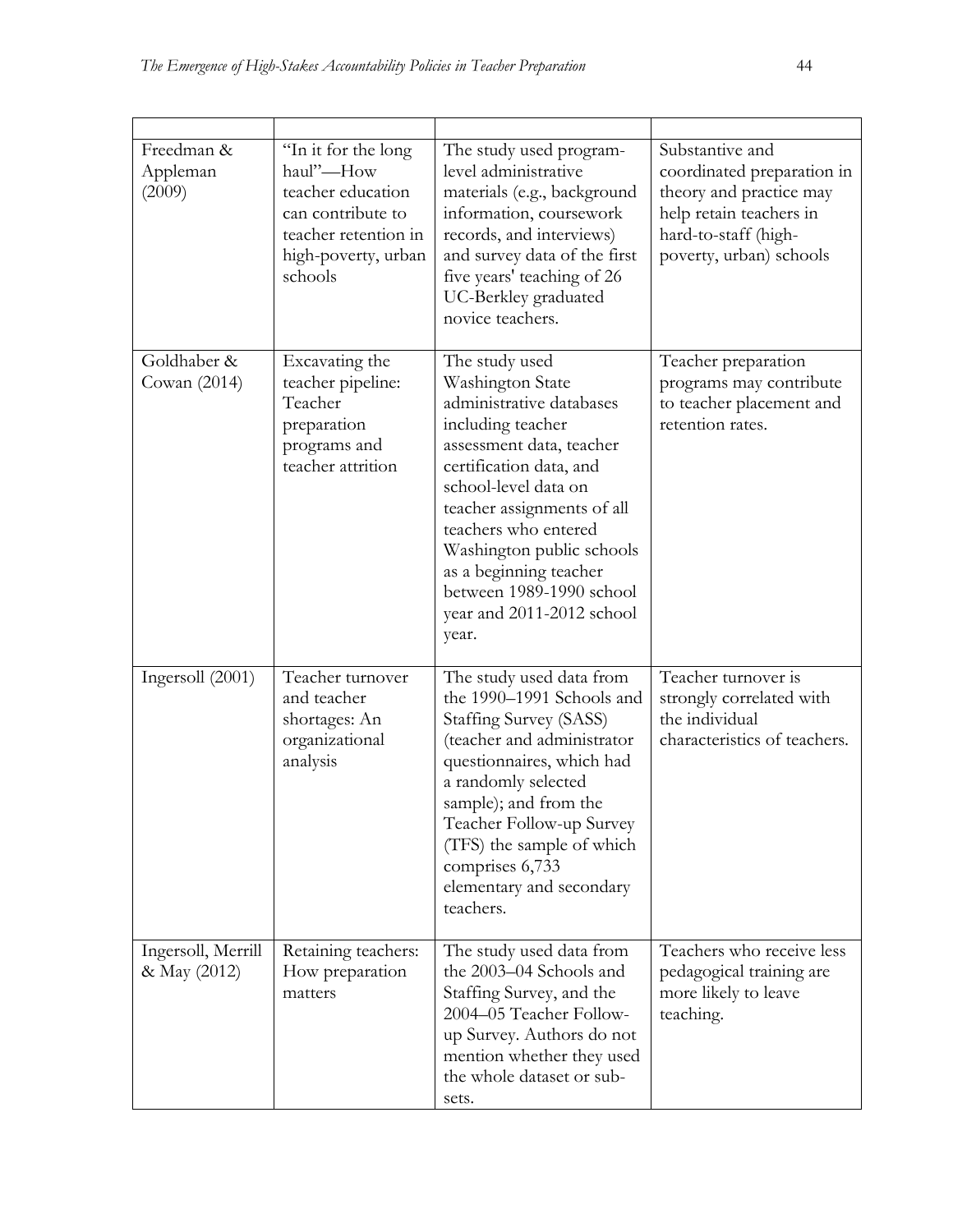| Kumashiro<br>(2015)                    | The review of the<br>Proposed Federal<br>Regulations for<br>Teacher<br>Preparation<br>Programs                                      | The author searched the<br>literature on the<br>relationships between<br>teacher preparation and<br>multiple measures of<br>outcomes. Author did not<br>explicitly say how he                                                                                                                                                        | The indicator of<br>employment outcomes<br>inaccurately presumes that<br>placement and retention<br>are the result of program<br>quality, without sufficient<br>acknowledgment of the       |
|----------------------------------------|-------------------------------------------------------------------------------------------------------------------------------------|--------------------------------------------------------------------------------------------------------------------------------------------------------------------------------------------------------------------------------------------------------------------------------------------------------------------------------------|---------------------------------------------------------------------------------------------------------------------------------------------------------------------------------------------|
|                                        |                                                                                                                                     | searched for the literature<br>or how many pieces his<br>analysis resides on.                                                                                                                                                                                                                                                        | role of the job economy,<br>work conditions, personal<br>life circumstances, and<br>preferences that can affect<br>employment and tenure.                                                   |
| <b>Nelson</b> (2004)                   | Reclaiming teacher<br>preparation for<br>success in high-<br>needs schools                                                          | The author uses personal<br>experience working in<br>inner-city schools. No<br>sample information was<br>included in the report.                                                                                                                                                                                                     | Teaching at its best is not<br>a codified and prescribed<br>technical "how-to"<br>exercise, but rather a<br>dynamic intellectual<br>activity; knowledge-based<br>preparation is not enough. |
| Ronfeldt,<br>Schwartz &<br>Jacob(2014) | Does pre-service<br>preparation matter:<br>Examining an old<br>question in new<br>ways                                              | The study uses the Schools<br>and Staffing Survey<br>(SASS), and Teacher<br>Follow-up Survey (TFS).<br>Specifically, a sample of<br>full-time 3,237 public<br>school teachers from the<br>2003-2004 and 2007-2008<br>SASS who were also<br>included in TFS.                                                                          | Teachers who completed<br>more methods-related<br>coursework and practice<br>teaching felt better<br>prepared and were more<br>likely to stay in teaching.                                  |
| Yost (2006)                            | Reflection and self-<br>efficacy: Enhancing<br>the retention of<br>qualified teachers<br>from a teacher<br>education<br>perspective | The study used interviews<br>with teachers and their<br>principals, and<br>observations of teachers'<br>teaching performance. The<br>data comes from 17<br>teachers who graduated<br>from a four-year,<br>undergraduate teacher<br>preparation program in a<br>small, liberal arts university<br>of approximately 3,000<br>students. | Teacher education<br>programs could enhance<br>teacher retention by<br>fostering resiliency and<br>persistence in teacher<br>candidates.                                                    |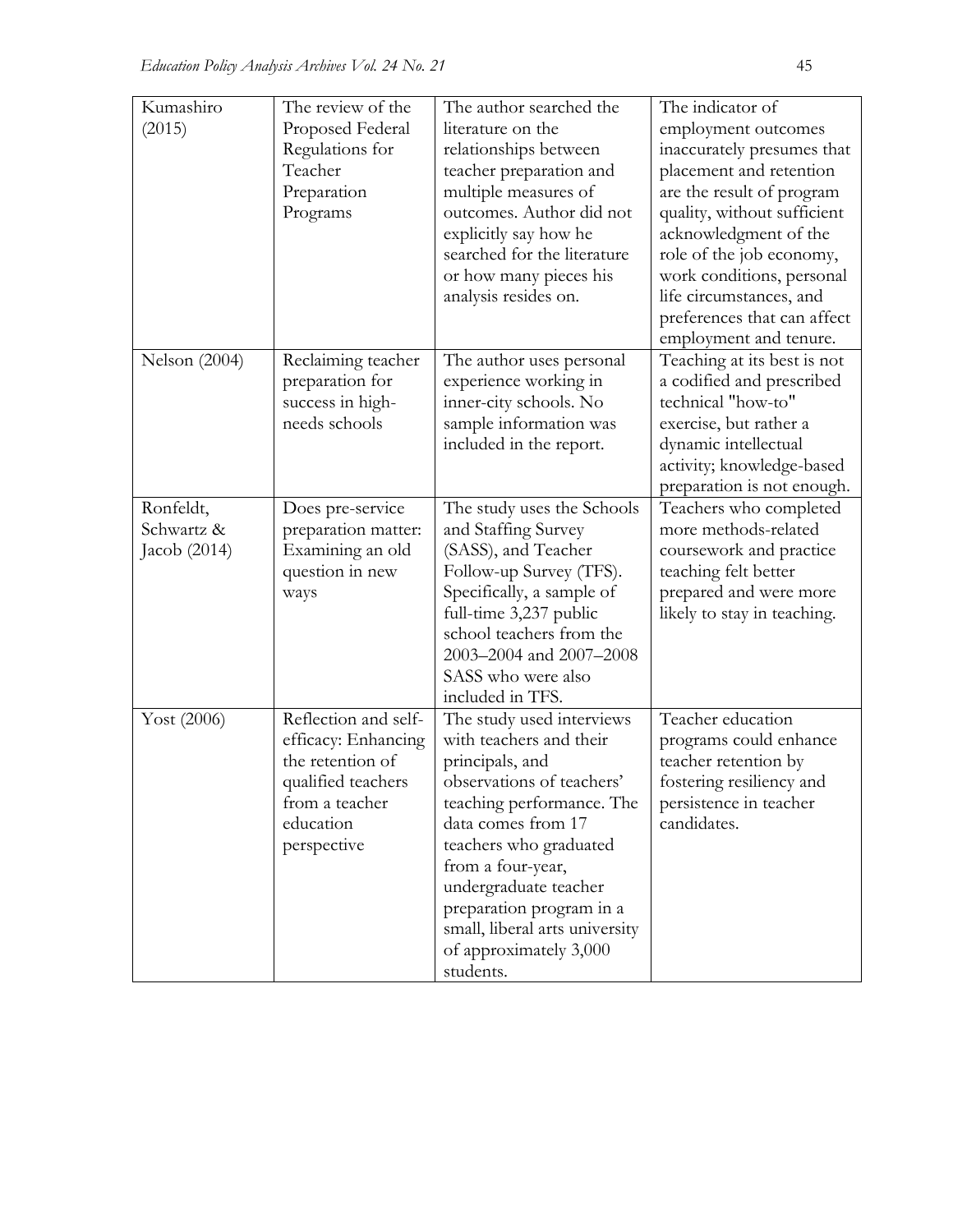| Author(s) (Year)       | Title                                                                                                                | Sources of Data                                                                                                                                                                                                                                                                                                                                                                                                                                                                                             | Major Findings                                                                                                                                                                                                                                                                                                                                                         |
|------------------------|----------------------------------------------------------------------------------------------------------------------|-------------------------------------------------------------------------------------------------------------------------------------------------------------------------------------------------------------------------------------------------------------------------------------------------------------------------------------------------------------------------------------------------------------------------------------------------------------------------------------------------------------|------------------------------------------------------------------------------------------------------------------------------------------------------------------------------------------------------------------------------------------------------------------------------------------------------------------------------------------------------------------------|
| Boyd et al.<br>(2006)  | How Changes in<br>Entry<br>Requirements<br>Alter the Teacher<br>Workforce and<br>Affect Student<br>Achievement       | The study used NY and<br>NYC administrative data<br>between the years of 1998<br>and 2004 with information<br>on students, schools, and<br>teachers, including their<br>pathway into teaching. The<br>sample includes all teachers<br>in tested grades and<br>subjects.                                                                                                                                                                                                                                     | Both TFA and the Teaching<br>Fellows in NYC have a<br>smaller impact on student<br>achievement than those<br>traditionally trained,<br>although these differences<br>disappear after the early<br>years. The differences early<br>on are also fairly small in<br>magnitude. Most of the<br>variation in effectiveness<br>was found to be within<br>groups.             |
| Boyd et al.<br>(2009)  | Teacher<br>preparation and<br>student<br>achievement                                                                 | The study used multiple<br>NY state administrative<br>data sets, including<br>demographic data for<br>students, teachers, and<br>schools for each year from<br>2000-2001 to 2005-2006;<br>and program-level data of<br>31 teacher education<br>programs across 18<br>institutions in NY.                                                                                                                                                                                                                    | The authors found variation<br>across programs in the<br>average effectiveness,<br>defined by value-added to<br>student achievement, of<br>graduates in NY. They also<br>found that preparation<br>linked to practice benefits<br>first year teachers.                                                                                                                 |
| Clark et al.<br>(2013) | The Effectiveness<br>of Secondary Math<br>Teachers from<br>Teach For America<br>and the Teaching<br>Fellows Programs | The study used an<br>experimental design with<br>random assignment of<br>students to teachers with<br>different training. They<br>used a purposive sample<br>spanning across 8 states.<br>The TFA study sample<br>included 4,573 students,<br>111 classroom matches, 136<br>math teachers, 45 schools,<br>and 11 districts in 8 states.<br>The Teaching Fellows study<br>sample consisted of 4,116<br>students, 118 classroom<br>matches, 153 math teachers,<br>44 schools, and 9 districts<br>in 8 states. | The major findings from the<br>study were that TFA<br>teachers were more effective<br>with teaching secondary<br>math, defined by value<br>added to student<br>achievement, and Teaching<br>Fellows were<br>indistinguishable relative to<br>the comparison group,<br>which was either<br>traditionally trained teachers<br>or less selective alternative<br>programs. |

Table 4 *Student Learning Outcomes Literature Review*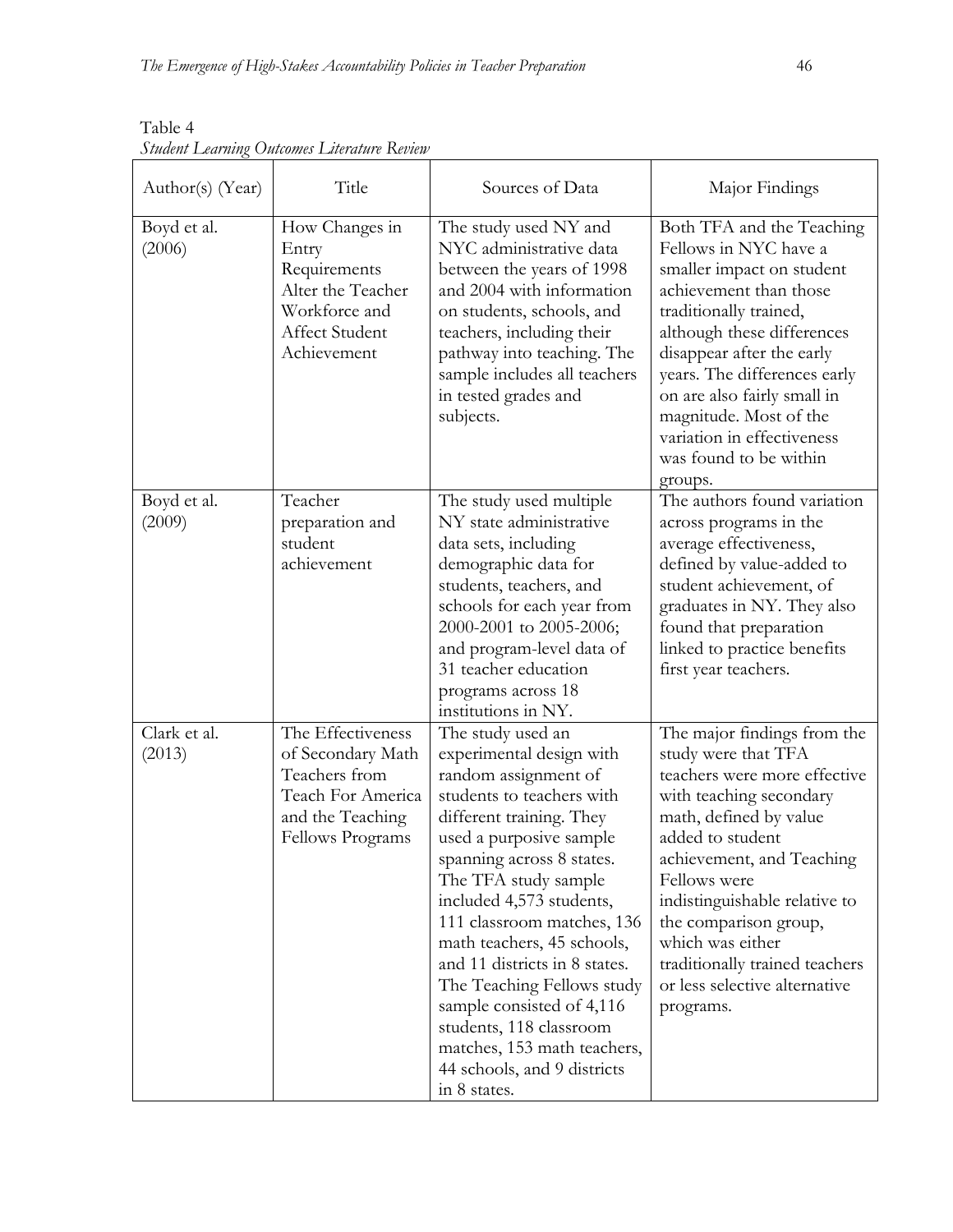| Constantine et<br>al. (2009)         | An Evaluation of<br>Teachers Trained<br>Through Different<br>Routes to<br>Certification                                                  | A purposive sample of 87<br>matched pairs of<br>alternatively certified and<br>traditionally certified<br>teachers was used. The<br>evaluation included 2600<br>students and their teachers<br>in 63 schools and 20<br>districts. These included 5<br>districts in California, 7<br>districts across Illinois, | The authors found no<br>evidence that the amount or<br>content of coursework in<br>teacher training was<br>associated with teacher<br>effectiveness. They also<br>found no average difference<br>between alternatively<br>certified teachers and<br>traditionally trained teachers<br>as measured by their                                                                  |
|--------------------------------------|------------------------------------------------------------------------------------------------------------------------------------------|----------------------------------------------------------------------------------------------------------------------------------------------------------------------------------------------------------------------------------------------------------------------------------------------------------------|-----------------------------------------------------------------------------------------------------------------------------------------------------------------------------------------------------------------------------------------------------------------------------------------------------------------------------------------------------------------------------|
|                                      |                                                                                                                                          | Wisconsin, Louisiana, and<br>Georgia, 3 districts in New<br>Jersey, and 5 districts in<br>Texas. The study used<br>random assignment of<br>teachers to students.                                                                                                                                               | students' test scores.                                                                                                                                                                                                                                                                                                                                                      |
| Darling-<br>Hammond et al.<br>(2005) | Does Teacher<br>Preparation<br>Matter? Evidence<br>about Teacher<br>Certification,<br>Teach for America,<br>and Teacher<br>Effectiveness | The study used<br>administrative data from<br>Houston, Texas linking<br>student and teacher data<br>between the years of 1995<br>and 2002. The sample<br>includes all students and<br>their teachers in grade 4 or<br>5 during this timeframe.                                                                 | The authors found that TFA<br>teachers in Houston are<br>about as effective in raising<br>student achievement in math<br>and reading as other<br>traditionally trained teachers<br>with similar experience.                                                                                                                                                                 |
| Decker et al.<br>(2004)              | The effects of<br>Teach for America<br>on students:<br>Findings from a<br>national evaluation                                            | The study used data from<br>2000 students and their<br>teachers in 100 classrooms<br>in17 schools in Chicago,<br>Los Angeles, Houston,<br>New Orleans and the<br>Mississippi Delta during the<br>2002-2003 school year.<br>Students in grades 1-5 were<br>randomly assigned to TFA<br>and non-TFA teachers.    | Average math scores were<br>significantly higher for<br>students of TFA teachers<br>relative to the comparison<br>group with an effect size of<br>about .15. The TFA teachers<br>did not appear to have an<br>impact on reading however.<br>With the sample restricted<br>to only novices, TFA<br>teachers were even more<br>effective in math, about a<br>.26 effect size. |
| Feuer et al.<br>(2013)               | Evaluation of<br>Teacher<br>Preparation<br>Programs:<br>Purposes,<br>Methods, and<br>Policy Options                                      | Literature Review                                                                                                                                                                                                                                                                                              | Authors recognize utility of<br>VAM's, including the ability<br>to control for factors<br>external to the teacher and<br>program's influence. In<br>addition, such measures,<br>they argue, can avoid the<br>issues that exist when<br>evaluating individual                                                                                                                |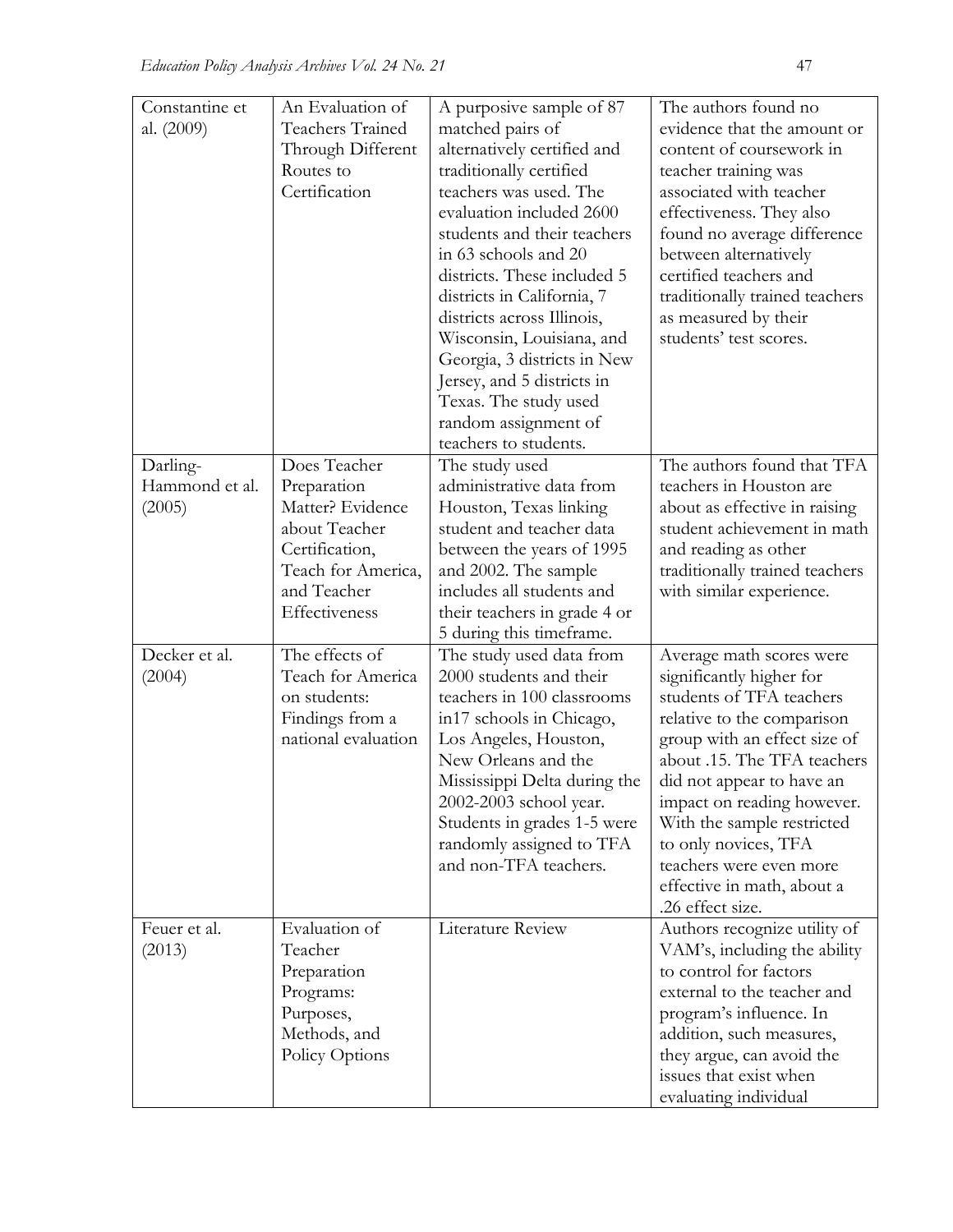|                  |                     |                             | teachers, as these measures   |
|------------------|---------------------|-----------------------------|-------------------------------|
|                  |                     |                             | would aggregate to the        |
|                  |                     |                             | program level. The authors    |
|                  |                     |                             | also recognize the            |
|                  |                     |                             | limitations in the            |
|                  |                     |                             | information that VAMs can     |
|                  |                     |                             | provide and highlight the     |
|                  |                     |                             | need for more research in     |
|                  |                     |                             | other metrics.                |
| Floden (2012)    | Teacher Value       | Literature Review           | Author highlights the         |
|                  | Added as a          |                             | limitations of VAMs in        |
|                  | Measure of          |                             | teacher education and         |
|                  |                     |                             |                               |
|                  | Program Quality:    |                             | preparation programs          |
|                  | Interpret with      |                             | evaluation including the      |
|                  | Caution             |                             | need for multiple metrics to  |
|                  |                     |                             | analyze more than student     |
|                  |                     |                             | achievement, whether          |
|                  |                     |                             | average VAM scores are an     |
|                  |                     |                             | appropriate measure of        |
|                  |                     |                             | teacher education and         |
|                  |                     |                             | preparation programs          |
|                  |                     |                             | quality, and that where       |
|                  |                     |                             | teachers are hired, and who   |
|                  |                     |                             | they teach can bias estimates |
|                  |                     |                             | of program effectiveness.     |
| Gansle et al.    | Do student          | The study uses Louisiana    | Using value-added measures,   |
| (2012)           | achievement         | state administrative data   | the authors find that most    |
|                  | outcomes differ     | including data sets         | programs in Louisiana are     |
|                  | across teacher      | describing students,        | not distinguishable from one  |
|                  | preparation         | teachers, classes, and      | another, though few are       |
|                  | programs? An        | schools in Louisiana which  | significantly different as    |
|                  |                     |                             |                               |
|                  | analysis of teacher | were merged using a series  | defined by impact on          |
|                  | education in LA.    | of data cleaning steps.     | student achievement.          |
| Goldhaber et al. | The gateway to the  | The study used five         | The study found variation in  |
| (2013)           | profession:         | administrative databases    | the effectiveness of          |
|                  | Assessing teacher   | prepared by Washington      | graduates in Washington       |
|                  | preparation         | State's Office of           | teacher preparation           |
|                  | programs based on   | Superintendent of Public    | programs. While graduates     |
|                  | student             | Instruction (OSPI)          | of few programs are           |
|                  | achievement         | including 8718 teachers     | identified as differentially  |
|                  |                     | (17,715 teacher-years)      | impacting student             |
|                  |                     | whose initial teacher       | achievement, the effect sizes |
|                  |                     | training programs were      | are argued to be              |
|                  |                     | either from one of 20 state | educationally meaningful,     |
|                  |                     | accredited teacher          | with slightly higher effect   |
|                  |                     | preparation programs, or    | sizes in reading than math.   |
|                  |                     | from outside of the state.  |                               |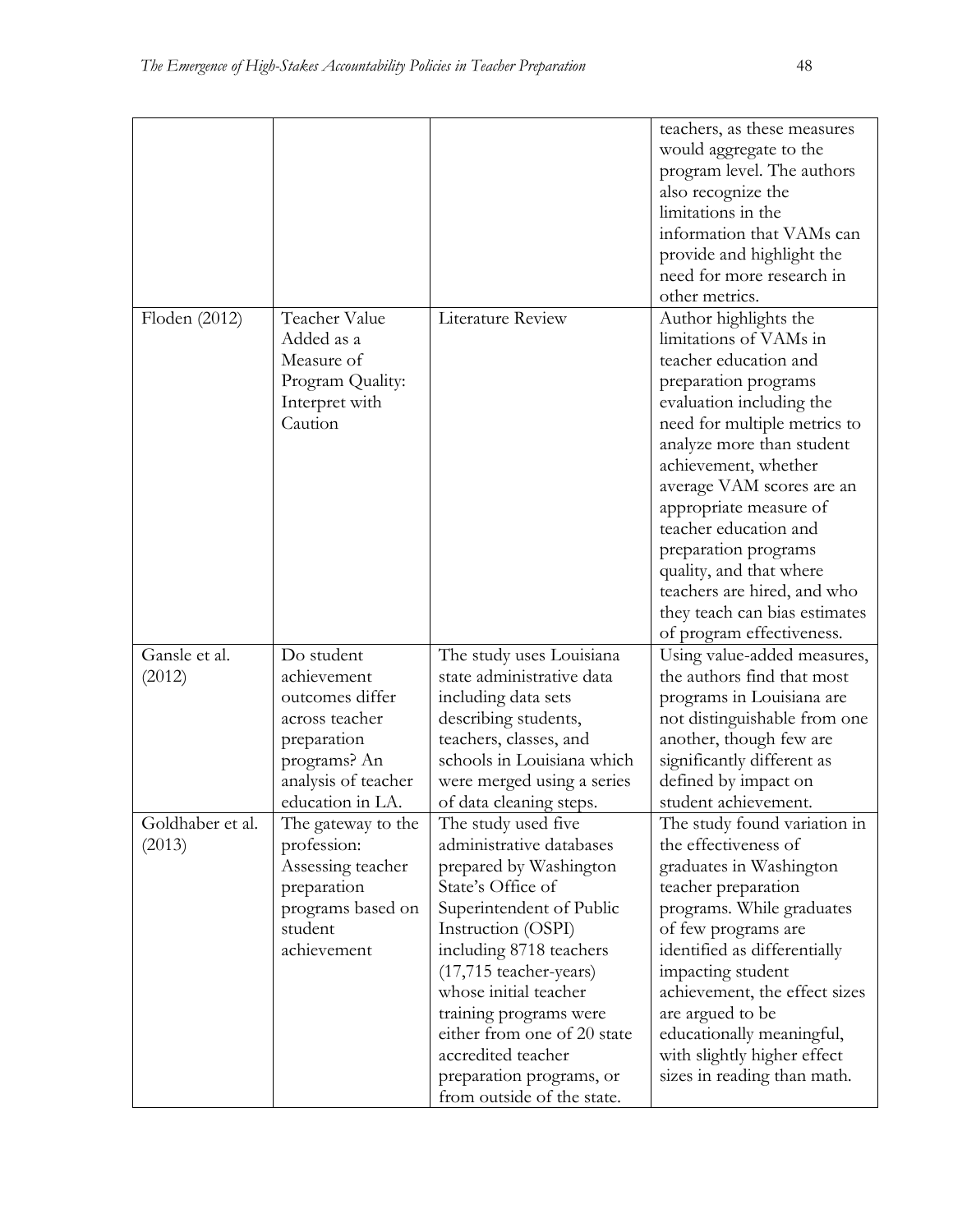| Henry et al. | Incorporating         | Literature Review            | Authors identify different                                  |
|--------------|-----------------------|------------------------------|-------------------------------------------------------------|
| (2012)       | Teacher               |                              | options for states to                                       |
|              | Effectiveness into    |                              | consider, including which                                   |
|              | Teacher               |                              | tests teachers are to be held                               |
|              | Preparation           |                              | accountable for, how                                        |
|              | Program               |                              | teachers in tested and non-                                 |
|              | Evaluation            |                              | tested subjects are included,                               |
|              |                       |                              | and whether VAM's or more                                   |
|              |                       |                              | transparent methods are                                     |
|              |                       |                              | more appropriate for                                        |
|              |                       |                              | evaluation. They conclude                                   |
|              |                       |                              | by arguing that states need                                 |
|              |                       |                              | to address issues of accuracy                               |
|              |                       |                              | (using multiple measures                                    |
|              |                       |                              | such as observation),                                       |
|              |                       |                              | fairness (addressing out-of-                                |
|              |                       |                              | school factors statistically),                              |
|              |                       |                              | transparency (ensuring<br>stakeholders understand the       |
|              |                       |                              | methods used), and                                          |
|              |                       |                              | inclusiveness (measuring                                    |
|              |                       |                              | outcomes like graduation                                    |
|              |                       |                              | rates and student                                           |
|              |                       |                              | engagement).                                                |
|              |                       |                              |                                                             |
| Henry et al. | The Effects of        | The study used               | Using undergraduate-                                        |
| (2014)       | Teacher Entry         | administrative data from     | prepared teachers from in-                                  |
|              | Portals on Student    | North Carolina and           | state public institutions as                                |
|              | Achievement           | included all students and    | the reference group, the                                    |
|              |                       | their teachers in tested     | authors found that TFA                                      |
|              |                       | grades and subjects with     | teachers were more effective                                |
|              |                       | less than five years of      | in STEM subjects and                                        |
|              |                       | experience.                  | secondary grades. They also                                 |
|              |                       |                              | found that other alternative                                |
|              |                       |                              | entry teachers were less                                    |
|              |                       |                              | effective than their                                        |
|              |                       |                              | traditionally trained                                       |
|              |                       |                              | counterparts in high school,                                |
|              |                       |                              | as defined by their adjusted                                |
| Kane et al.  | What does             | The study used               | average test score gains.<br>With the traditionally trained |
| (2008)       | certification tell us | administrative data from     | teachers as the reference                                   |
|              | about teacher         | NYC and NY and includes      | group, the authors find                                     |
|              | effectiveness?        | all students and their       | negligible differences                                      |
|              | Evidence from         | teachers in grades 4 through | between both TFA teachers                                   |
|              | New York City         | 8 who teach math or          | and Teaching Fellows. They                                  |
|              |                       | reading between the years    | found large differences                                     |
|              |                       | of 1998 and 2005.            | existed within groups,<br>similar to earlier work.          |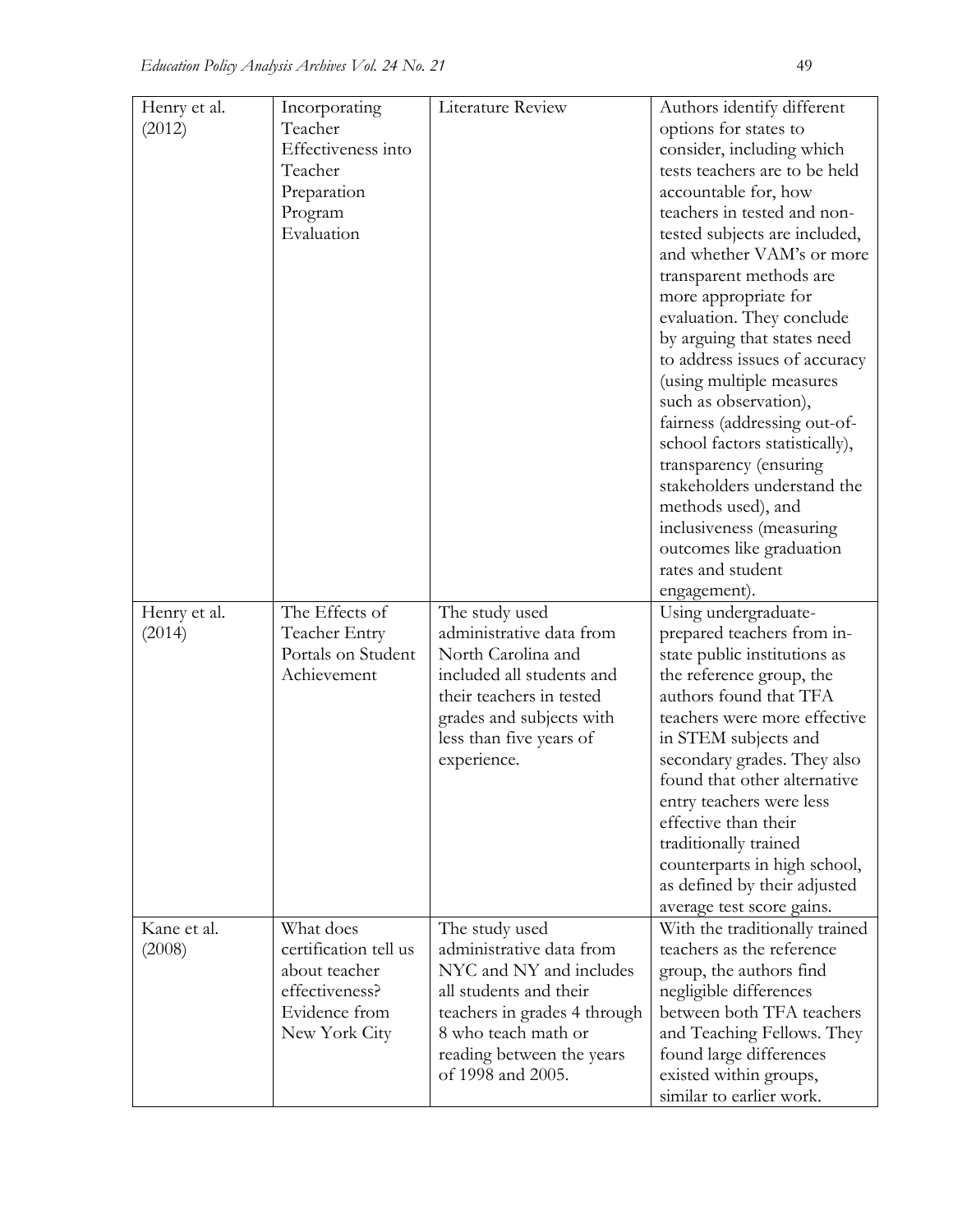| Koedel et al.<br>(2015) | Teacher<br>preparation<br>programs and<br>teacher quality: Are<br>there real<br>differences across<br>programs?                                                | The study used Missouri<br>administrative data which<br>includes 1,309 unique<br>teachers who were certified<br>from one of the 24 major<br>preparation programs in the<br>state.                                                                | Using value-added measures,<br>the author finds that<br>differences in effectiveness<br>between teachers from<br>different programs in the<br>state of Missouri were very<br>small. There was more<br>variation within programs<br>than between programs.                                                                                                               |
|-------------------------|----------------------------------------------------------------------------------------------------------------------------------------------------------------|--------------------------------------------------------------------------------------------------------------------------------------------------------------------------------------------------------------------------------------------------|-------------------------------------------------------------------------------------------------------------------------------------------------------------------------------------------------------------------------------------------------------------------------------------------------------------------------------------------------------------------------|
| Mihaly et al.<br>(2012) | Where you come<br>from or where you<br>go? Distinguishing<br>between school<br>quality and the<br>effectiveness of<br>teacher preparation<br>program graduates | The study used Florida<br>administrative data from<br>teachers who taught in an<br>elementary school in grades<br>4 and 5 at some point<br>during 2000-2004 in a<br>dataset provided by The<br>Florida Education Data<br>Warehouse (FL-EDW)      | Authors attempt to separate<br>school effectiveness from<br>teacher education and<br>preparation program<br>effectiveness measures.<br>Authors argue that both<br>school hiring processes and<br>the type of statistical model<br>used can create very<br>different results in<br>evaluating programs. Their<br>recommendations provide<br>caution for future analyses. |
| Papay et al.<br>(2012)  | Does an Urban<br>Teacher Residency<br><b>Increase Student</b><br>Achievement?<br>Early Evidence<br>from Boston                                                 | The study used<br>administrative data from<br>Boston including all student<br>and teachers in grades 4-8<br>in ELA and math beginning<br>in 2004.                                                                                                | <b>Boston Teacher Residency</b><br>graduates with available<br>value-added data are not<br>more effective at raising<br>student achievement than<br>other novices in ELA and<br>are less effective in math.<br>Their effectiveness improves<br>rapidly by years 4 and 5,<br>however, outperforming<br>veteran teachers.                                                 |
| Plecki et al.<br>(2012) | Using evidence for<br>teacher education<br>program<br>improvement and<br>accountability: An<br>illustrative case of<br>the role of value-<br>added measures    | The study used a sample of<br>2864 in math and 2874<br>teachers in readings<br>teachers who were trained<br>in 22 institutions in<br>Washington state. The<br>administrative data contains<br>information on students,<br>teachers, and schools. | Using value-added measures<br>of student achievement, the<br>authors found that few<br>institutions were<br>distinguishable from one<br>another with regard to the<br>student achievement of<br>those taught by their<br>graduates in reading. There<br>were no institutions with a<br>significant association<br>regarding student<br>achievement in math.             |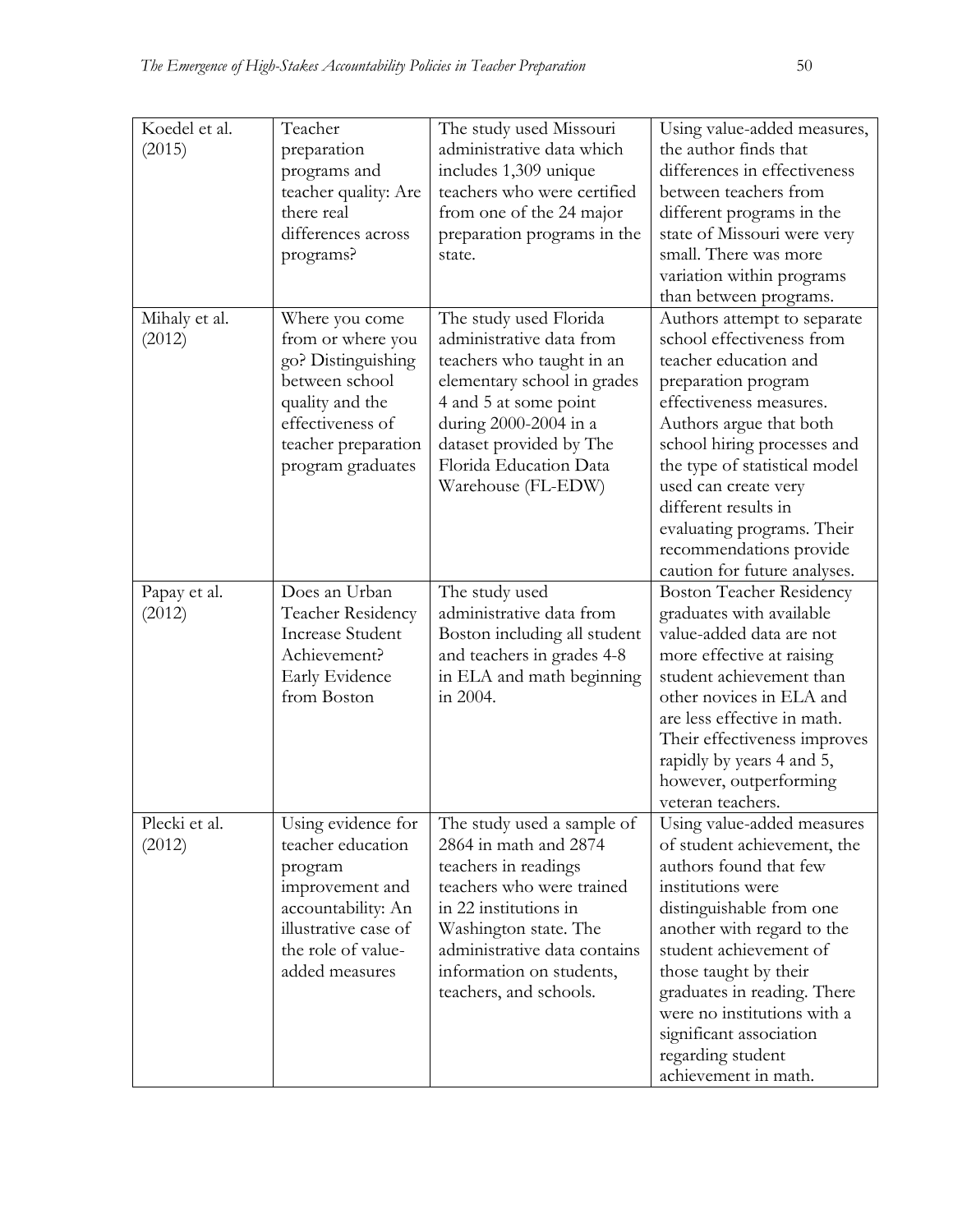| Raymond et al.<br>(2001) | Teach for America:<br>An evaluation of<br>teacher differences<br>and student<br>outcomes in<br>Houston, Texas                                                              | The study used<br>administrative data from<br>Houston, Texas linking<br>student and teacher data<br>between the years of 1996<br>and 2000. The included<br>information for students,<br>teachers, and schools,<br>including the training<br>pathway for the teacher.                       | The authors found positive<br>but not statistically<br>significant differences<br>between TFA teachers and<br>the average non-TFA<br>teacher. While there was<br>larger variation within<br>groups of teachers with the<br>same pathway, the variation<br>among TFA teachers was<br>smaller than the other<br>groups analyzed.                                                                                                                                        |
|--------------------------|----------------------------------------------------------------------------------------------------------------------------------------------------------------------------|--------------------------------------------------------------------------------------------------------------------------------------------------------------------------------------------------------------------------------------------------------------------------------------------|-----------------------------------------------------------------------------------------------------------------------------------------------------------------------------------------------------------------------------------------------------------------------------------------------------------------------------------------------------------------------------------------------------------------------------------------------------------------------|
| Ronfeldt (2012)          | Where Should<br><b>Student Teachers</b><br>Learn to Teach?:<br>Effects of Field<br>Placement School<br>Characteristics on<br><b>Teacher Retention</b><br>and Effectiveness | The study used<br>administrative and survey<br>data on nearly 3000 first-<br>year New York City<br>teachers who responded to<br>a survey in 2005 (response<br>rate of $70\%$ ).                                                                                                            | Authors find that future<br>teachers trained in<br>traditional programs with<br>field placements in easy-to-<br>staff schools had a positive<br>effect on student<br>achievement, even if the<br>teachers ended up teaching<br>in hard-to-staff schools once<br>hired.                                                                                                                                                                                                |
| Ronfeldt (2015)          | <b>Field Placement</b><br>Schools and<br>Instructional<br>Effectiveness                                                                                                    | The study used a sample of<br>752 teachers who did their<br>field placement in 259<br>different schools and were<br>later employed by 308<br>different schools in an<br>anonymous district. The<br>sample was drawn from 3<br>years of survey data and 10<br>years of administrative data. | Authors find that teachers<br>trained in traditional<br>programs with field<br>placements where there is<br>stronger teacher<br>collaboration, achievement<br>gains and retention were<br>more effective at raising<br>student achievement once<br>hired.                                                                                                                                                                                                             |
| Sass (2015)              | Licensure and<br>Worker Quality: A<br>Comparison of<br>Alternative Routes<br>to Teaching                                                                                   | The study used<br>administrative data from<br>Florida and included rich<br>longitudinal data on all<br>students and their teachers<br>who taught math and/or<br>reading in tested grades<br>between 2000 and 2010.                                                                         | The author analyzes three<br>types of alternative<br>certification in FL: district<br>alternative certification,<br>education preparation<br>institute (EPI) option, and<br>the American Board for<br>Certification of Teacher<br>Excellence (ABCTE)<br>Passport. The author finds<br>that the alternatively<br>certified teachers typically<br>have stronger preservice<br>academic skills; however<br>their effectiveness is mixed.<br>District certified teachers' |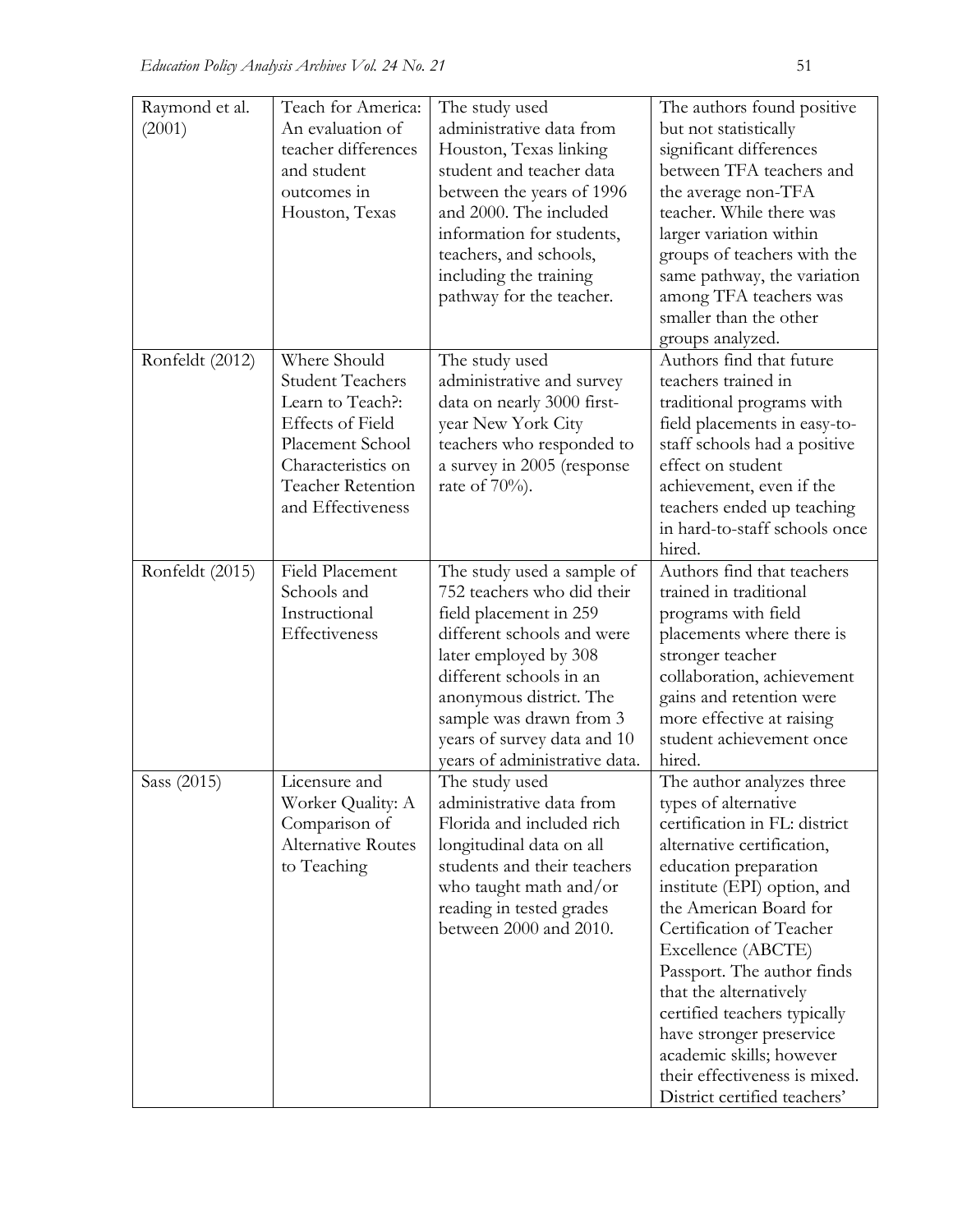|                          |                                                                                      |                                                                                                                                                                                                                                                                                                    | value added is generally only<br>1-2% of a standard deviation<br>higher than traditionally<br>trained teachers. EPI<br>graduates are about 2-4%<br>higher than traditionally<br>trained. The ABCTE<br>teachers however are about<br>6-8% of a standard deviation<br>higher in math than<br>traditionally trained teachers. |
|--------------------------|--------------------------------------------------------------------------------------|----------------------------------------------------------------------------------------------------------------------------------------------------------------------------------------------------------------------------------------------------------------------------------------------------|----------------------------------------------------------------------------------------------------------------------------------------------------------------------------------------------------------------------------------------------------------------------------------------------------------------------------|
| Tuttle et al.<br>(2009)  | <b>ABCTE Teachers</b><br>in Florida and<br>Their Effect on<br>Student<br>Performance | The study used data on 30<br>ABCTE teachers in Florida<br>over two years. The sample<br>was derived from all<br>ABCTE teachers in Florida<br>and limited to those in<br>tested grades and subjects.<br>Comparison teachers were<br>assigned using propensity<br>score matching.                    | The authors found no<br>difference in reading<br>between students of<br>ABCTE teachers and the<br>comparison group. ABCTE<br>teachers were less effective<br>in math, with a large effect<br>size of .25.                                                                                                                  |
| Worrell et al.<br>(2014) | Assessing and<br><b>Evaluating Teacher</b><br>Preparation<br>Programs                | Literature Review                                                                                                                                                                                                                                                                                  | Authors were optimistic<br>about the potential use of<br>VAM's in an evaluation<br>context, providing careful<br>recommendations for its<br>uses alongside student<br>learning objectives, surveys<br>and observation instruments<br>during the progression of a<br>program, at its completion,<br>and at post-graduation. |
| Xu et al. (2011)         | Making a<br>difference? The<br>effects of Teach<br>For America in<br>high school     | The study used<br>administrative data from<br>North Carolina including<br>rich student and teacher<br>data between the years of<br>2000 and 2007. The sample<br>was limited to 23 local<br>education agencies who<br>hired at least one TFA<br>teacher to a high school<br>during the time period. | The authors find that TFA<br>teachers are more effective<br>at raising student test scores<br>than traditionally trained<br>teachers in North Carolina<br>high schools, particularly in<br>science.                                                                                                                        |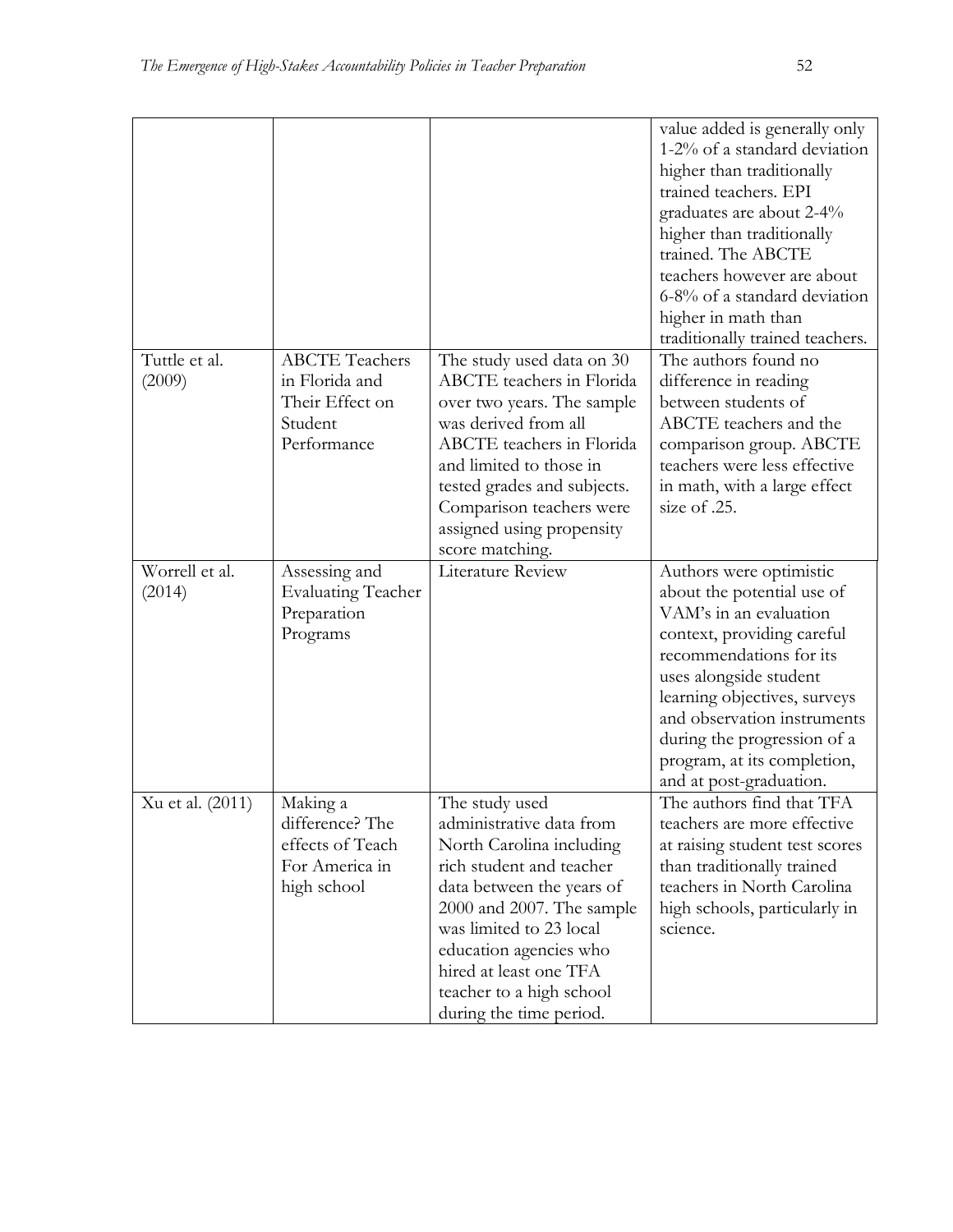# **About the Authors**

#### **Maria Teresa Tatto**

Michigan State University [mttatto@msu.edu](mailto:mttatto@msu.edu) http://orcid.org/0000-0003-4955-1420

Maria Teresa Tatto, Ed.D., is an Associate Professor of Educational Policy, Curriculum, Instruction, and Teacher Education at Michigan State University. Her research is characterized by the use of an international-comparative framework to study the impact of educational reform on educational systems, particularly teacher education, teaching, and learning. Her other research interests include the influence of early childhood education on improved knowledge levels for children living in disadvantaged communities, the development of effective policies to support the education of children of migrant workers in the U.S., and the role of values education on citizenship formation. Her work combines the use of quantitative and qualitative approaches and methods. She has done research in Mexico, Sri Lanka, and several countries in Latin America and has served as a consultant to the World Bank and USAID for the governments of the Dominican Republic, Columbia, Guatemala, Mexico and Peru. She is currently the director and principal investigator of two large scale international studies funded by the U.S. National Science Foundation, the Teacher Education and Development Study in Mathematics, or TEDS-M, and FIRSTMATH a study of the characteristics of novice teachers who are effective teachers of mathematics in primary and secondary school across several contexts and countries.

#### **Corey Savage**

## Michigan State University

#### [csavage@msu.edu](mailto:csavage@msu.edu)

Corey Savage is a PhD student in educational policy at Michigan State University. His research interests focus on issues of teacher quality generally. Currently, his work focuses on disentangling opportunities to learn in teacher training and analyzing their impacts on a variety of outcomes.

#### **Wei Liao**

Michigan State University [liaowei@msu.edu](mailto:liaowei@msu.edu)

Wei Liao is a PhD student in the department of teacher education at Michigan State University. His research revolves around comparative and international education with an emphasis on the relationship between educational policy and teacher quality in China and the United States.

**Stefanie L. Marshall** Michigan State University [marsh413@msu.edu](mailto:marsh413@msu.edu)

Stefanie Marshall is a PhD student in educational policy at Michigan State University. Her research focuses on the role of school principals in implementing the Next Generations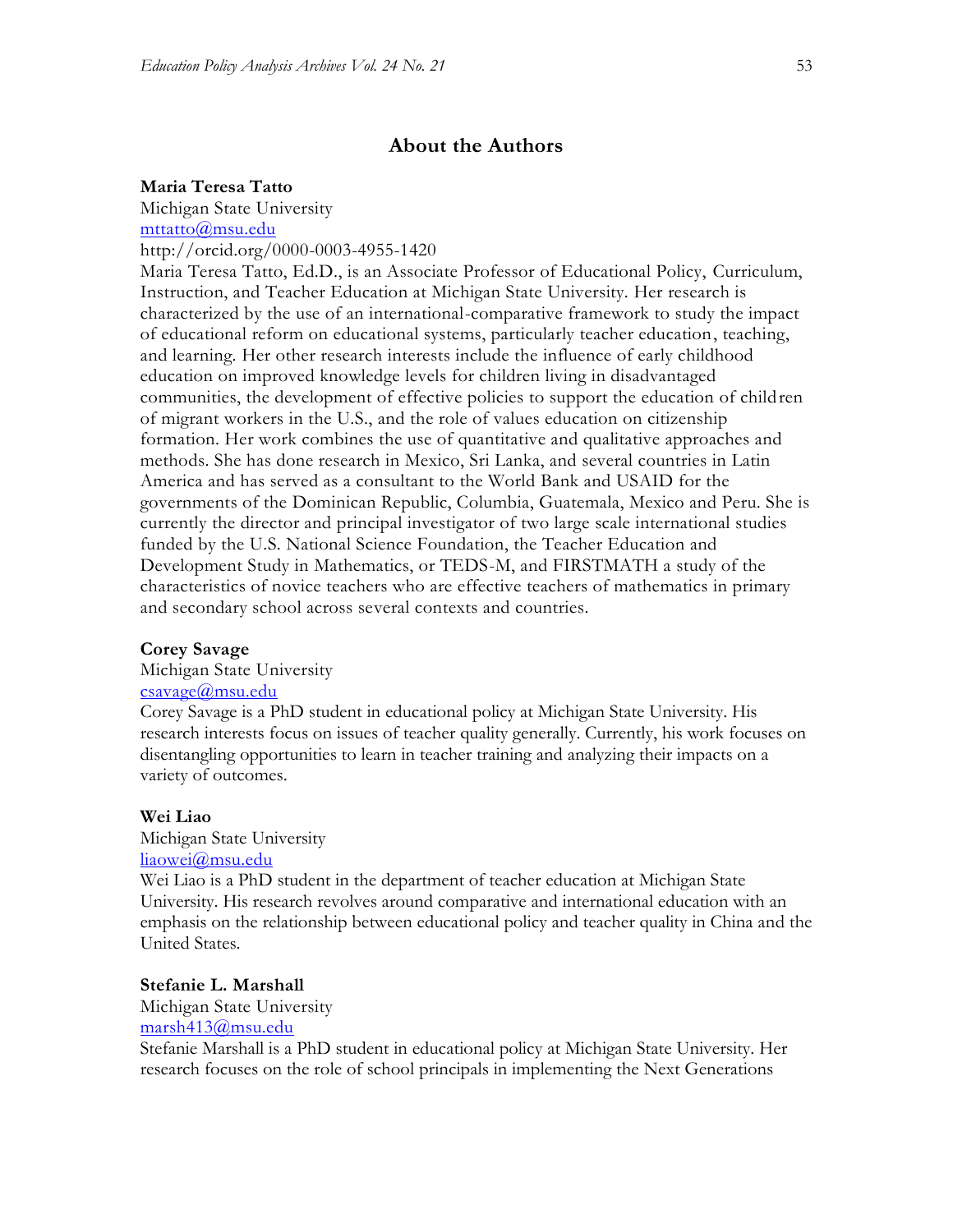Science Standards. Stefanie's research interests also include issues around race and equity in science education.

# **Paul Goldblatt**

Michigan State University [goldbla7@rhs.msu.edu](mailto:goldbla7@rhs.msu.edu) Paul Goldblatt is a PhD candidate in educational policy at Michigan State University. His area of interest is in student success and retention, focusing on students of color.

# **Leonardo M. Contreras**

Michigan State University

[medelleo@msu.edu](mailto:medelleo@msu.edu)

Leonardo Medel Contreras is a PhD student in the Program in Mathematics Education (PRIME) at Michigan State University. His research focuses on teachers' mathematical content and pedagogical knowledge. He is also interested in educational policy and how it relates to social processes and equity.

# education policy analysis archives

Volume 24 Number 21 February 22, 2016 ISSN 1068-2341

# ☺

SOME RIGHTS RESERVED Readers are free to copy, display, and distribute this article, as long as the work is attributed to the author(s) and **Education Policy Analysis Archives,** it is distributed for non-commercial purposes only, and no alteration or transformation is made in the work. More details of this Creative Commons license are available at http://creativecommons.org/licenses/by-nc-sa/3.0/. All other uses must be approved by the author(s) or **EPAA**. **EPAA** is published by the Mary Lou Fulton Institute and Graduate School of Education at Arizona State University Articles are indexed in CIRC (Clasificación Integrada de Revistas Científicas, Spain), DIALNET (Spain), [Directory of](http://www.doaj.org/)  [Open Access Journals,](http://www.doaj.org/) EBSCO Education Research Complete, ERIC, Education Full Text (H.W. Wilson), QUALIS A2 (Brazil), SCImago Journal Rank; SCOPUS, SOCOLAR (China).

Please contribute commentaries at http://epaa.info/wordpress/ and send errata notes to Gustavo E. Fischman [fischman@asu.edu](mailto:fischman@asu.edu)

**Join EPAA's Facebook community** at<https://www.facebook.com/EPAAAAPE> and **Twitter feed** @epaa\_aape.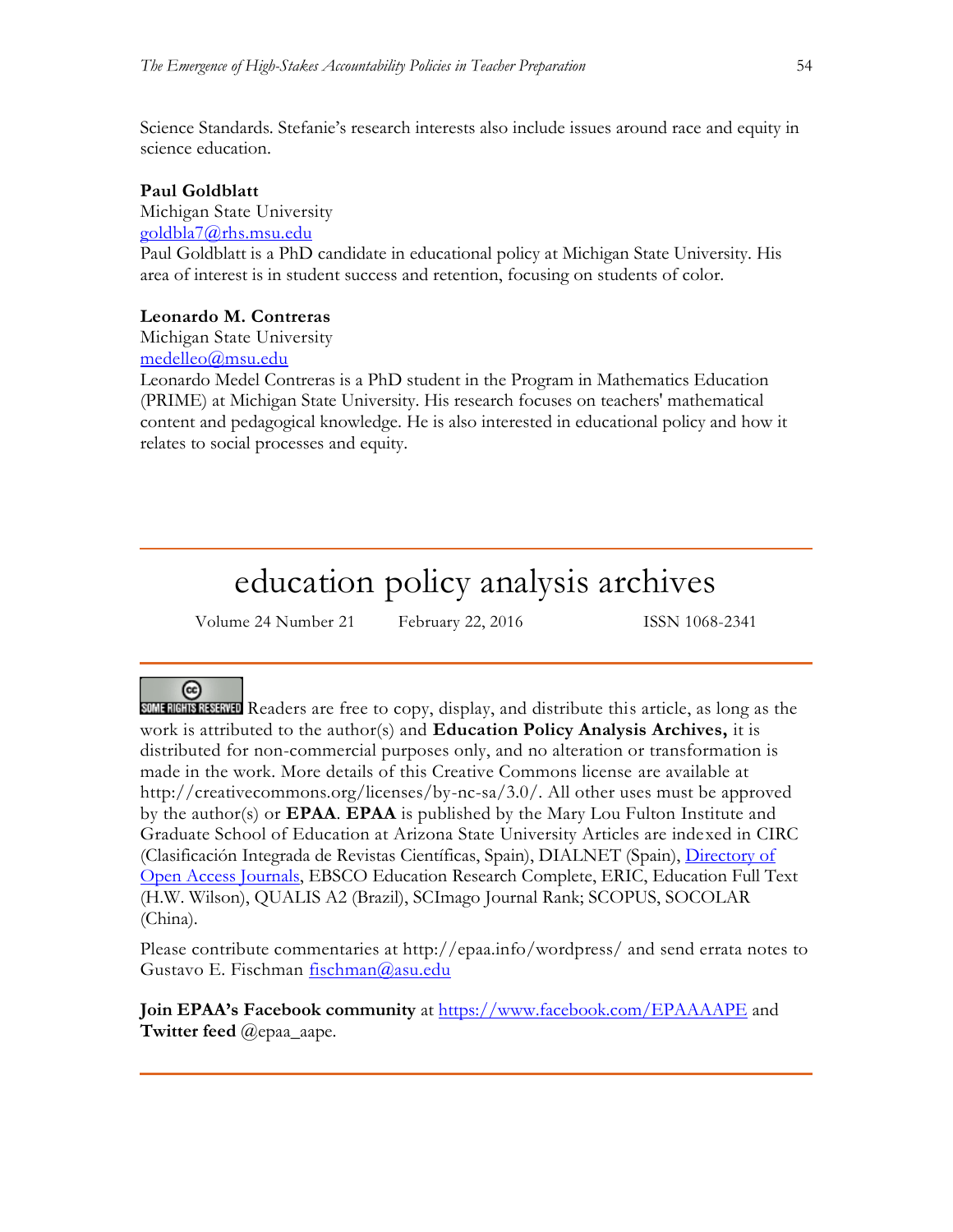# education policy analysis archives editorial board

Lead Editor: **Audrey Amrein-Beardsley** (Arizona State University) Executive Editor: **Gustavo E. Fischman** (Arizona State University) Associate Editors: **Sherman Dorn David R. Garcia, Oscar Jimenez-Castellanos, Eugene Judson**, **Jeanne M. Powers** (Arizona State University)

**Cristina Alfaro** San Diego State University **Gary Anderson** New York University **Michael W. Apple** University of Wisconsin, Madison **Jeff Bale** OISE, University of Toronto, Canada

**David C. Berliner** Arizona State University

**Casey Cobb** University of Connecticut **Arnold Danzig** San Jose State University

**Linda Darling-Hammond**  Stanford University **Elizabeth H. DeBray** University of Georgia **Chad d'Entremont** Rennie Center for Education Research & Policy **John Diamond** University of Wisconsin, Madison

**Matthew Di Carlo** Albert Shanker Institute **Michael J. Dumas** University of California, Berkeley

**Kathy Escamilla** University of Colorado, Boulder **Melissa Lynn Freeman** Adams State College

**Rachael Gabriel** University of Connecticut

**Amy Garrett Dikkers** University of North Carolina, Wilmington

**Gene V Glass** Arizona State University

**Ronald Glass** University of California, Santa Cruz **Jacob P. K. Gross** University of Louisville **Eric M. Haas** WestEd **Patricia Sánchez** University of

**Julian Vasquez Heilig** California State University, Sacramento **Aaron Bevanot** SUNY Albany **Kimberly Kappler Hewitt** University of North Carolina Greensboro **Aimee Howley** Ohio University **Noah Sobe** Loyola University

**Henry Braun** Boston College **Steve Klees** University of Maryland **Nelly P. Stromquist** University of

**Jessica Nina Lester** Indiana University

**Amanda E. Lewis** University of Illinois, Chicago **Chad R. Lochmiller** Indiana University **Christopher Lubienski** University of Illinois, Urbana-Champaign **Sarah Lubienski** University of

Illinois, Urbana-Champaign

**William J. Mathis** University of Colorado, Boulder **Michele S. Moses** University of Colorado, Boulder

**Julianne Moss** Deakin University, Australia **Sharon Nichols** University of Texas, San Antonio

**Eric Parsons** University of Missouri-Columbia

**Susan L. Robertson** Bristol University, UK

**Gloria M. Rodriguez** University of California, Davis **R. Anthony Rolle** University of Houston **A. G. Rud** Washington State University University of Texas, San Antonio **Janelle Scott** University of California, Berkeley **Jack Schneider** College of the Holy Cross

Maryland **Jaekyung Lee S**UNY Buffalo **Benjamin Superfine** University of Illinois, Chicago

> **Maria Teresa Tatto**  Michigan State University

**Adai Tefera** Virginia Commonwealth University **Tina Trujillo** University of California, Berkeley **Federico R. Waitoller** University of Illinois, Chicago

**Larisa Warhol** University of Connecticut

**John Weathers** University of Colorado, Colorado Springs **Kevin Welner** University of Colorado, Boulder

**Terrence G. Wiley** Center for Applied Linguistics **John Willinsky**  Stanford University

**Jennifer R. Wolgemuth** University of South Florida

**Kyo Yamashiro** Claremont Graduate University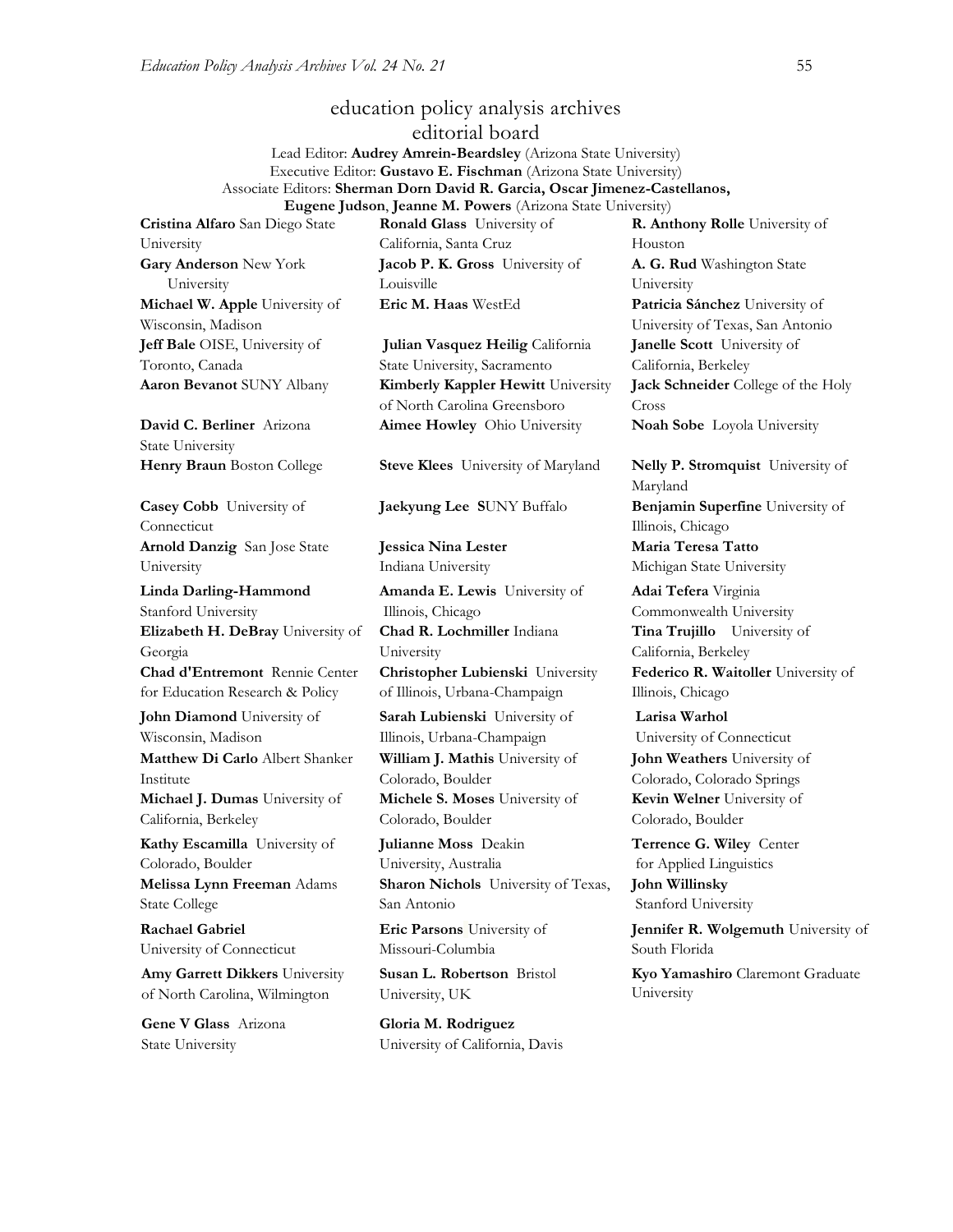# archivos analíticos de políticas educativas consejo editorial

Executive Editor: **Gustavo E. Fischman** (Arizona State University) Editores Asociados: **Armando Alcántara Santuario** (UNAM), **Jason Beech**, Universidad de San Andrés, **Antonio Luzon**, University of Granada

| <b>Miguel Angel Arias Ortega</b>   | Juan Carlos González             | Mario Rueda Beltrán Instituto de  |
|------------------------------------|----------------------------------|-----------------------------------|
| Universidad Autónoma de la Ciudad  | Faraco Universidad de            | Investigaciones sobre la          |
| de México                          | Huelva, España                   | Universidad y la Educación,       |
|                                    |                                  | UNAM, México                      |
| Xavier Bonal Sarro Universidad     | María Clemente Linuesa           | Jurjo Torres Santomé,             |
| Autónoma de Barcelona, España      | Universidad de Salamanca,        | Universidad de la Coruña, España  |
|                                    | España                           |                                   |
| Antonio Bolívar Boitia Universidad | María Guadalupe Olivier          | Yengny Marisol Silva Laya         |
| de Granada, España                 | Tellez, Universidad              | Universidad Iberoamericana,       |
|                                    | Pedagógica Nacional, México      | México                            |
| Jose Joaquin Brunner Universidad   | Miguel Pereyra Universidad       | Juan Carlos Tedesco Universidad   |
| Diego Portales, Chile              | de Granada, Spain                | Nacional de San Martín, Argentina |
| Damián Canales Sánchez Instituto   | Monica Pini Universidad          | Ernesto Treviño Ronzón            |
| Nacional para la Evaluación de la  | Nacional de San Martín,          | Universidad Veracruzana, México   |
| Educación, México                  | Argentina                        |                                   |
| Gabriela de la Cruz Flores         | José Luis Ramírez Romero         | Ernesto Treviño Villarreal        |
| Universidad Nacional Autónoma de   | Universidad Autónoma de          | Universidad Diego Portales        |
| México                             | Sonora, Mexico                   | Santiago, Chile                   |
| Marco Antonio Delgado Fuentes      | <b>Jose Ignacio Rivas Flores</b> | <b>Antoni Verger Planells</b>     |
| Universidad Iberoamericana, México | Universidad de Málaga,           | Universidad Autónoma de           |
|                                    | España                           | Barcelona, España                 |
| Inés Dussel, DIE-CINVESTAV,        | Paula Razquin Universidad        | Catalina Wainerman Universidad    |
| Mexico                             | de San Andrés, Argentina         | de San Andrés, Argentina          |
| Pedro Flores Crespo Universidad    | Miriam Rodríguez Vargas          | Juan Carlos Yáñez Velazco         |
| Iberoamericana, México             | Universidad Autónoma de          | Universidad de Colima, México     |
|                                    | Tamaulipas, México               |                                   |
| Ana María García de Fanelli        |                                  |                                   |
| Centro de Estudios de Estado y     |                                  |                                   |
| Sociedad (CEDES) CONICET           |                                  |                                   |

Argentina